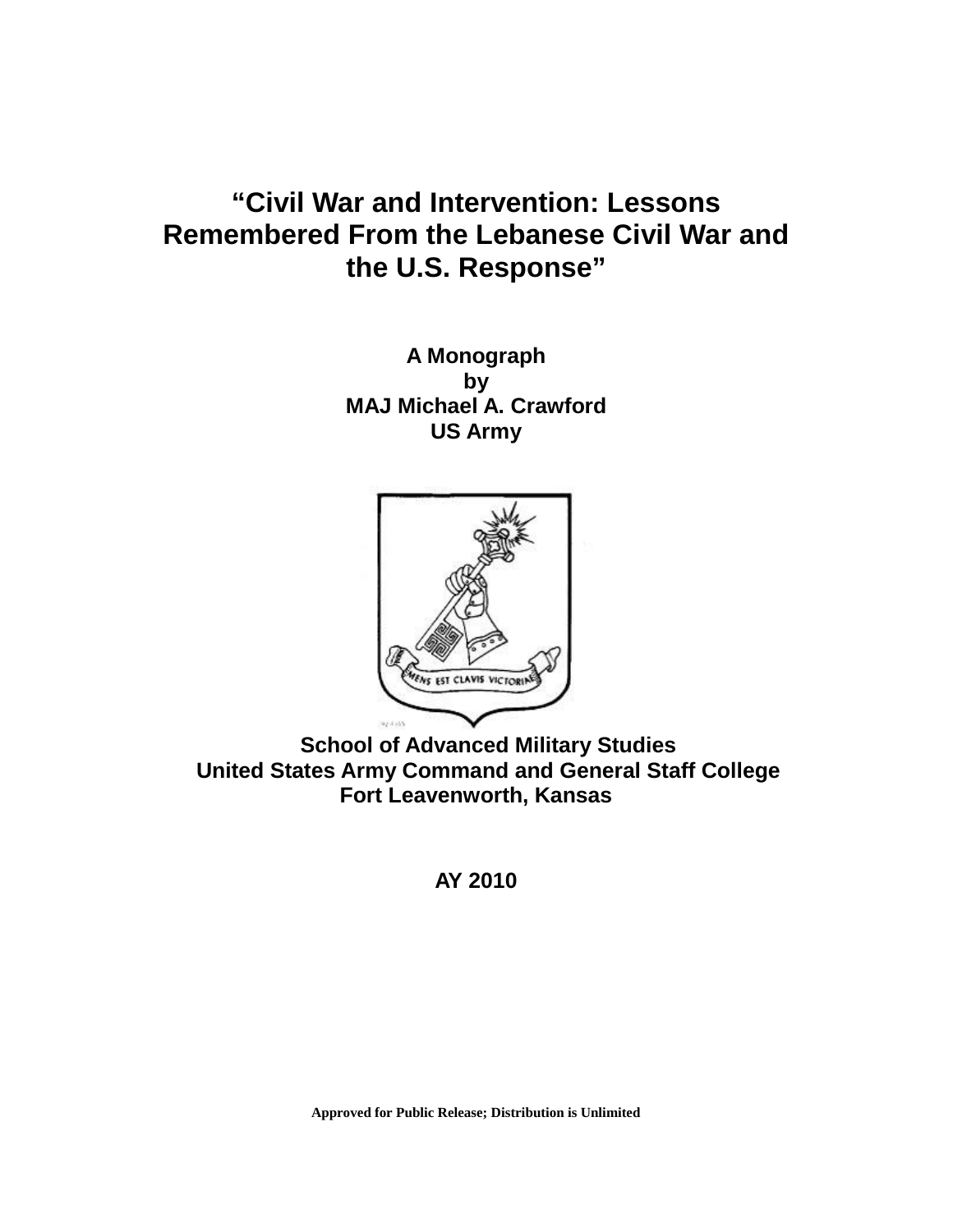## **REPORT DOCUMENTATION PAGE** *Form Approved*

*OMB No. 0704-0188* Public reporting burden for this collection of information is estimated to average 1 hour per response, including the time for reviewing instructions, searching existing data sources, gathering and maintaining the data needed, and completing and reviewing this collection of information. Send comments regarding this burden estimate or any other aspect of this collection of information, including suggestions for reducing this burden to Department of Defense, Washington Headquarters Services, Directorate for<br>Information Operations and Reports (0704-0188), 121 notwithstanding any other provision of law, no person shall be subject to any penalty for failing to comply with a collection of information if it does not display a currently valid<br>OMB control number. PLEASE DO NOT RETURN **1. REPORT DATE (DD-MM-YYYY***)* 21-05-2010 **2. REPORT TYPE** SAMS Monograph **3. DATES COVERED** *(From - To)* July 2009 – May 2010 **4. TITLE AND SUBTITLE** Civil War and Intervention: Lessons Remembered From the Lebanese Civil War and the U.S. Response **5a. CONTRACT NUMBER 5b. GRANT NUMBER 5c. PROGRAM ELEMENT NUMBER 6. AUTHOR(S)** Major Michael A. Crawford (U.S. Army) **5d. PROJECT NUMBER 5e. TASK NUMBER 5f. WORK UNIT NUMBER 7. PERFORMING ORGANIZATION NAME(S) AND ADDRESS(ES)** School of Advanced Military Studies (SAMS) 250 Gibbon Avenue Fort Leavenworth, KS 66027-2134 **8. PERFORMING ORG REPORT NUMBER 9. SPONSORING / MONITORING AGENCY NAME(S) AND ADDRESS(ES)** Foreign Military Studies Office & Command and General Staff College Director, FMSO 731 McClellan Ave. Fort Leavenworth, KS 66027-1350 **10. SPONSOR/MONITOR'S ACRONYM(S)** FMSO / CGSC **11. SPONSOR/MONITOR'S REPORT NUMBER(S) 12. DISTRIBUTION / AVAILABILITY STATEMENT** Approved for Public Release; Distribution is Unlimited **13. SUPPLEMENTARY NOTES 14. ABSTRACT** The 1975 Lebanese Civil War was one of the most disastrous and costly civil wars in modern history. The human toll of the "First Phase" of the war was immense, with estimates of 40,000 dead, 60,000 wounded and 600,000 Lebanese civilians displaced from their homes. When the Lebanese conflagration began, the United States was beset by a number of political and economic challenges. President Gerald R. Ford was an unelected leader with very little political influence and the U.S. military was in disarray following Vietnam. Confronted with a weakening economy, domestic political instability, Cold War political maneuvering and Middle East peace initiatives, President Ford decided against a U.S. military intervention in Lebanon. This inaction and passivity ultimately contributed to an abdication of U.S. regional leadership and international influence during a very tumultuous time. The U.S. leadership opted instead to focus on diplomacy and partnerships with regional actors to influence Lebanese peace negotiations. This strategy led to the empowerment of a authoritarian Syrian regime, which culminated in a massive Syrian invasion of Lebanon under the guise of ending the violence. **15. SUBJECT TERMS** Lebanon, Civil War, Intervention, United States Foreign Policy. **16. SECURITY CLASSIFICATION OF: (U) 17. LIMITATION OF ABSTRACT 18. NUMBER OF PAGES 19a. NAME OF RESPONSIBLE PERSON** Stefan J. Banach COL, U.S. Army **a. REPORT b. ABSTRACT c. THIS PAGE 19b. PHONE NUMBER** *(include area code)* **19b. PHONE NUMBER** *(include area code)* 

(U)  $|$  (U)  $|$  (U)  $|$  (U)  $|$  48  $|$  913-758-3302

**Standard Form 298 (Rev. 8-98) Prescribed by ANSI Std. Z39.18**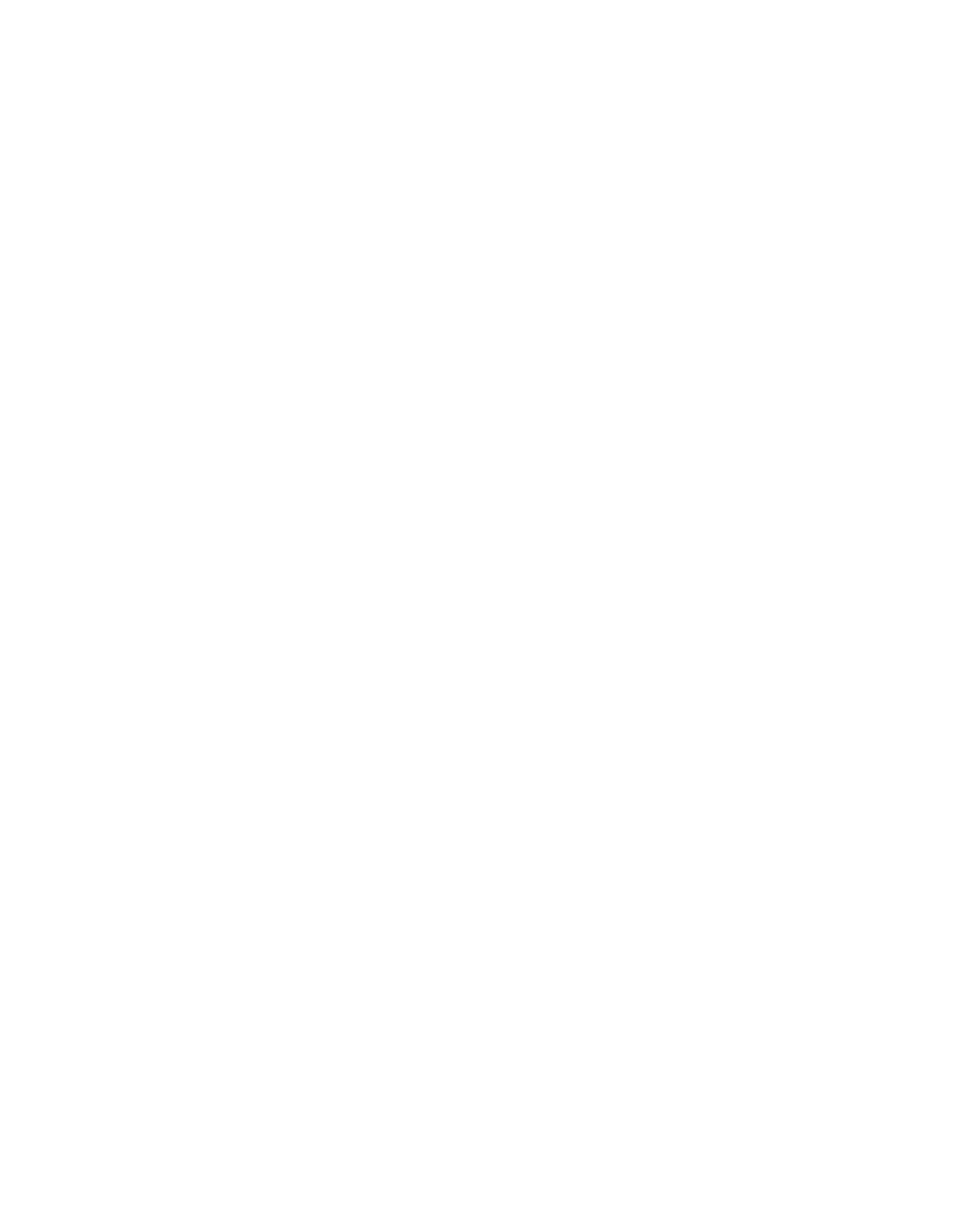### **SCHOOL OF ADVANCED MILITARY STUDIES**

### **MONOGRAPH APPROVAL**

MAJ Michael Anthony Crawford

Title of Monograph: "Civil War and Intervention: Lessons Remembered From the Lebanese Civil War and the U.S. Response"

Approved by:

Robert Tomlinson

Monograph Director

Alice Butler-Smith, Ph.D.

\_\_\_\_\_\_\_\_\_\_\_\_\_\_\_\_\_\_\_\_\_\_\_\_\_\_\_\_\_\_\_\_\_\_ Monograph Director

Charles Webster, COL, IN

Seminar Leader

Stefan Banach, COL, IN School of Advanced

Director, Military Studies

Robert F. Baumann, Ph.D. Graduate Degree

Director, Programs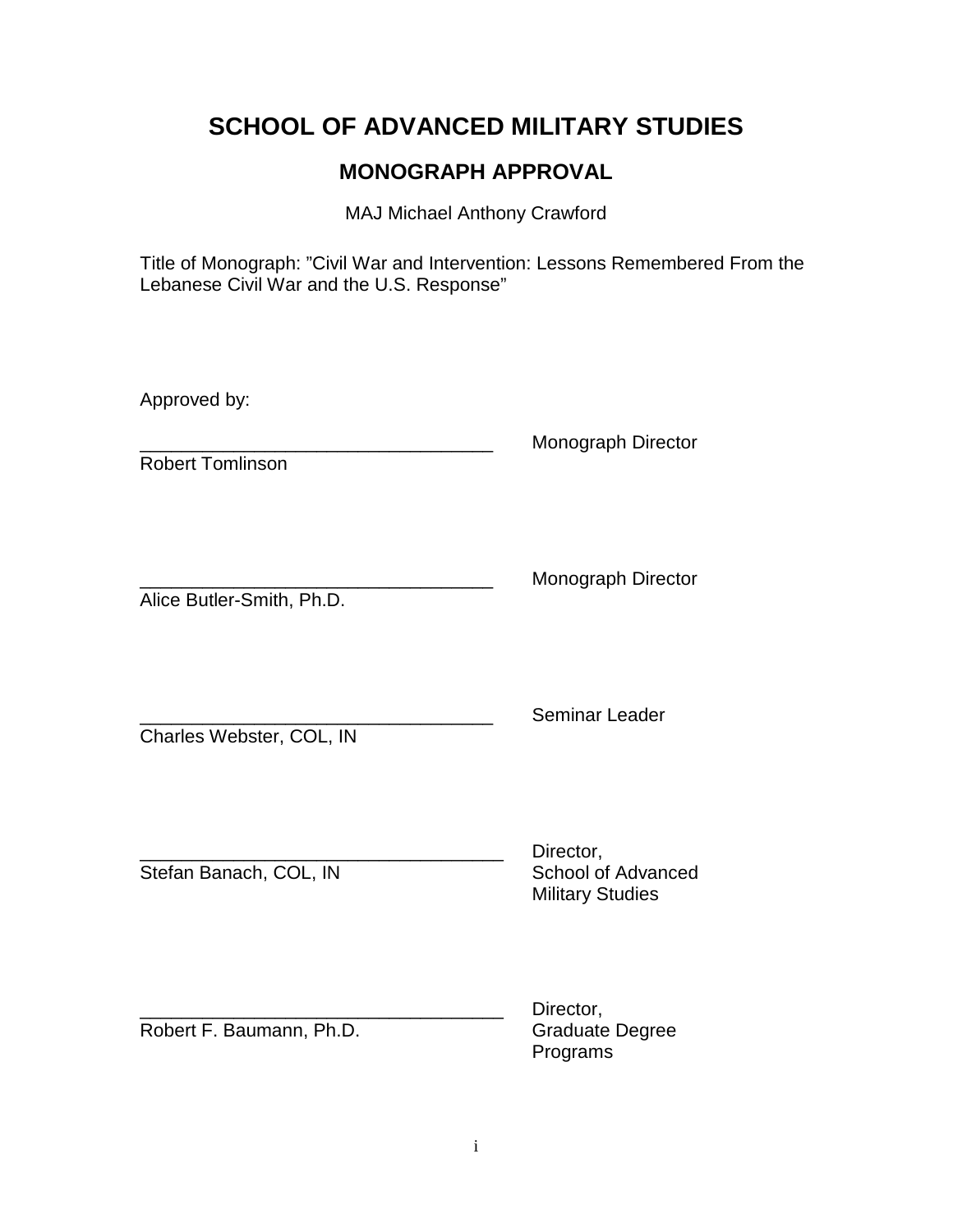#### **Abstract**

Civil War and Intervention: Lessons Remembered from the Lebanese Civil War and the US Response by MAJ Michael A. Crawford, U.S. Army, 52 pages.

The 1975 Lebanese Civil War was one of the most disastrous and costly civil wars in modern history. The human toll of the "First Phase" of the war was immense, with estimates of 40,000 dead, 60,000 wounded and 600,000 Lebanese civilians displaced from their homes.<sup>[1](#page-4-0)</sup> When the Lebanese conflagration began, the United States was beset by a number of political and economic challenges. President Gerald R. Ford was an unelected leader with little political influence and the U.S. military was in disarray following Vietnam. Confronted with a weakening economy, domestic political instability, Cold War political maneuvering and Middle East peace initiatives, President Ford decided against a U.S. military intervention. Ultimately this inaction contributed to an abdication of U.S. regional leadership and international influence during a tumultuous time.

The U.S. leadership opted instead for diplomacy and partnerships with regional actors to influence the peace negotiations. This strategy led to the empowerment of the authoritarian Syrian regime which culminated with a massive Syrian invasion of Lebanon. This examination of the Lebanese Civil War and the policy decisions made by the U.S. government against military intervention are especially relevant in the modern context. The proliferation of civil wars is a disturbing trend that is likely to continue. Over the last half century alone, the number of civil wars has far exceeded that of the more traditional wars. It is important for military professionals to understand the nature of these conflicts and how decisions for and against a military intervention can have far reaching unintended consequences.<sup>[2](#page-4-1)</sup>

<sup>1</sup> Petran, Tabitha, *The Struggle Over Lebanon* (New York: Monthly Review Press, 1987), 227.

<span id="page-4-1"></span><span id="page-4-0"></span><sup>2</sup> Walter, Barbara F, *Civil Wars, Insecurity, and Intervention* (New York, NY: Columbia University Press, 1999), 1.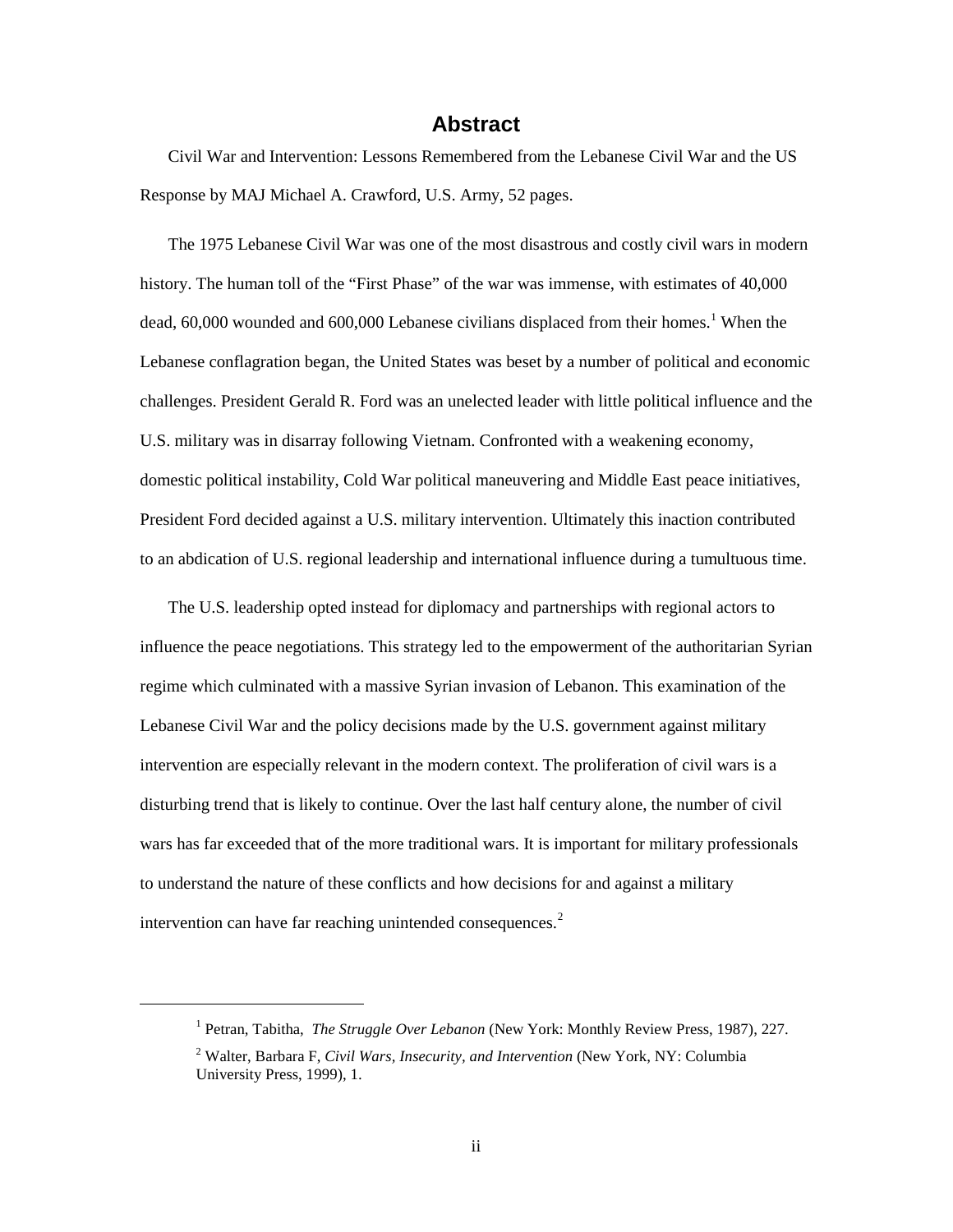#### **Table of Contents**

| The National Pact ensuring Maronite and Sunni political supremacy10 |  |
|---------------------------------------------------------------------|--|
|                                                                     |  |
|                                                                     |  |
|                                                                     |  |
|                                                                     |  |
|                                                                     |  |
|                                                                     |  |
|                                                                     |  |
|                                                                     |  |
|                                                                     |  |
|                                                                     |  |
|                                                                     |  |
|                                                                     |  |
|                                                                     |  |
|                                                                     |  |
|                                                                     |  |
| The January ceasefire shattered and Syria's invasion preparations35 |  |
|                                                                     |  |
|                                                                     |  |
|                                                                     |  |
|                                                                     |  |
|                                                                     |  |

**Disclaimer:** This is an unclassified analysis derived entirely from open source information. This paper provides a historical analysis of the causes of the 1975-1976 Lebanese Civil War and examines the U.S. presidential decision making processes in responding to the escalating violence in Lebanon. This paper reflects only the analysis and opinions of the author and may not represent the official views or policy of the United States Army or the United States Government.

**Dedication and Thanks:** This monograph is dedicated to my Lebanese family who inspired me to examine this conflict. I am especially grateful to Raymond Deep for helping me to realize the importance of heritage and history. I am also grateful to Mr. Robert Tomlinson and Dr. Alice Butler-Smith for providing professional encouragement and invaluable expert advice on the subject matter.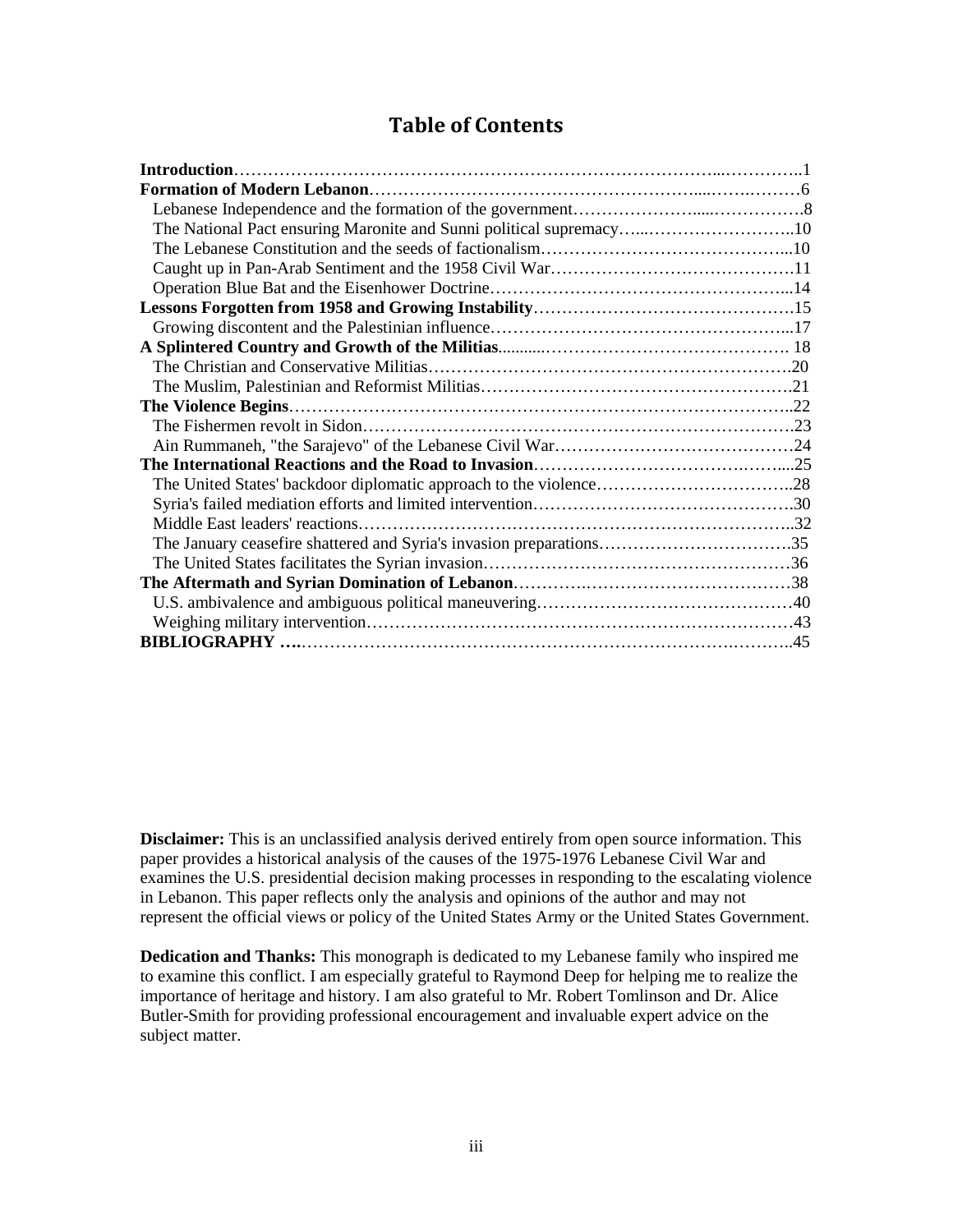#### **Introduction**

The United States' decision against a military intervention in the 1975-1976 Lebanese Civil War was a political miscalculation that ultimately costs thousands of lives and resulted in Syria becoming the dominant political and cultural influence in Lebanon that endures until today. Not only did the Syrian invasion of 1976 have disastrous political implications for the Lebanese people, the violence did not end, reigniting periodically over the following 20 years. The examination of the Lebanese Civil War and the policy decisions made by the highest levels of the U.S. government against a military intervention is especially relevant in the modern context. Over the last half century, the number of civil wars has far exceeded that of the more traditional interstate wars and it is important for military professional to understand that this is a trend that is likely to continue. $3$ 

Stathis Kalyvas has defined civil war as "armed combat within the boundaries of a recognized sovereign entity between parties subject to a common authority at the outset of hostilities."<sup>[4](#page-6-1)</sup> The Lebanese Civil War which began in 1975 and raged in varying levels of intensity until 1990 was one of the most divisive and brutal civil wars fought in the last 50 years and resulted in the deaths of thousands of Lebanese and Palestinian civilians.<sup>[5](#page-6-2)</sup> Civil wars are particularly disastrous for three principal reasons. First civil wars tend to last on average 15 months longer than a traditional war; secondly they defy resolution or settlement by a decisive victory and lastly, most civil wars re-ignite even if the belligerents sign a treaty or settlement.<sup>[6](#page-6-3)</sup>

<span id="page-6-0"></span><sup>3</sup> Walter, Barbara F, *Civil Wars, Insecurity, and Intervention* (New York, NY: Columbia University Press, 1999), 1.

<span id="page-6-1"></span><sup>4</sup> Kalyvas, Stathis, *The Logic of Violence in Civil War* (Cambridge, MA: Univ. Press, 2006), 2.

<span id="page-6-2"></span><sup>5</sup> Petran, Tabitha, *The Struggle Over Lebanon* (New York, NY: Monthly Review Press, 1987), 227. Estimates of dead from 1975-1976 range from 40-50 thousand with displaced civilians ranging to 600,000.

<span id="page-6-3"></span><sup>6</sup> Walter, *Civil Wars, Insecurity, and Intervention*, 1.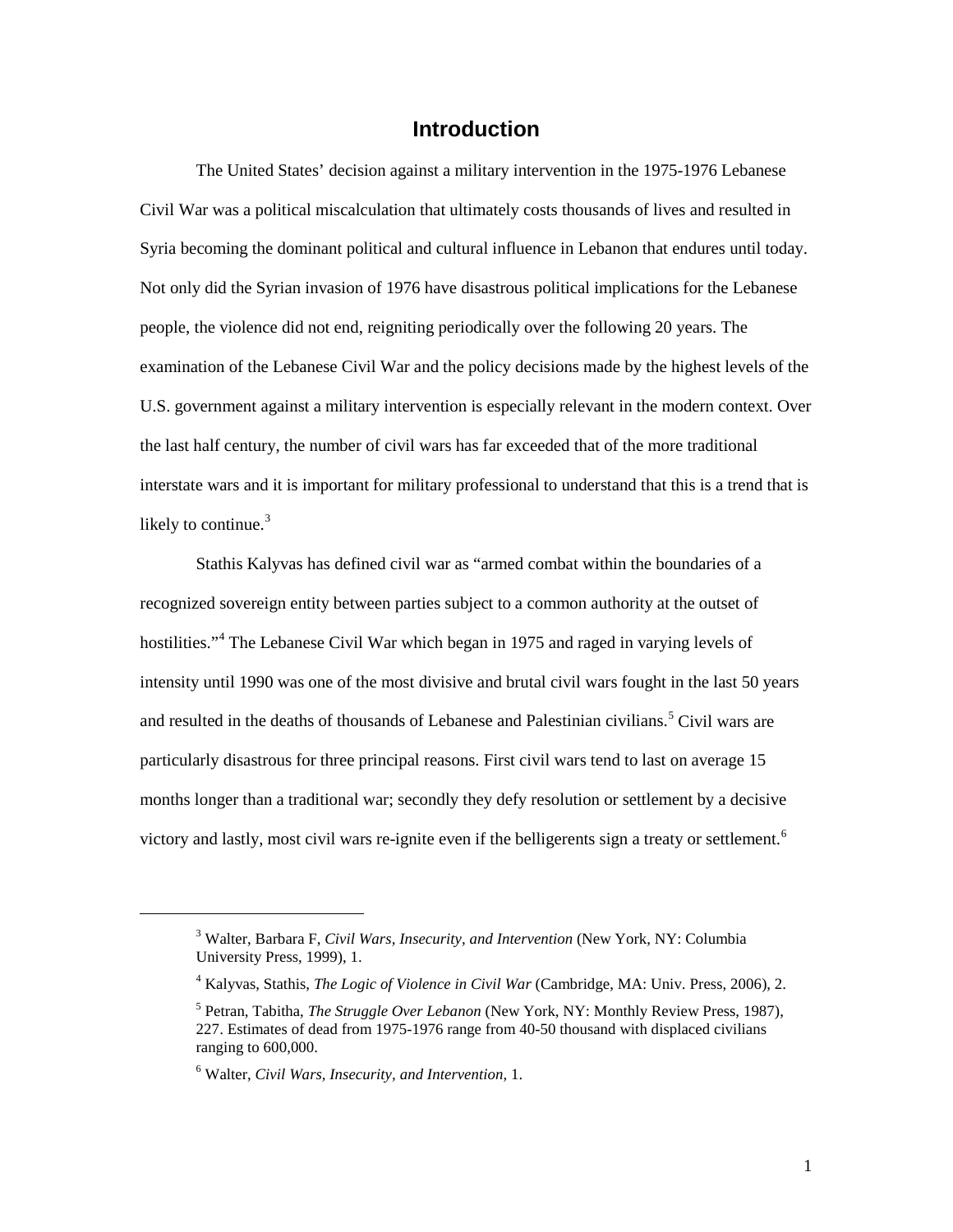While the fighting in the Lebanese Civil War was principally Muslim against Christian, the factions were also divided along political and ideological lines. At least initially, religious differences were secondary as evidenced by the loose alliance between Christian and Sunni leaders who were generally allied along a conservative political ideology. This conservative coalition called the "status quo" faction was confronted by various "reformist" movements made up of radical Islamic and socialist elements within Lebanon. These reformist movements were principally made up disenfranchised Christians Muslims, Druze and Palestinians with leftist ideological leanings.<sup>[7](#page-7-0)</sup> The fighting was confined to the borders of Lebanon but like most civil wars, it was fueled by arms, supplies and training from dozens of countries all vying for political influence throughout the region.<sup>[8](#page-7-1)</sup> The factional fighting lasted over 15 years and ultimately was only brought to an end when the Syrian military defeated the primarily Christian elements of the Lebanese Army in 1990.

The spark that ignited the initial violence in 1975 is debatable, but there is little doubt among scholars that the complex Lebanese governmental structure coupled with a massive influx of Palestinian refugees, a growth of sectarian militias and a fragmented national army created a permissive environment vulnerable to violence. Contributing to the spread of the factional fighting and the unprecedented levels of violence was a weak, disjointed and less than wholehearted international reaction to the Lebanese conflagration. Even when faced with the unprecedented levels of violence in 1975, the United States in particular was reluctant to step forward and assist the Lebanese government like it had in 1958 under the auspices of the Eisenhower Doctrine. Understanding the context of the era, can give insight into why President Ford's administration was reluctant to lead (even when implored to do so), and chose instead to

<span id="page-7-0"></span><sup>7</sup> Evron, Yair, *War and Intervention in Lebanon: The Israeli-Syrian Deterrence Dialogue* (Baltimore, MD: Johns Hopkins University Press, 1987), 10.

<span id="page-7-1"></span><sup>8</sup> Chamie, Joseph, *Days of Tragedy 1975-1976* (New Brunswick:Transaction Books, 1984), 23.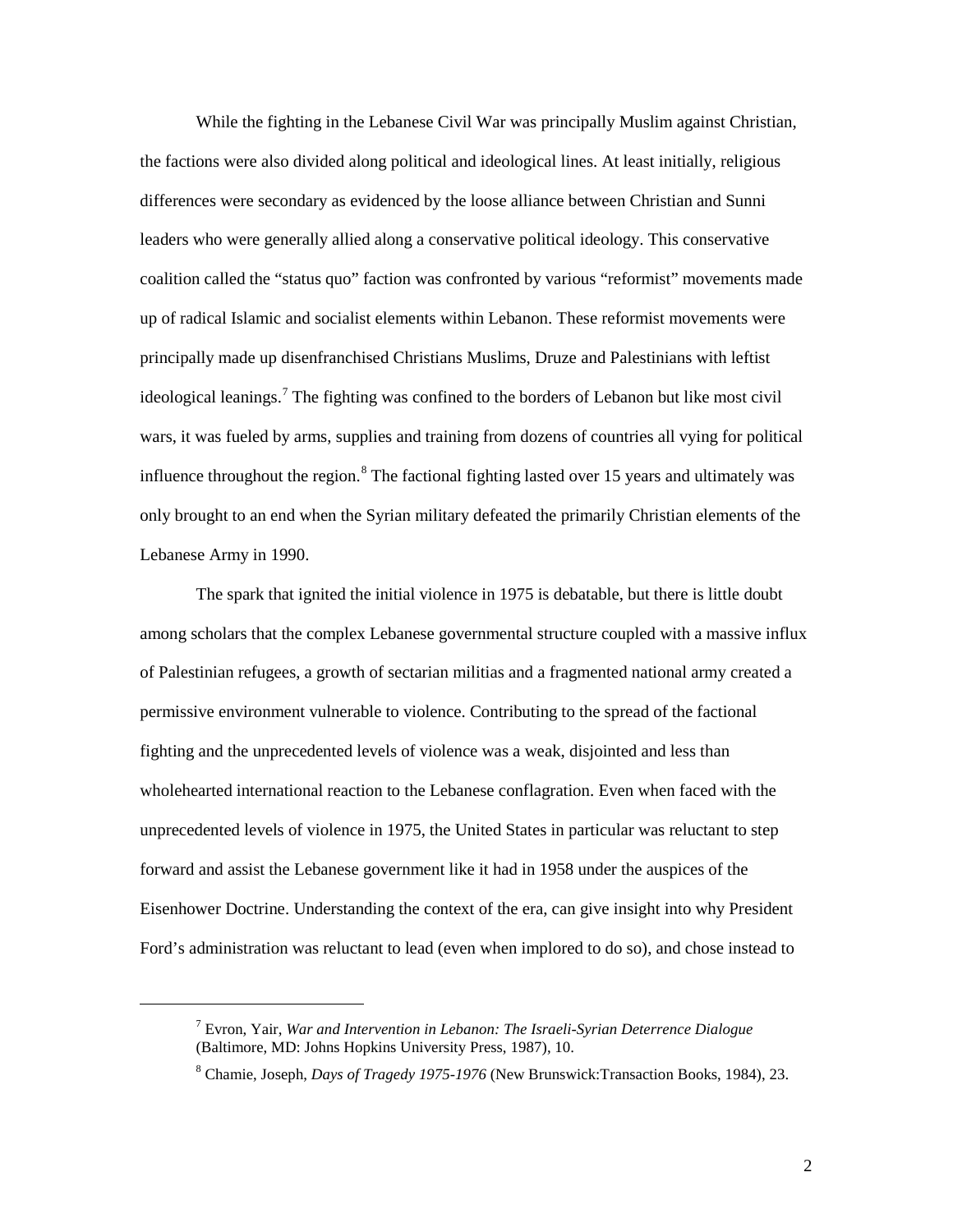work diplomatic back channels through intermediaries in order to address the Lebanese Civil War.

Beginning in 1948, the political atmosphere of the Middle East became gradually more volatile with the rise of Arab nationalism, socialist movements, decolonization efforts and the ongoing struggle for regional ideological dominance waged between the United States and the Union of Soviet Socialist Republics (USSR). Through it all, Lebanon appeared to be the lone exception to the religious and political strife engulfing the Middle East. Lebanon was a relatively stable confessional style democracy with a thriving economy built on banking and tourism. Lebanon was also unique in the region owing to its well deserved reputation for ethnic and religious tolerance. Indeed, the Lebanese had a popular saying that although "all five fingers are different; they are all part of the same hand."<sup>[9](#page-8-0)</sup> Unfortunately the relative peace and co-existence of Lebanon was slowly unraveling. The world around Lebanon was changing rapidly and the country would be inexorably changed as well. Perhaps unbeknownst to its framers, the seeds of the Lebanese Civil War were sown in its own foundational documents, the 1943 Lebanese Constitution and the controversial "National Pact".<sup>[10](#page-8-1)</sup> Coupled with ideological intransigence and rapidly changing demographics, these documents and agreements ultimately lead to one of the most violent internal conflicts in modern history.

By the time violence erupted in 1975, the gravity of the situation was not immediately grasped by the western powers. The world was focused on the possibility that a substantial peace agreement was nearing fruition between Egypt and Israel following their 1973 war. Vital to the success of any lasting peace in the region was the continued issue of the Palestinians and prior to the outbreak of violence in Lebanon there was a genuine international willingness to tackle the

<span id="page-8-0"></span><sup>9</sup> Chamie, *Days of Tragedy1975-1976,* 34.

<span id="page-8-1"></span><sup>10</sup> Dupuy, Trevor, M. and Martell, Paul, *Flawed Victory, the Arab Israeli Conflict and the 1982 War in Lebanon* (Fairfax, VA: Hero Books, 1986), 12.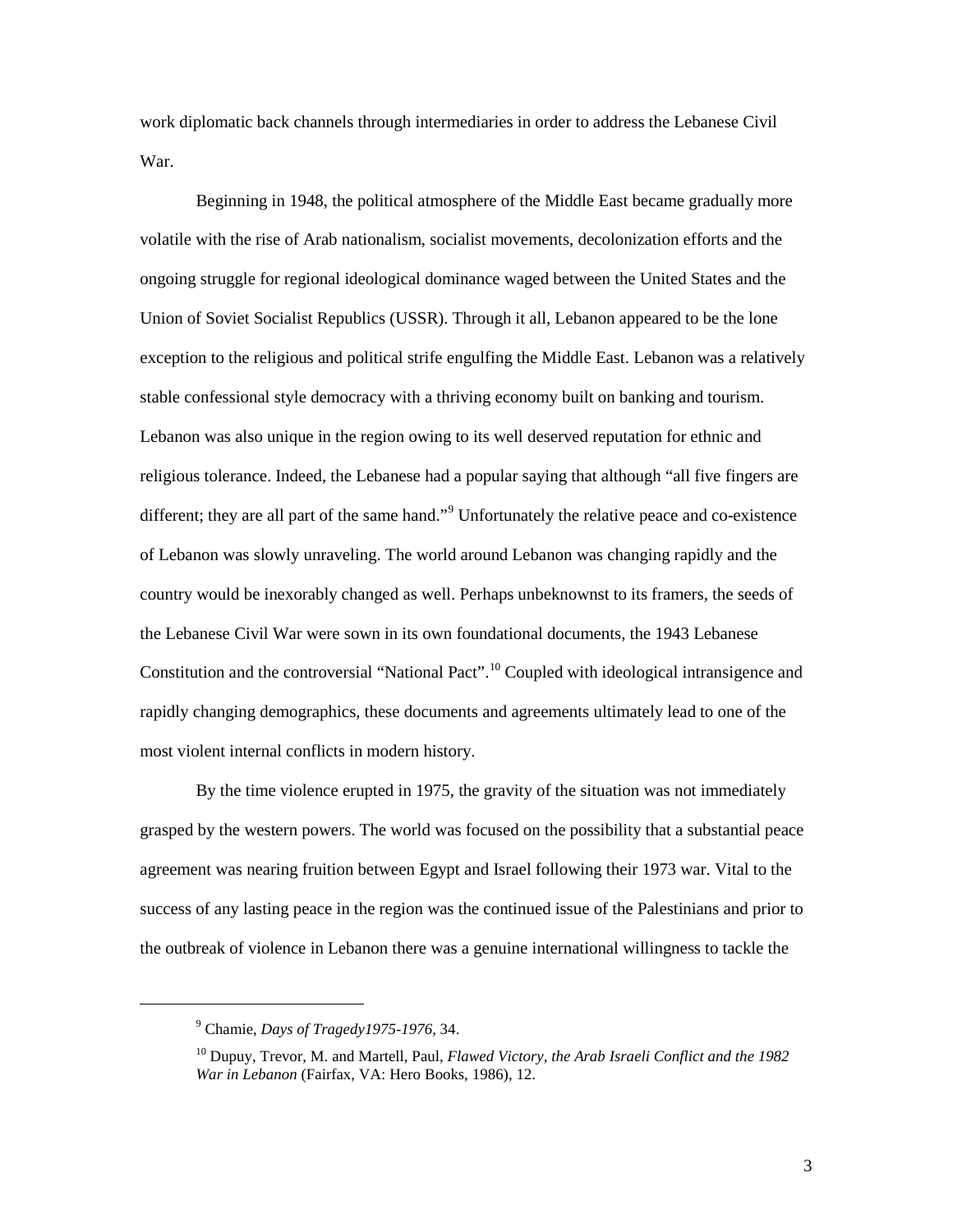Palestinian dilemma. A solution to the Palestinian dilemma had been sought since 1970 following their expulsion from Jordan and subsequent resettlement in southern Lebanon. Most of the Arab world was incensed at the Egyptian peace overtures towards Israel and the era of Pan Arab cooperation was waning.

With Egypt's pursuit of a separate peace with Israel, the Syrian leadership sought to establish itself as the new leader of the Arab world. Once close allies, by 1975 Syria and Egypt were outwardly hostile and openly working against one another's efforts at regional influence and leadership. Ba'athism, radical Islam, cultural revolutions, declining oil revenues, wide scale economic disparity and leftists' movements all set the stage for regional instability and violence. Ominously, all of these elements converged and vied for influence inside Lebanon. These factors coupled with the fact that the United States was still licking its wounds from Vietnam and facing a serious economic malaise contributed greatly to why the U.S. was reluctant to intervene. The U.S. was hesitant to be drawn into any position where a substantive military intervention would derail peace initiatives or further destabilize the region. In fact according to Dr Kissinger, the U.S. "never had and we have no intention of putting American forces into Lebanon".<sup>[11](#page-9-0)</sup>

Unlike 1958 when Lebanon had considerable strategic significance on the ideological battlefield of the Cold War, by 1975 the U.S. desire for influence in the Middle East centered on the major oil producing nations and the ongoing rapprochement with Egypt and Iran.<sup>[12](#page-9-1)</sup> Clearly by the time the fighting broke out in 1975, the U.S. and other western powers saw no immediate threat to their national or strategic interests and France was the only western nation to even

<span id="page-9-0"></span><sup>&</sup>lt;sup>11</sup> Memorandum of Conversation between President Ford, Dr. Henry Kissinger, LTG Scowcroft and SECDEF Donald Rumsfeld. April 8 1976. (09:45-10:45) the White House Cabinet Room, Gerald Ford Presidential Library.

<span id="page-9-1"></span><sup>12</sup> Khalaf, Samir, *Civil and Uncivil Violence in Lebanon*. (New York, NY: Columbia University Press, 2001), 6. The era of détente had ushered in a more cooperative nature between the US and USSR by 1975. In 1958, the region was rocked by crisis and revolution and Lebanon was the one country in the region to openly identify with the West and request help under the Eisenhower Doctrine.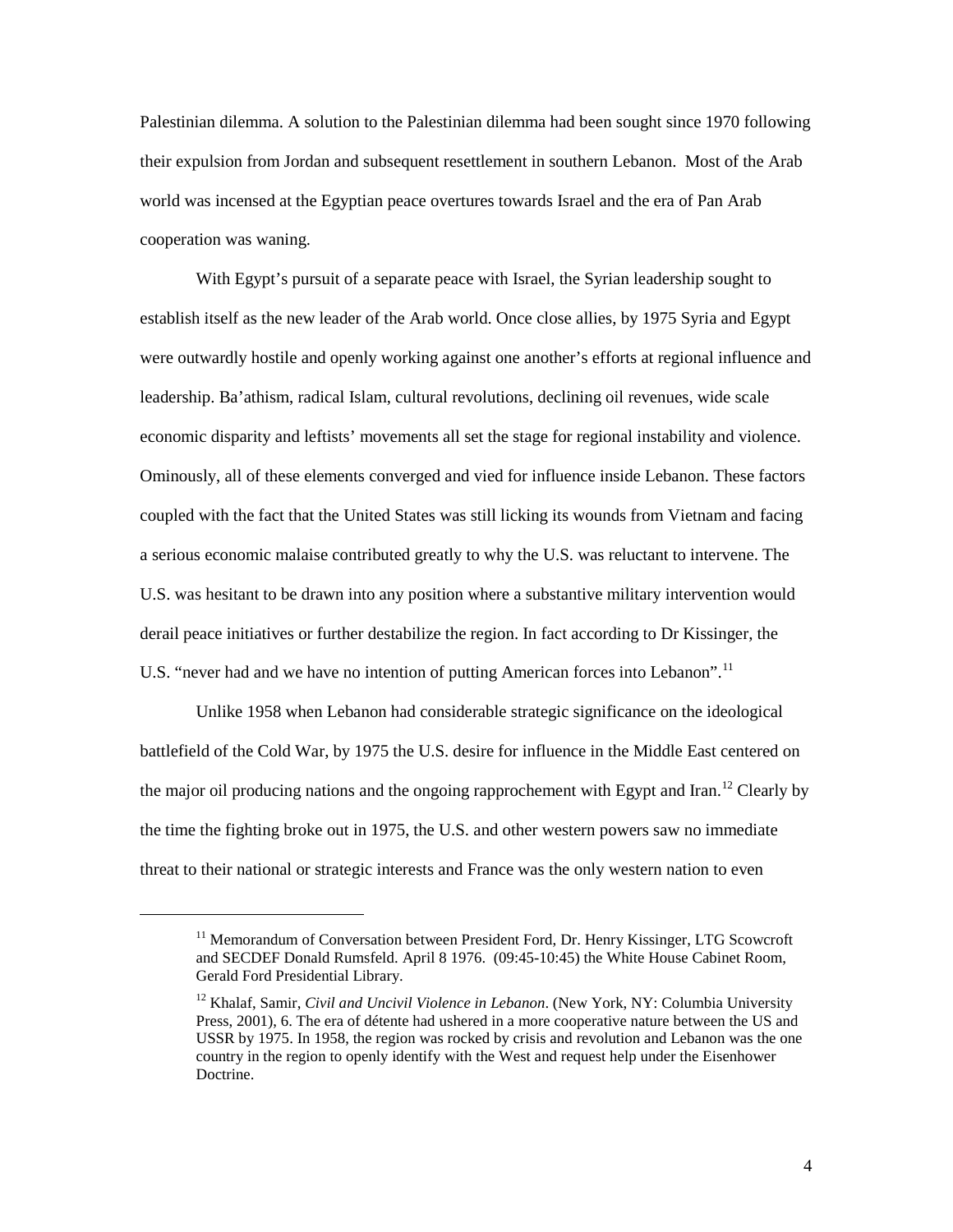consider sending in troops to Lebanon at the height of the fighting by 1976.<sup>[13](#page-10-0)</sup> The U.S. was reluctant to support the French initiative and many have argued the U.S. followed an official policy of disengagement with regards to the Lebanese Civil War. Noted Middle East scholar Fawaz Gerges has even argued that Secretary of State Henry Kissinger's halfhearted efforts at diplomacy were in recognition of a belief that Lebanon was precarious and the notion that Lebanon was a "strategic safety valve wherein Arab-Israeli tensions could be released without the threat of a major Arab-Israeli confrontation".<sup>[14](#page-10-1)</sup>

This paper is a historical analysis of the root causes of the Lebanese Civil War through an examination of Lebanese political processes and the formation of the modern state of Lebanon. Additionally, this paper examines the U.S. presidential decisions and behind the scenes negotiations conducted by the Ford Administration that resulted in the abdication of U.S. leadership and influence in the Middle East in 1975. By examining recently declassified documents and White House memoranda of conversations, this paper shows how the U.S. failure to act decisively, invited and in fact condoned the Syrian military invasion of Lebanon which has ultimately resulted in Syrian domination of Lebanese politics that continues to this day.<sup>[15](#page-10-2)</sup>

<span id="page-10-0"></span><sup>&</sup>lt;sup>13</sup> Memorandum of Conversation between President Ford, Ambassador Meloy and Dr Kissinger. Monday, May 10 1976 (10:00-10:29) the Oval Office, Gerald Ford Presidential Library. In this meeting Dr. Kissinger told the President that the French were thinking of sending troops to Beirut to separate the factions and keep the Syrians primarily in the eastern part of Lebanon.

<span id="page-10-1"></span><sup>14</sup> Gerges, Fawaz, "*Lebanon"* in Yezid Sayigh and Avi Shlaim, eds. *The Cold war and the Middle East.* Oxford Clarendon Press, 1997, 78.

<span id="page-10-2"></span><sup>15</sup> Deeb, Marius, *"How to Safeguard the Cedar Revolution in Lebanon."* In a Statement for the Hearing of the House Committee International Relations, (JUL 2005). Deeb explains that the Cedar Revolution of 2005 was a direct attempt by the people of Lebanon to end the continued Syrian military occupation of Lebanon and to enact election reforms that would bring back representative consociational democracy.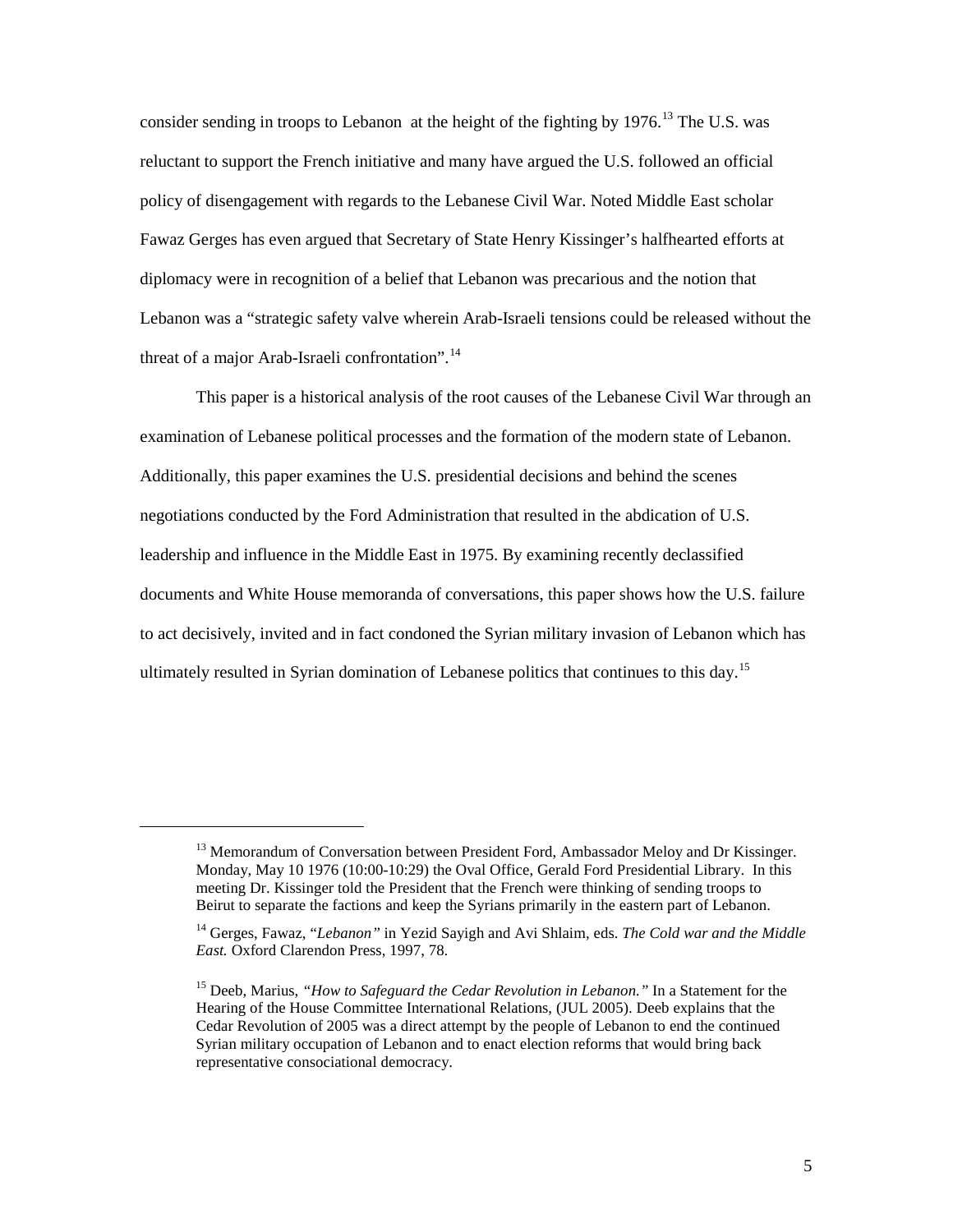#### **The Formation of Modern Lebanon**

Any discussion on the 1975 Lebanese Civil War must first begin with an introduction to the creation of Lebanon as a modern country. The study of the formative years of Lebanon is necessary in order to better understand the complicated contributory factors that that led to violence and the subsequent US military intervention and policy decisions. From 1943 to 1975, political, religious and economic tensions combined to set the conditions for what would escalate into one of the bloodiest civil wars in modern history.

Prior to World War I, the area known as Lebanon was generally confined to the northern mountain ranges centered on Mount Lebanon and extending to Tripoli and Sidon.<sup>[16](#page-11-0)</sup> The population of this area was dominated by the Maronite (Catholic) Christians, and to a lesser extent the Druze, which can best be characterized as an offshoot of Islam typified by principles similar to Shia Islam. After the defeat of the Ottoman Turks and the signing of the Treaty of Versailles, the French government received Mandate over both Syria and Mount Lebanon.<sup>[17](#page-11-1)</sup>

In an effort to strengthen the economic position of the pro-French Maronite population, the French government expanded the borders of Mount Lebanon to create what French General Henri Gouraud called "Le Grand Liban" and the newly redrawn borders of Lebanon now incorporated the sprawling cities of Tripoli, Beirut, Sidon, Tyre and the Bekaa plains. With this expansion, the population of Lebanon now included a large population of Sunni and Shia Muslims.<sup>[18](#page-11-2)</sup> Even with these newly incorporated areas, an uneasy coexistence emerged with

<span id="page-11-0"></span><sup>16</sup> Khalidi, Walid, *Conflict and Violence in Lebanon: Confrontation in the Middle East* (Boston, MA: Harvard University Press, 1981), 34.

<span id="page-11-1"></span><sup>&</sup>lt;sup>17</sup> Choueiri, Youssef, *Breaking the Cycle, Civil Wars in Lebanon* (London, UK: Stacy International, 2007), 26.

<span id="page-11-2"></span><sup>18</sup> Deeb, Marius, *The Lebanese Civil War,* (New York, NY: Praeger Publishers, 1980), 122.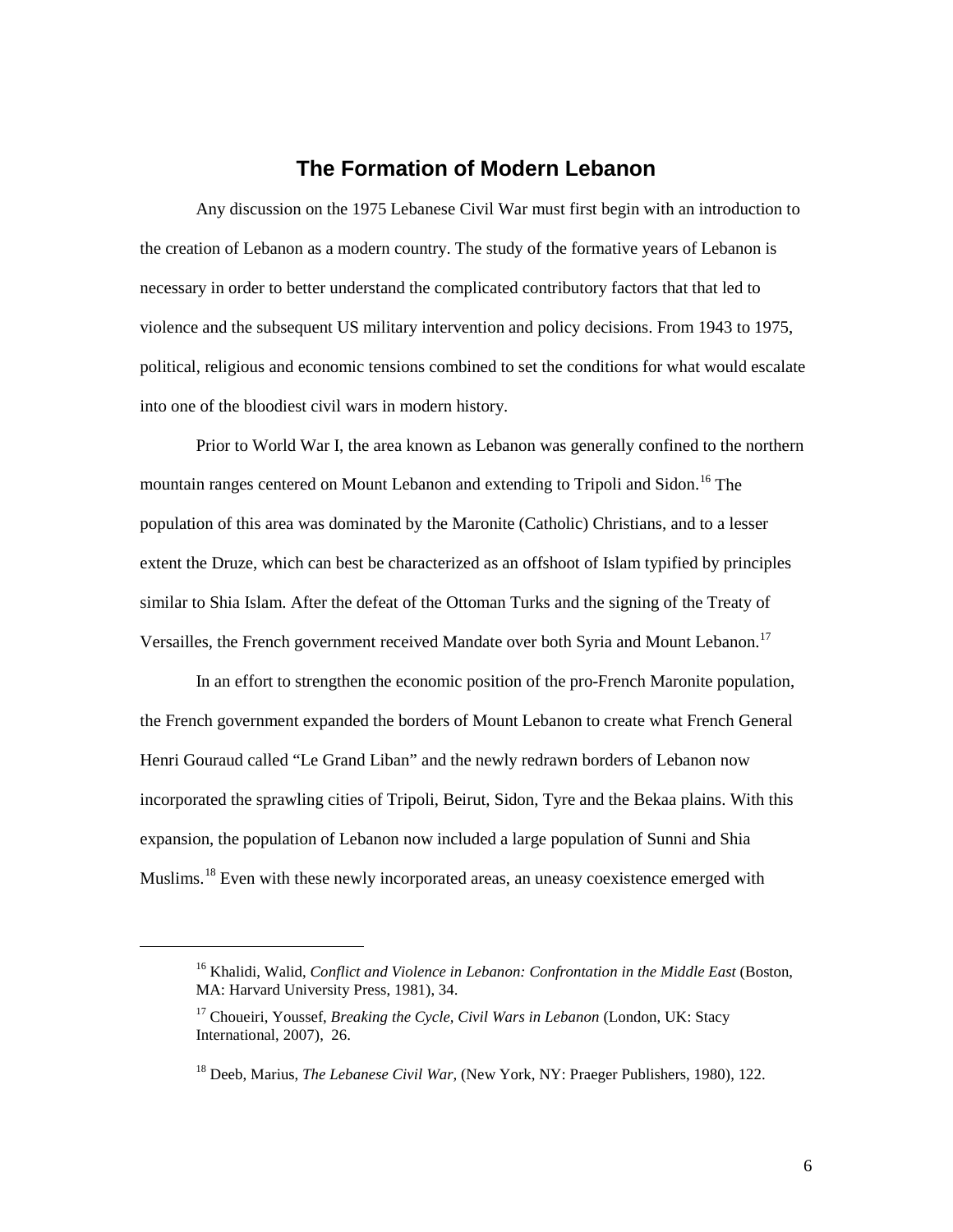Muslims and Christians. By the late 1930s, the majority of Muslims accepted a Lebanese identity in exchange for political equality and the promise of Lebanese independence.<sup>[19](#page-12-0)</sup>

As early as 1930, many Lebanese Christians and Druze alike were worried about the enlarged borders and the subsequent expanded Muslim population. Many nationalists Lebanese led by the Maronite President Emile Edde tried to persuade the French government to "amputate" Tripoli and the Shia dominated southern portions of Lebanon in order to preserve a Christian majority.<sup>20</sup> The French government was unconvinced, and although the Maronites still constituted a majority within the modern borders of Lebanon, the ethnic, cultural and religious balance of the country had been irreversibly altered.



Map1. Smaller and Greater Lebanon.

<span id="page-12-1"></span><span id="page-12-0"></span>In 1943, Lebanon received its independence from France and began working towards the formation of a governmental system that would take into account the complex religious, cultural

<sup>19</sup> Choueiri, *Breaking the Cycle, Civil Wars in Lebanon*, 27.

<sup>20</sup> Rabinovich, Itamar, *The War for Lebanon 1970-1985* (Ithaca, NY: Cornell Press,1984), 22.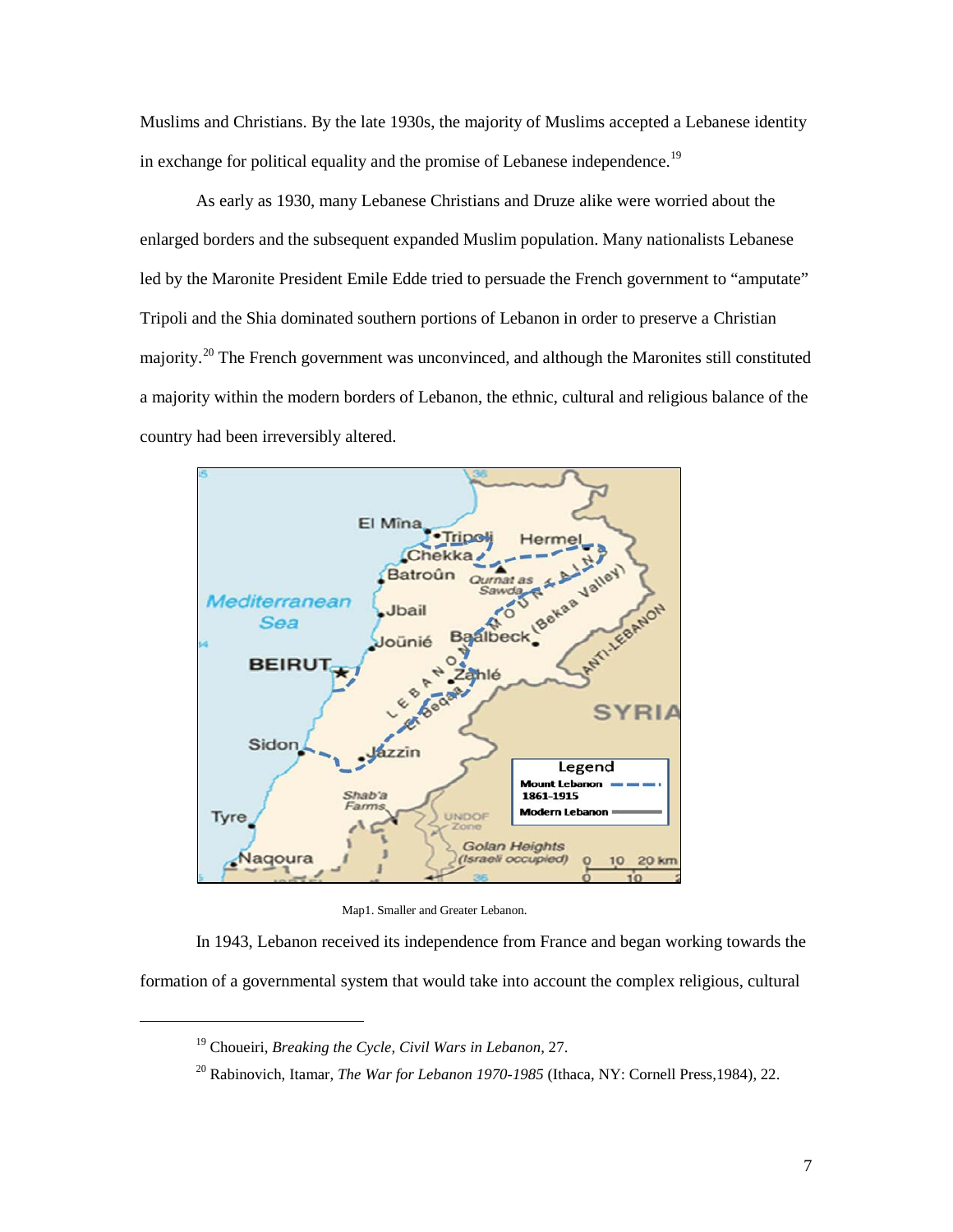and communal differences of the population. What emerged was a political system that was very similar to the Mount Lebanon system of confessional government that was first instituted in 1860 when the region was ruled under a non-Lebanese governor. The construct of the 1860 government was centered on a council of four Maronites, three Druze, two Greek Orthodox Christians, one Melchite, one Shia, and one Sunni Muslim.<sup>[21](#page-13-0)</sup> This complicated power sharing system with some influences from the French parliamentary system would become the principal foundation of the system adopted by the Lebanese political elites in 1943.

The basic tenets of the Lebanese system of government outlined in the 1943 Constitution would look familiar to students of modern parliamentary democracies. In accordance with the Lebanese Constitution, the Chamber of Deputies is elected on a proportional basis of six Maronites for every five Muslims. These elected Deputies then elect the Lebanese President, who in-turn selects a Prime-Minister who then forms the Presidential cabinet.<sup>[22](#page-13-1)</sup> While this representative form of government seems familiar to Western observers, several power sharing caveats agreed upon by the Maronites and Sunnis harkened back to the 1860 Mt. Lebanon system.

In deference to their economic and cultural dominance within Lebanon, the Maronites were allocated the most powerful positions within the Lebanese government. Accordingly, the positions of President and Chief of Staff of the Lebanese Armed Forces were allocated by law to Maronite politicians and appointees. It was also agreed that in order to add balance, the Prime Minister should always be a Sunni Muslim, and the Minister of Defense a Druze and the Chairman of the Parliament Chairman should always be a Shia.<sup>[23](#page-13-2)</sup>

<span id="page-13-0"></span><sup>21</sup> Evron, *War and Intervention in Lebanon: The Israeli-Syrian Deterrence Dialogue*, 2.

<span id="page-13-1"></span><sup>22</sup> Chamie, Joseph, "The Lebanese Civil War: An Investigation into the Causes," *International Journal of Middle East Studies*, (April 2001), 3.

<span id="page-13-2"></span><sup>23</sup> Evron, *War and Intervention in Lebanon: The Israeli-Syrian Deterrence Dialogue,* 3.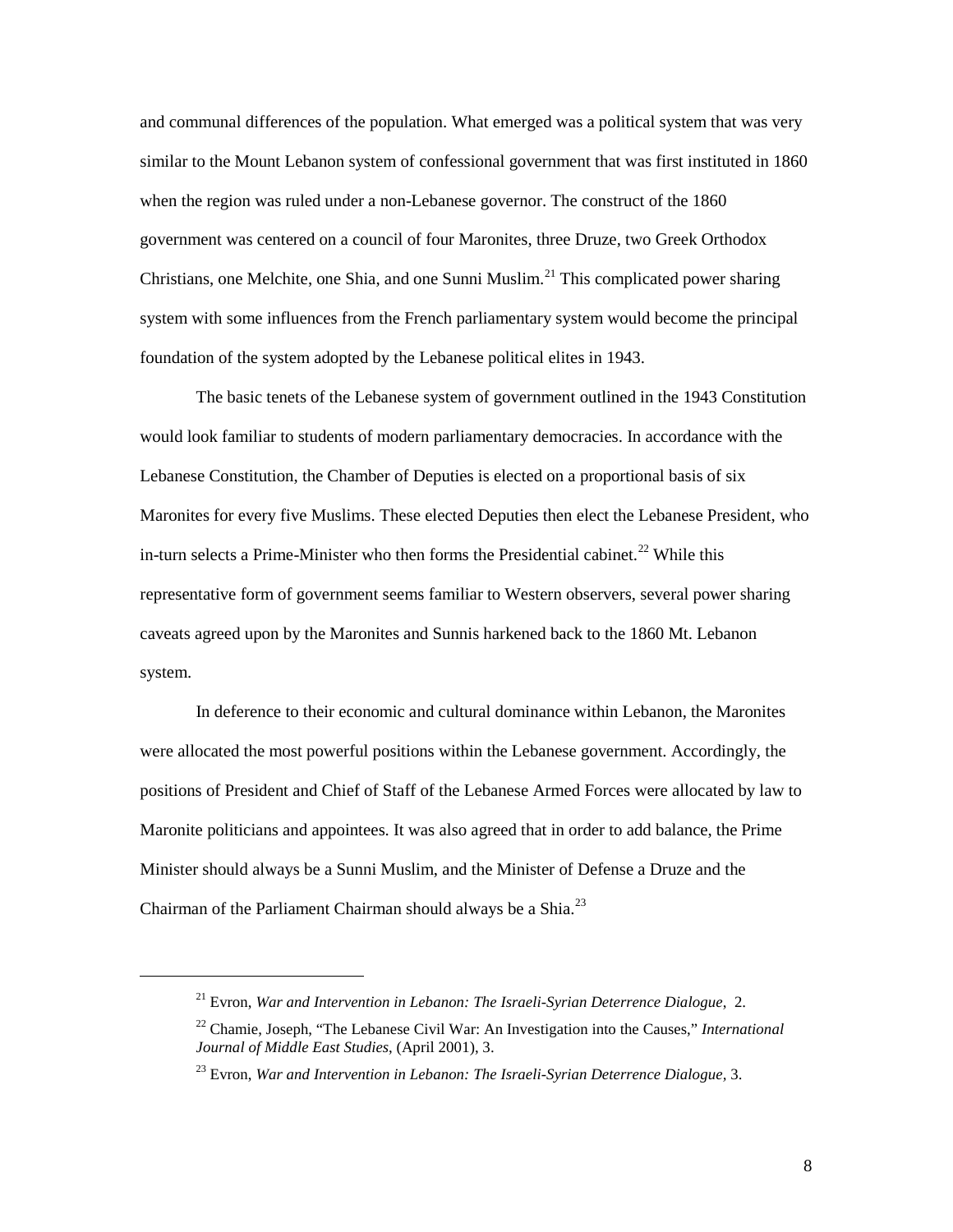This complicated system of power sharing and political caveats is a result of an oral compromise made between the Sunni leader Riad-el-Sulh and the Maronite leader Bishara al-Khuri called the National Pact.<sup>[24](#page-14-0)</sup> This coalition of the two dominant political entities ensured that the fledgling Lebanese system of government remained united. The formula of the National Pact basically stipulated that the Christians must recognize the Arab character of Lebanon and the Sunnis to recognize that Lebanon is an independent state and should never merge or be absorbed by its Arab neighbors (specifically Syria).<sup>[25](#page-14-1)</sup> Indeed, until the outbreak of the 1975 Civil War it can be argued that the Lebanese system functioned fairly efficiently, with the one notable exception being the violence of 1958.

According to Dr. Brenda Seaver, author of "The Regional Sources of Power Sharing Failure: The Case of Lebanon," in some cases the Lebanese government rivaled most western democracies for stability and liberty. Her assertion is illustrated by the fact that "the Lebanese system persisted for thirty-two years and endured periods of severe strain; including the 1958 civil war, and represents the most successful case of consociational democracy in the developing world".<sup>[26](#page-14-2)</sup> Under this umbrella of political stability Lebanon became a major Middle-Eastern economic and banking power, but the relative peace was slowly unraveling.

While the Lebanese Constitution created a modern and effective governing system, the document was not entirely clear on a number of issues. For example the constitutional framers made no reference on how exactly to determine the "proportional" disposition of Muslims to Christian voters when determining the Chamber of Deputies seats. Specifically lacking in the document is any discussion of a census, ensuring that large numbers of Muslim citizens remained

<span id="page-14-0"></span><sup>&</sup>lt;sup>24</sup> Saouli, Adham, "Lebanon's Hizbullah; The Quest for Survival" *World Affairs Volume 166, No.2*, (2003), 71.

<sup>&</sup>lt;sup>25</sup> Choueiri, *Breaking the Cycle, Civil Wars in Lebanon*, 29.

<span id="page-14-2"></span><span id="page-14-1"></span><sup>&</sup>lt;sup>26</sup> Seaver, Brenda M, "The Regional Sources of Power Sharing Failure: The Case of Lebanon," *Political Science Quarterly, Vol. 115 Issue 2*, (2003), 3.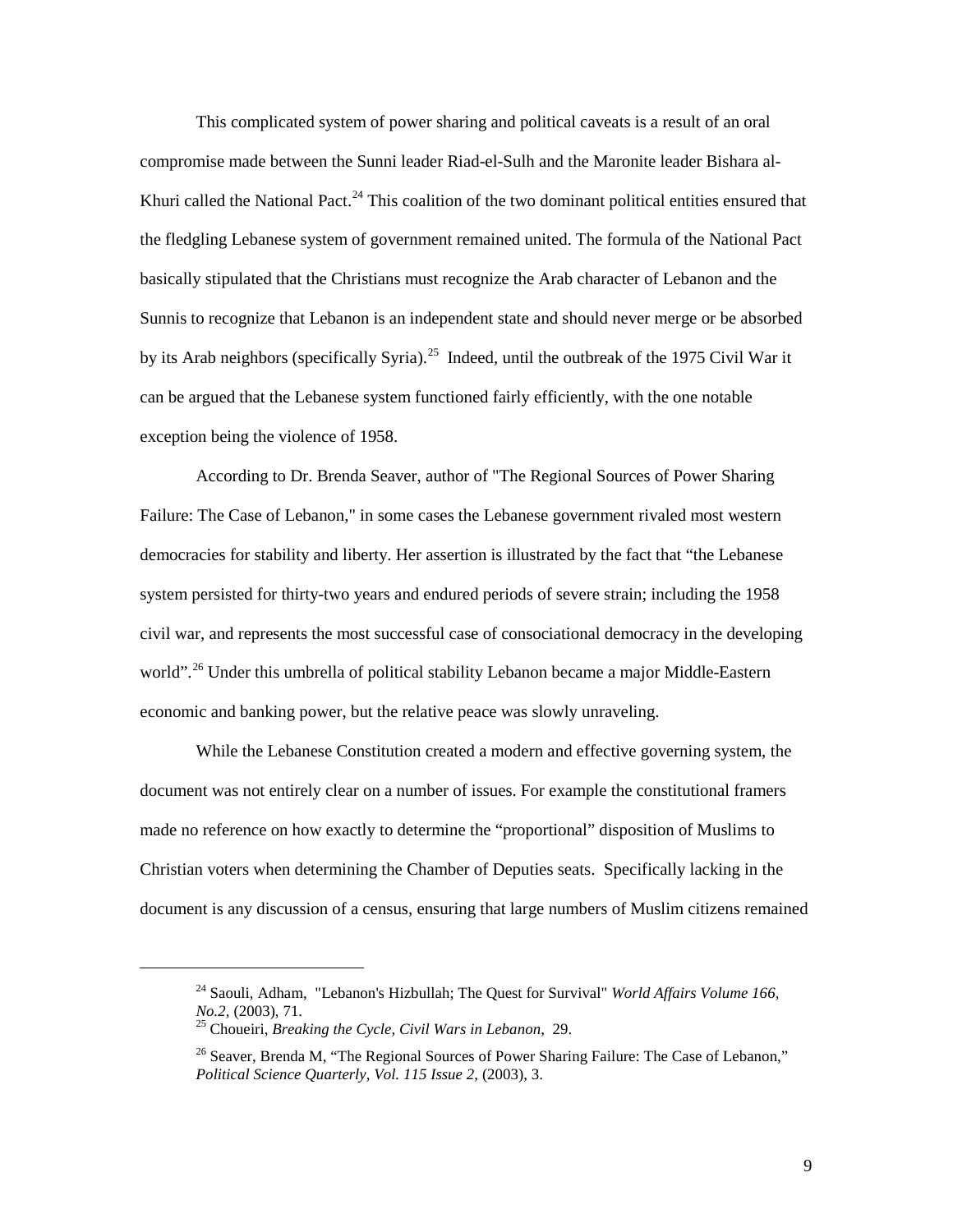unrepresented even as their population grew throughout the decades. Additionally, the National Pact which allocated the key positions within the government based on religious and cultural identifications seemed to fly in the face of the Lebanese Constitution, specifically, Article 12. Article 12 stated that every citizen had the right to hold public office with only their competence and merit as prerequisites for the position.<sup>[27](#page-15-0)</sup> Another overlooked power sharing aspect of the National Pact was the agreement that the Lebanese Muslims would make no attempt to incorporate Lebanon into a greater Pan-Arab state and that the Maronites would not seek military or economic assistance from Western powers. Essentially, the Lebanese Government operated under the conflicting guidance of both the Constitution and the National Pact. In 1958, these seemingly innocuous political compromises and contradictions would be at the heart at the first real test of the Lebanese government.

Prior to the violence in 1958, a series of international and internal events began to expose the seams and relative fragility of the Lebanese system of government. Following the Suez Crisis of 1956, Arab nationalism and pro-Nasser support was on the rise throughout the Middle East. Egyptian President Nasser was seen as an Arab hero who had stood up to the West and held great populist sway throughout the region. Capitalizing on the populist support, Egypt and Syria established the United Arab Republic in 1958 and called for the establishment of a pan-Arab state, which would naturally include Lebanon.

Throughout the Arab world, pro-Nasser sentiment and large rallies of support were widespread, compelling many Arab governments including Lebanon to openly support the Egyptian leader in order to curry favor with their internal masses.<sup>[28](#page-15-1)</sup> The United States

<span id="page-15-0"></span><sup>27</sup>*The Lebanese Constitution: A Reference Edition in English Translation*, prepared by the Department of Political Studies and Public Administration, (Beirut, Lebanon: American University Press, 1960).

<span id="page-15-1"></span><sup>28</sup> Nir, Omri, "The Shi'ites during the 1958 Lebanese Crisis," *Middle Eastern Studies, Vol.40, No.6* (November 2004), 2.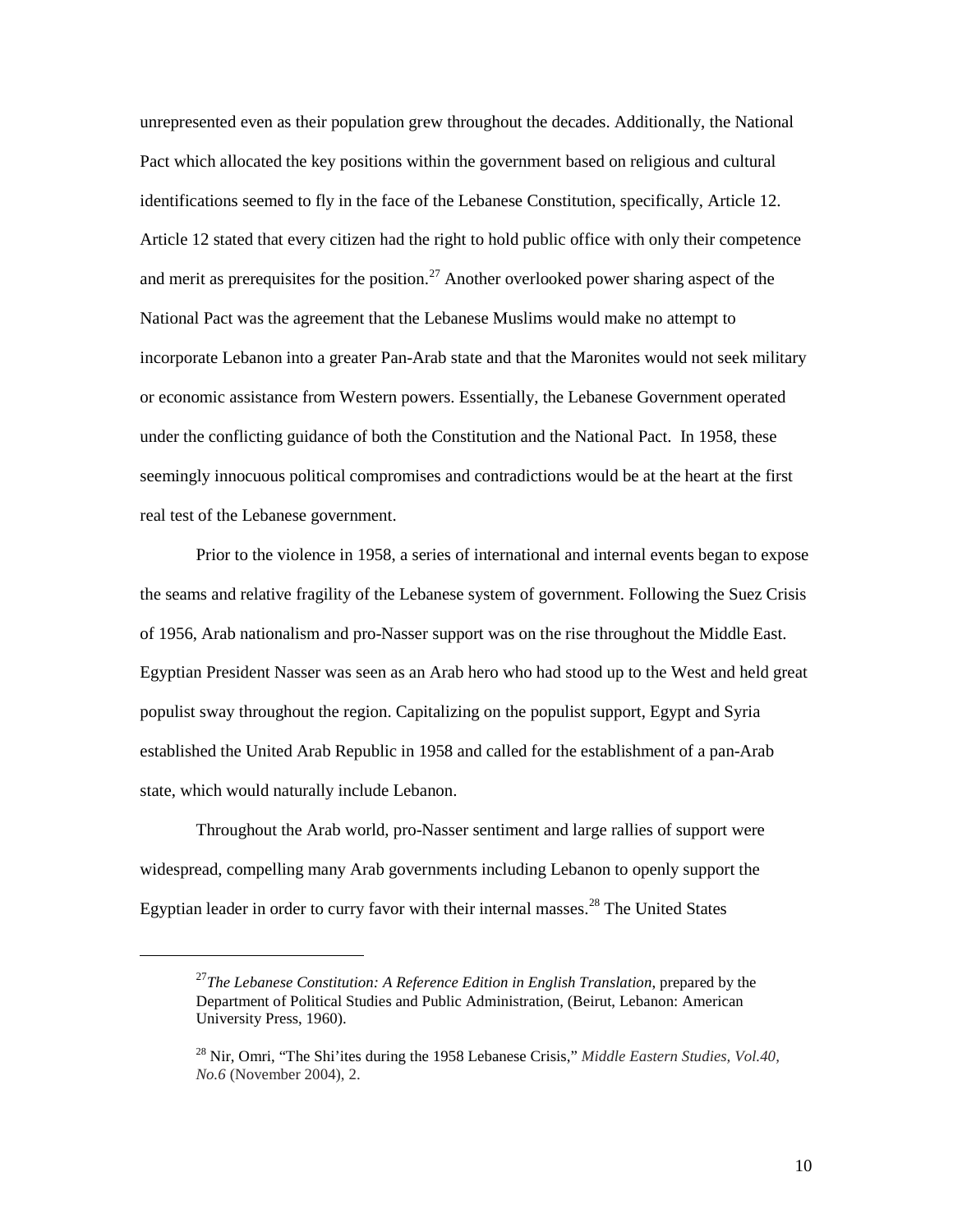government at this time was seeking to mitigate socialist influences in the Middle East and to promote regional stability. The collapse of European colonial influence in the region created a power vacuum allowing Leftist movements and Socialists movements to take root in the region. To curtail this threat and increase influence in the strategic region, the US implemented the Eisenhower Doctrine. Under the Eisenhower Doctrine, a country could request American economic and/or military assistance if it felt threatened by armed aggression from another state.<sup>[29](#page-16-0)</sup>

By 1958, religious and social tensions within Lebanon began to intensify. This escalation was principally due to the continued influences of Arab nationalism, anti-western ideologies and the wide scale dissatisfaction with the results of the parliamentary elections, in which anti-Egyptian politicians under Sami al-Suhl swept to victory.<sup>30</sup> Then in a striking affront to the National Pact compromises, the new Lebanese government led by President Chamoun further distanced itself from Pan-Arab sentiment by taking a pro-Western stance and adopting the Eisenhower Doctrine. Emboldened, President Chamoun even began political maneuvering among the members of the Chamber of Deputies in order to select his own successor, or more controversially to propose running for re-election himself.<sup>[31](#page-16-2)</sup>

Chamoun's political adversaries both reformist and conservative united against his radical policies. Chamoun's opponents drew encouragement and support from Egypt and Syria, who saw this as an opportunity to finally eradicate western influence and incorporate Lebanon into the United Arab Republic. Interestingly, many pro-western politicians and moderate Christians joined the Muslim led reformist opposition in an effort to block the unconstitutional reelection of President Chamoun to a second term. Even the Maronite patriarch Bulus Butrus al-Maushi sided with the Muslim led opposition and would eventually support the reformist leaders

<span id="page-16-0"></span><sup>&</sup>lt;sup>29</sup> U.S. State Department Official Website. http://www.state.gov/r/pa/ho/time/lw/82548.html

<span id="page-16-1"></span> $30$  Nir, "The Shi'ites during the 1958 Lebanese Crisis", 4.

<span id="page-16-2"></span><sup>31</sup> Choueiri, *Breaking the Cycle, Civil Wars in Lebanon*, 27.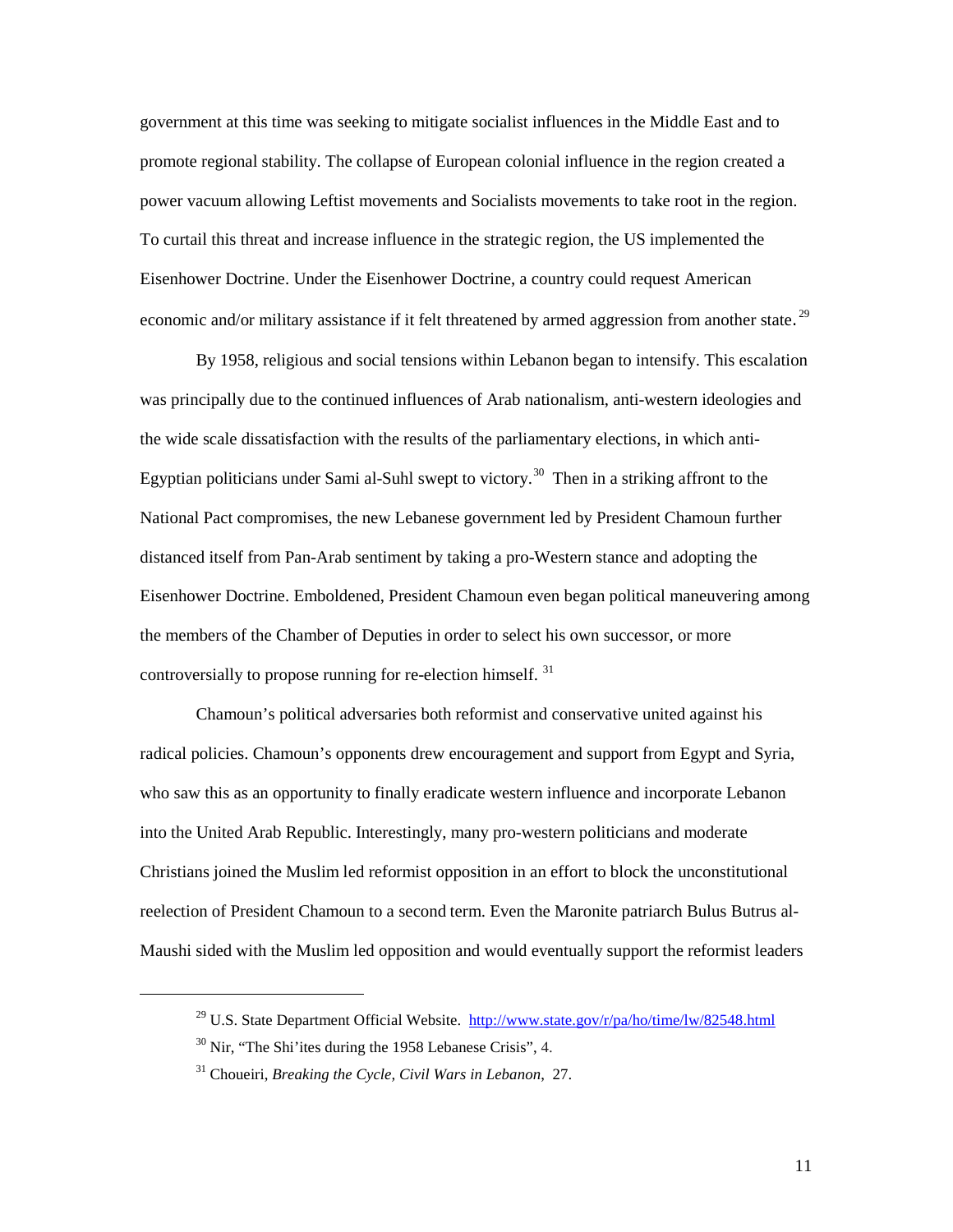in the violence to come.<sup>32</sup> While all these political machinations created a volatile environment, it is generally agreed that the spark that ignited the violence in 1958 was the assassination of Nasib-al-Matani, the editor of the leftist "Telegraph" newspaper in Beirut on 8 May. Violent clashes erupted which soon escalated into wide scale open fighting between pro-Nasserite and Chamounist followers in Tripoli, Beirut, Sidon and Tyre.<sup>[33](#page-17-1)</sup>

The fighting in 1958 mainly pitted the Christian Phalangist militias against the Lebanese Syrian Nationalists with the factions generally split along economic, religious and political ideological lines. Although the large Lebanese Shia population was not a major faction in the 1958 fighting, an invalid assumption made at the time by many Lebanese Christian leaders (and one that would have impacts in 1975) was the belief that the Shiites could be counted on as a natural ally against the Sunni Muslims. Instead, the Shia populace began to coalesce with the ever increasing number of Palestinian refugees in order to form an alliance centered on economic and political injustices and ignoring sectarian religious differences.<sup>[34](#page-17-2)</sup>

In 1958, the Palestinians were not yet politically united enough to be a major force in the fighting, but large numbers of individual Palestinians participated on both sides of the conflict. As Kamal Salabi stated in *Crossroad to Civil War*, "No government measures could prevent the growth of a natural symbiosis between the Palestinian refugees who were predominately Sunni and the Shiite slum dwellers on the peripheries of the suburbs of Beirut and the other large cities".<sup>[35](#page-17-3)</sup> The economically disenfranchised Shiite masses were also susceptible to influence from Iran, a country that the Lebanese Government mistakenly considered an ally in 1958. Sensing that the situation was escalating, and finding himself incapable of persuading the Army

<span id="page-17-0"></span><sup>32</sup> Khalaf, *Civil and Uncivil Violence in Lebanon*, 119.

<span id="page-17-1"></span><sup>&</sup>lt;sup>33</sup> Chamie, "The Lebanese Civil War: An Investigation into the Causes", 3.

<span id="page-17-2"></span><sup>34</sup> Rabinovich, *The War for Lebanon 1970-1985,* 28.

<span id="page-17-3"></span><sup>35</sup> Salabi, *Crossroads to Civil War: Lebanon 1958-1976*, 10.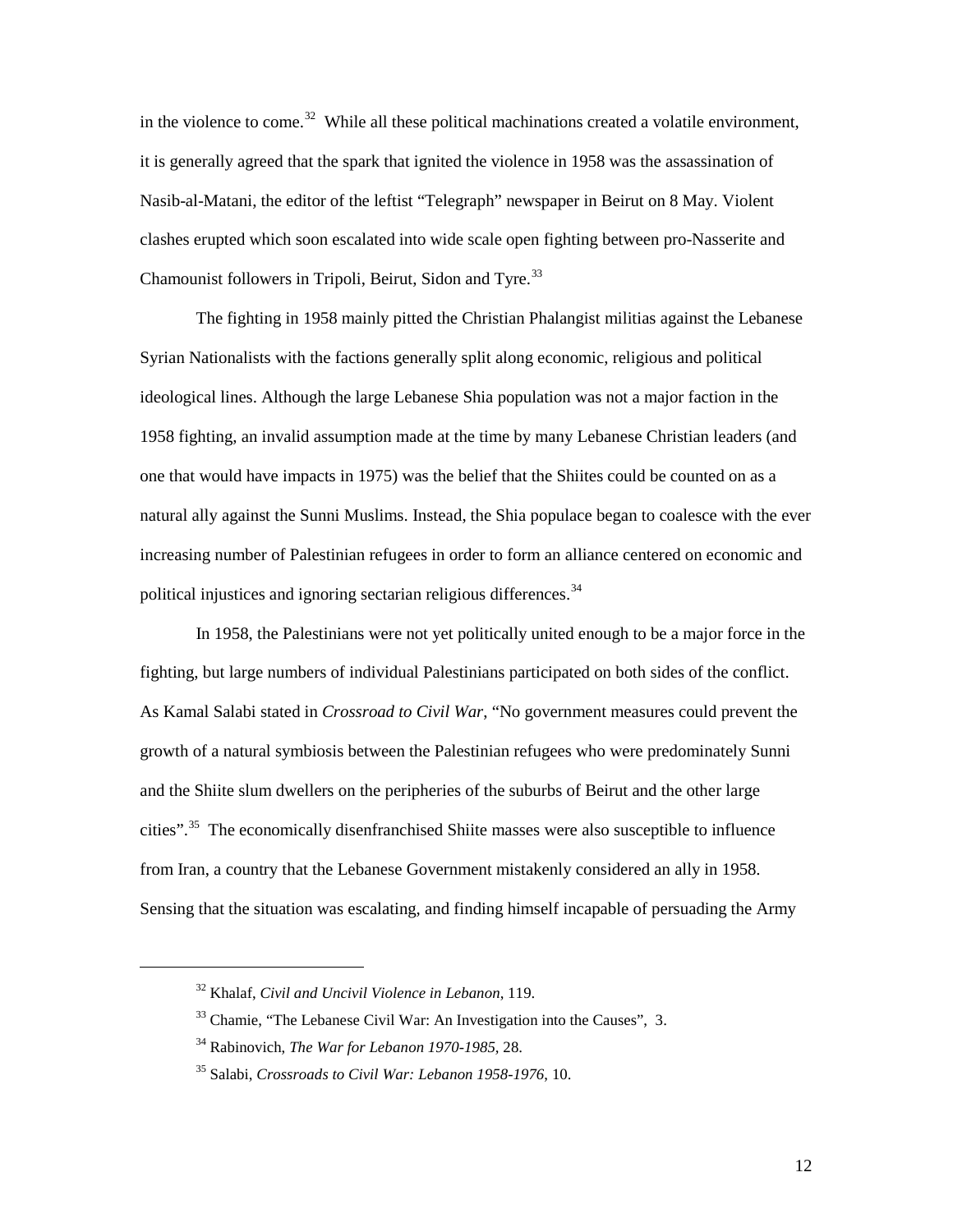to intervene in support of the Phalangist militias against the reformist militias, President Chamoun sought military assistance from the United States.<sup>[36](#page-18-0)</sup>

In a pattern that would later repeat itself in 1975, the Lebanese Army remained largely neutral in 1958. The Army's policy was to only intervene to protect non-combatant civilians and to keep the major road networks and the Beirut International Airport open and functioning. The Army's commander, a Maronite named Fu'ad Shihab intervened just enough to prevent the overthrow of President Chamoun but would not go as far as to employ the Army to crush the rebellion. General Shihab, who is credited with creating the modern Lebanese Army after WWII, persevered in keeping the Army united during the 1958 crisis.<sup>37</sup> With the Lebanese Army maintaining neutrality, Chamoun turned to the West, specifically the US under the auspices of the Eisenhower Doctrine. Although Lebanon was not facing an armed external threat, the US nonetheless intervened because Chamoun vigorously claimed that Lebanon faced a serious challenge from socialist elements within the country. In response to the growing regional unrest and Pan-Arab momentum, most notably the 14 July Iraqi Revolution, the US government decided to intervene militarily on behalf of the Lebanese Government.<sup>[38](#page-18-2)</sup>

[President Eisenhower r](http://en.wikipedia.org/wiki/American_President)esponded on 15 July 1958 and authorized OPERATION BLUE BAT, the military intervention on behalf of the Lebanese government. This was the first military [application](http://en.wikipedia.org/wiki/1958_Lebanon_crisis) of the new [Eisenhower Doctrine](http://en.wikipedia.org/wiki/Dwight_D._Eisenhower#Eisenhower_Doctrine) and the military objective was clear. The mission of the US forces was to bolster President Chamoun's pro-western government in response to internal socialist influences and the perceived external threat posed by Syria and Egypt.<sup>[39](#page-18-3)</sup> The operational

<sup>36</sup> Khalaf, *Civil and Uncivil Violence in Lebanon*, 116.

<span id="page-18-1"></span><span id="page-18-0"></span><sup>37</sup> Picard, Elizabeth, *Lebanon, a Shattered Country: Myths and Realites of the Wars in Lebanon*, (New York, NY: Holmes & Meier, 1996), 33.

<span id="page-18-2"></span><sup>38</sup> Bordon, Margaret M, "US Intervention in Lebanon-1958," *Military Review* (Feb 1976), 66.

<span id="page-18-3"></span> $39$  Gray, David W. MG (R), "The U.S. Intervention in Lebanon, 1958: A Commander's Reminiscence," (Ft Leavenworth, KS: Combat Studies Institute, US Army Command and General Staff College, 1984), 5.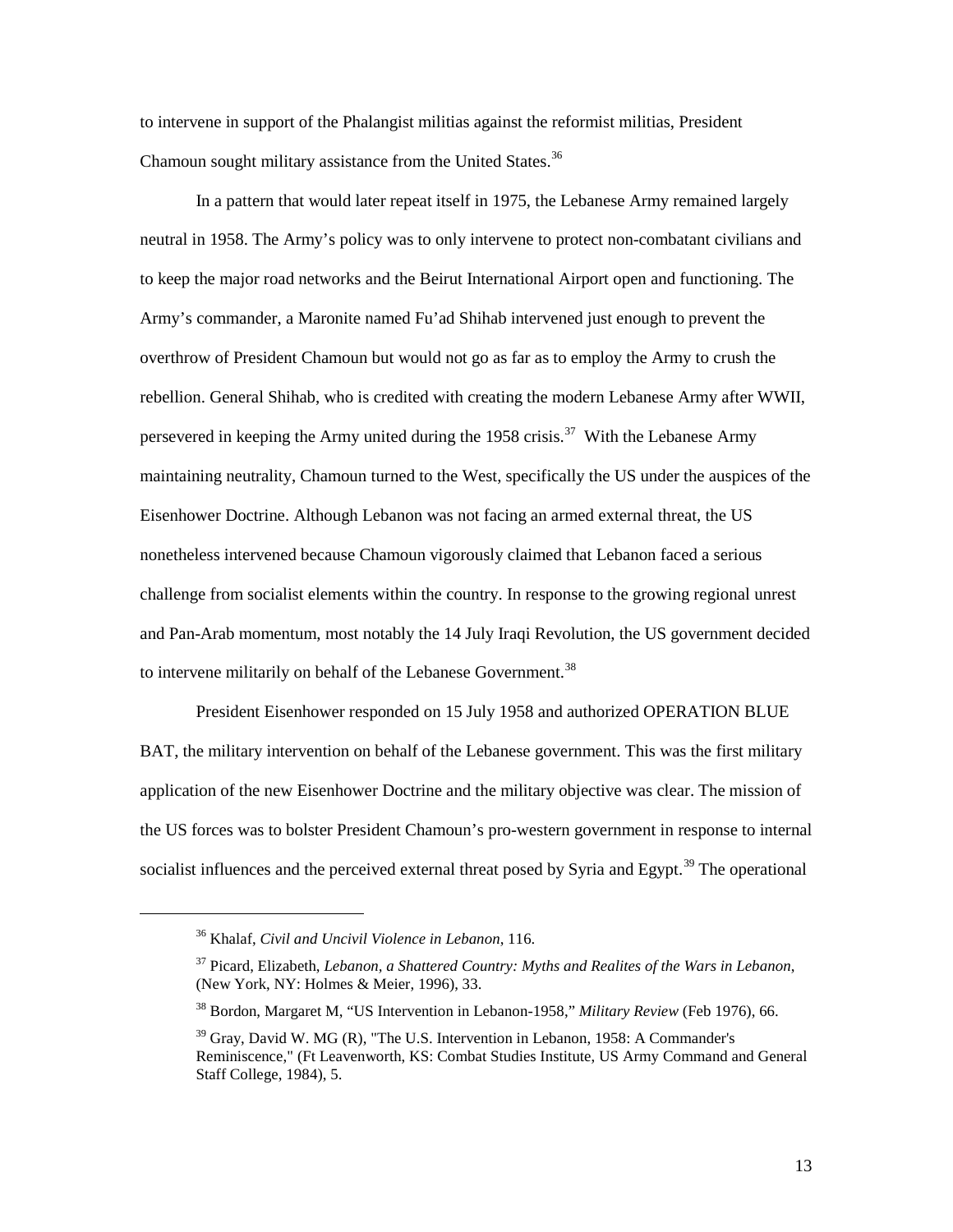plan for OPERATION BLUE BAT called for US forces to initially occupy and secure the Beirut International Airport. Following the securing of the airport, US forces would then secure the key port facilities and secure the approaches to the city of Beirut.<sup>[40](#page-19-0)</sup>

At its height OPERATION BLUE BAT involved approximately 14,000 soldiers, sailors and Marines drawn mainly from German and Mediterranean based units. The three month long operation succeeded in stabilizing and strengthening the Chamoun regime and mitigating the violence even without US troops participating in direct combat operations. As Rod LaPearl, a 17 year-old private in the 187th Airborne stated years later, "As young men, we were still holding out for the possibility that something would occur. But, apart from a few random incidents of fire, the rebels were obviously more afraid of us back then, than many of them are today".<sup>[41](#page-19-1)</sup>

Following OPERATION BLUE BAT and at the urging of the US government, Chamoun decided to withdraw his name from Presidential consideration, thus avoiding a constitutional crisis. With the political impasse resolved, and the subsequent election of General Fu'ad Shihab as president, the crisis of 1958 came to an end. Overall the events of 1958 had a sobering effect on the Lebanese populace in that it demonstrated the potential destructive nature of extremist policies and views. The 1958 violence marked a significant watershed in Lebanese history as it was the first major breakdown in the Lebanese political order foreshadowing that the Lebanese system may not be able to cope with the simmering tensions for much longer. <sup>[42](#page-19-2)</sup> With the decline of pan-Arab and Nasserite sentiments within Lebanon, the pressures on the Lebanese government to institute sweeping reforms was somewhat alleviated.<sup>[43](#page-19-3)</sup>

<span id="page-19-0"></span><sup>40</sup> Shulimson, Jack, *Marines in Lebanon 1958* (Washington, D.C.: The Historical Branch, G-3 Division, Headquarters U.S. Marine Corps, 1960), 7.

<span id="page-19-1"></span><sup>41</sup> Soussi, Alasdair, "50 Years later, US Marines Remember the 1958 US Intervention in Lebanon." *Washington Report on Middle East Affairs*, (July 2008), 28.

<span id="page-19-2"></span><sup>42</sup> Khalaf, *Civil and Uncivil Violence in Lebanon,* 105.

<span id="page-19-3"></span><sup>43</sup> Rabinovich, *The War for Lebanon 1970-1985*, 29.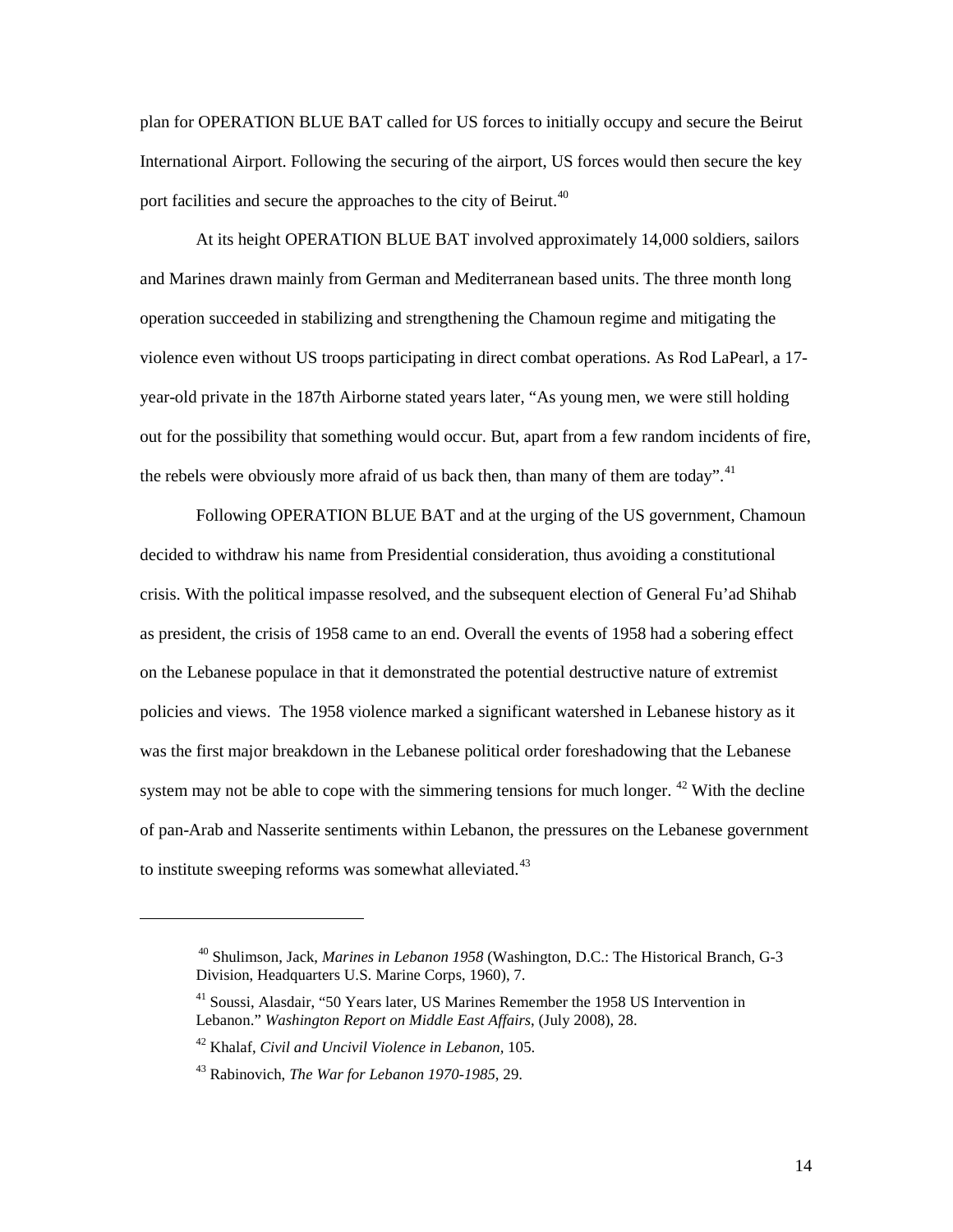#### **Lessons Forgotten from 1958 and Growing Instability**

In an effort to heal the wounds of the 1958 Civil War, President Shihab attempted to implement significant concessions and reforms aimed at the growing and numerically superior Muslim population. These ambitious reforms merely masked the fundamental flaws in the Lebanese political system. Ultimately the Lebanese political system was flawed because of its reliance on quotas and oral agreements made between the leaders of the Christian and Sunni factions. The confessional system (though somewhat successful) was a biased system that placed true political power in the hands of the Sunni and Maronite political elites based on the constructs of the National Pact.

Conservative Christian and Sunni Muslim politicians obviously resisted any of Shihab's proposed substantive changes to the current system. These conservative politicians formed an unlikely alliance based on their belief that changes could negate their long held political, economic and social advantages.<sup>44</sup> Most importantly, they feared that any change or concessions could mobilize the large Muslim communities to political action and eventually lead to even greater irreversible social reforms.<sup>[45](#page-20-1)</sup>

President Shihab recognized the growing power of the large Palestinian population and remembered their participation, albeit uncoordinated, in the 1958 violence. President Shihab was not content to allow the Palestinians to become politically mobilized, and he correctly surmised that their guerilla activities invited continued Israeli retaliatory attacks. Not content to allow the PLO's power to grow unchecked, President Shihab created the "Deuxieme Bureau", an intelligence agency that enabled the government to quell opposition movements and monitor the large Palestinian Refugee camps.<sup>[46](#page-20-2)</sup> By 1973, the continued influx of refugees and PLO

<span id="page-20-2"></span><span id="page-20-1"></span><span id="page-20-0"></span> $\overline{a}$ 

15

<sup>44</sup> Choueiri, *Breaking the Cycle, Civil Wars in Lebanon*, 33.

<sup>45</sup> Rabinovich, *The War for Lebanon 1970-1985*, 30.

<sup>46</sup> Salabi, *Crossroads to Civil War: Lebanon 1958-1976,* 11.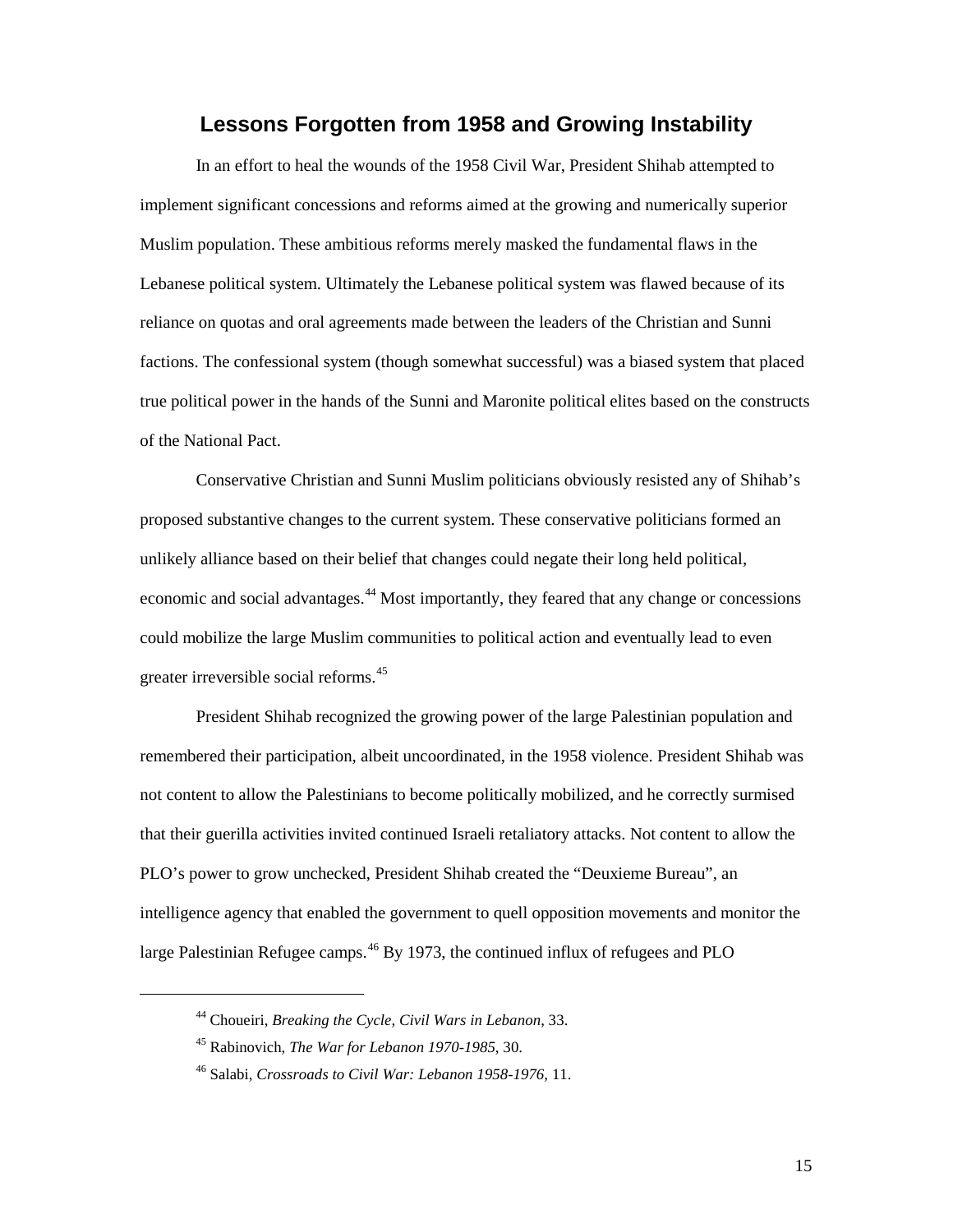militiamen had swelled the Palestinian population to over  $450,000$ .<sup>[47](#page-21-0)</sup> The permissive Lebanese immigration laws that allowed the Palestinians to establish large settlements and the Lebanese Government's disjointed efforts to control and integrate them into the general Lebanese society would have repercussions.

Following the 1967 Israel victory over the Arab armies, the Palestinian resistance groups resorted to increased acts of terror aimed at Israel. After being ousted from its Jordanian sanctuary in 1970, enormous numbers of Palestinian militiamen as well as the Palestinian Liberation Organization (PLO) headquarters had moved into southern Lebanon.<sup>[48](#page-21-1)</sup> Ultimately, the Lebanese government was not prepared militarily, socially, or politically for the arrival of the Palestinian masses in the early 1970s.<sup>[49](#page-21-2)</sup> The PLO now operating from its newly relocated headquarters, continued to conduct attacks against Israel from its positions of relative sanctuary inside southern Lebanon.

The Israeli military responses were as predictable as they were destructive and caused a mass migration of Lebanese civilians from southern Lebanon to the urban centers, most notably Beirut. In May 1973, an Israeli commando raid was successful in assassinating three high level PLO leaders in their headquarters in downtown Beirut.<sup>[50](#page-21-3)</sup> The Lebanese Army was impotent in the face of the Israeli incursion and long simmering distrust between the Palestinians and the Lebanese Armed Forces erupted into open conflict. The fighting ultimately escalated to the point that the Lebanese Air Force resorted to bombing Palestinian positions within the teeming refugee

<span id="page-21-0"></span><sup>47</sup> Chamie, *Days of Tragedy1975-1976*, 17.

<span id="page-21-1"></span><sup>48</sup> Avi-Ran, Reuven, *The Syrian Involvement in Lebanon Since 1975* (Boulder, CO: Westview Press, 1991), 22.

<span id="page-21-2"></span><sup>49</sup> O'Balance, Edgar, *Civil War in Lebanon 1975-1992* (New York: St Marten's Press, 1998), 24.

<span id="page-21-3"></span> $50$  Chamie, "The Lebanese Civil War: An Investigation into the Causes", 174.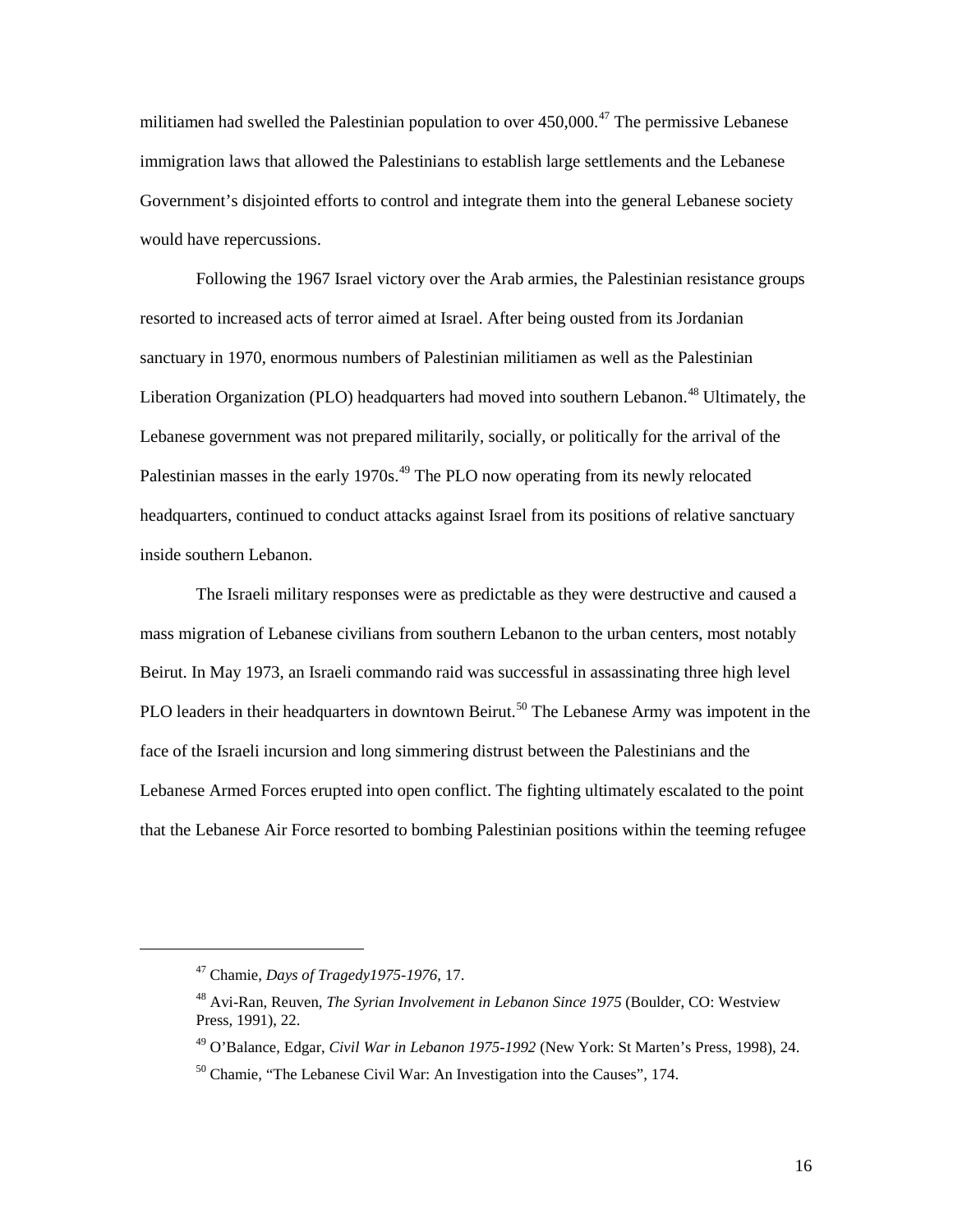camps. After two weeks of fierce fighting, international pressure from Egypt and Syria forced an end to the fighting and resulted in the signing of the "Melkart Protocol".<sup>[51](#page-22-0)</sup>

The "Melkart Protocol" was an addendum to the shaky 1969 Cairo Agreement. The Cairo Agreement was originally brokered to codify the relationship between the PLO and the Lebanese Government. The Cairo Agreement permitted Palestinian civilians residing in Lebanon to lawfully participate in armed struggle against Israel. Additionally, Palestinian guerillas were granted the right of autonomous security and political control over the refugee camps and were allowed to conduct military training and store weapons in the camps as well.<sup>[52](#page-22-1)</sup> With the signing of the "Melkart Protocol" and the continued northward exodus of Lebanese civilians, the demographics of the major Lebanese population centers were further altered. Another ominous result of the "Melkart Protocol" was that southern Lebanon in effect became a legal sanctuary from which the PLO could stage, recruit, equip, train and execute attacks against Israel.

In this charged atmosphere of increased sectarian, political, and ideological tensions, the Lebanese government seemed incapable of solving these complex issues through the political process. Christian Conservative politicians most notably Pierre Gemayel the founder of the Kataeb (Phalange) party, were adamantly opposed to the demands for political changes that would eliminate the caveats outlined in the National Pact. Gemayel repeatedly warned the Lebanese people about the dangers of "Palestinian anarchy".<sup>[53](#page-22-2)</sup> Not even a joint speech given at the United Nations by President Frangieh and PLO Chairman Yasser Arafat could ease the growing tensions between the Lebanese government and the PLO and sporadic violence again erupted. Muslims, who now constituted a clear a majority of the population, were openly

<span id="page-22-0"></span><sup>51</sup> Odeh, B.J. Lebanon: *Dynamics of Conflict* (London, UK: Zed Books Ltd., 1985), 17.

<span id="page-22-1"></span><sup>52</sup> Sayah, Edward. *Lebanese Internal Divisions and Palestinian Guerilla Activity, 1967-1976* (Denton, TX: University of North Texas Press,1983), 66.

<span id="page-22-2"></span><sup>53</sup> Chamie, *Days of Tragedy 1975-1976*, 25.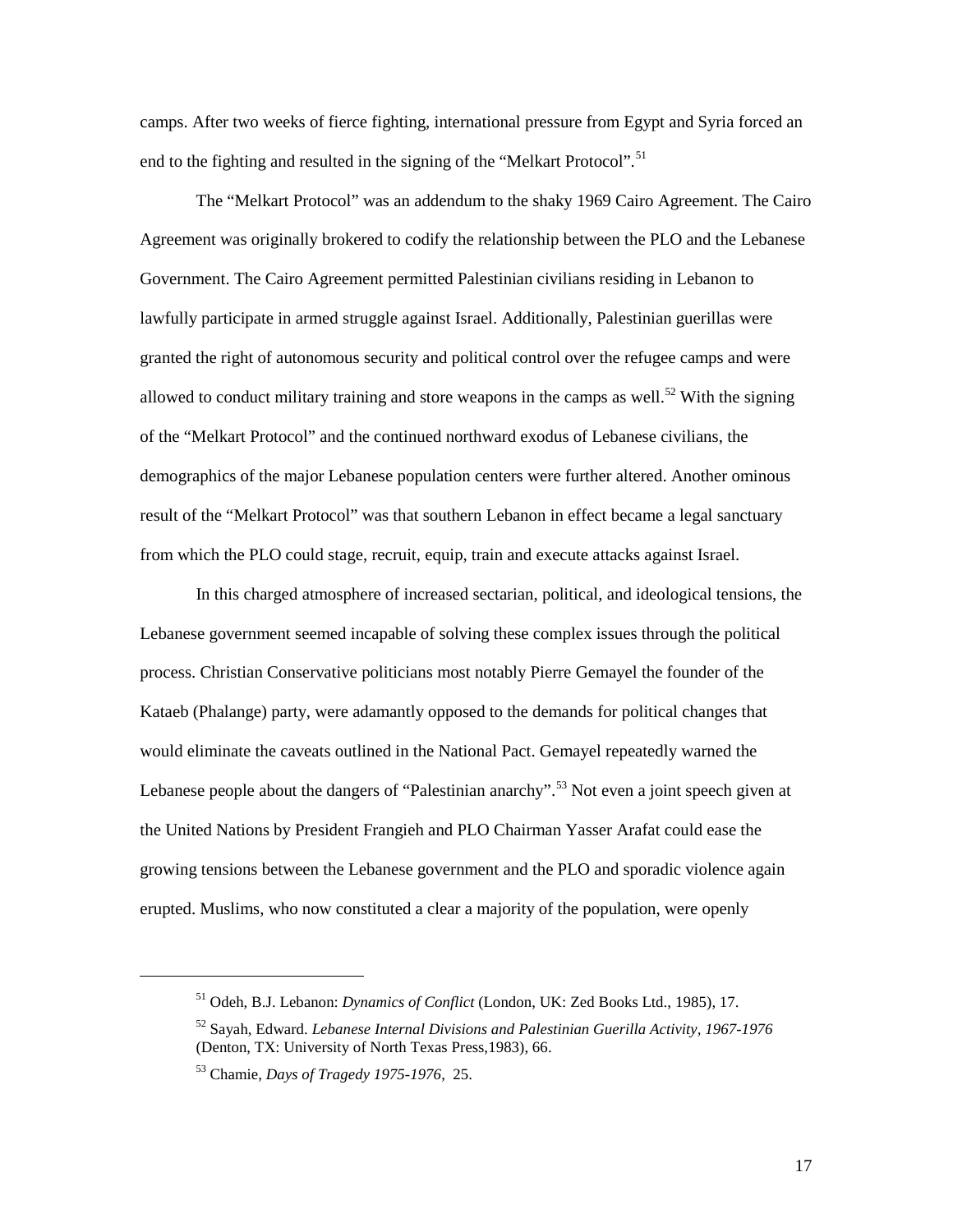questioning why the most powerful positions within the Lebanese government were reserved for the minority elements (Christians) of Lebanese society.

#### **A Splintered Country, Growth of the Militias**

The Lebanese government again found itself incapable of dealing with the growing demands for political change and PLO violence. General social unrest and continued PLO demands for increased autonomy fueled the discontent throughout Lebanon. Throughout the early 70s, violent clashes continued between the Lebanese Army and PLO commando elements, particularly in the areas near the Israeli-Syrian border.<sup>[54](#page-23-0)</sup> In a show of solidarity and support, many neighboring Arab countries including Syria expressed their support for the continued PLO presence in Lebanon. Facing both internal and external political pressures to stop fighting and restraining the PLO, the Lebanese government reluctantly restrained the Lebanese Army. The cessation of military actions effectively ceded control of large areas of southern Lebanon to the Palestinian Authority and PLO associated movements. In response, many Lebanese in these and other areas throughout the country turned to political, familial or village based militias for security in this period of instability.

The Christian militias were generally considered the best trained and equipped and of all of the Christian militias, the Phalange was by far the largest and most powerful. The Phalange was directly associated with the conservative Kataeb Party founded by Pierre Gemayel in 1936.<sup>[55](#page-23-1)</sup> Beshir Gemayel, the son of Pierre Gemayel, was the leader of the Phalange and under his strong leadership the movement established several mountain training camps.<sup>[56](#page-23-2)</sup> By 1975, the Phalange's

<span id="page-23-0"></span><sup>54</sup> Salabi, *Crossroads to Civil War: Lebanon 1958-1976*, 41.

<span id="page-23-1"></span><sup>55</sup> Sayah, Lebanese *Internal Divisions and Palestinian Guerilla Activity, 1967-1976*, 100.

<span id="page-23-2"></span><sup>56</sup> Rowayheb, Marwan G, "Lebanese Militias: A New Perspective." *Middle Eastern Studies Volume 42, No. 2*, (2006), 310.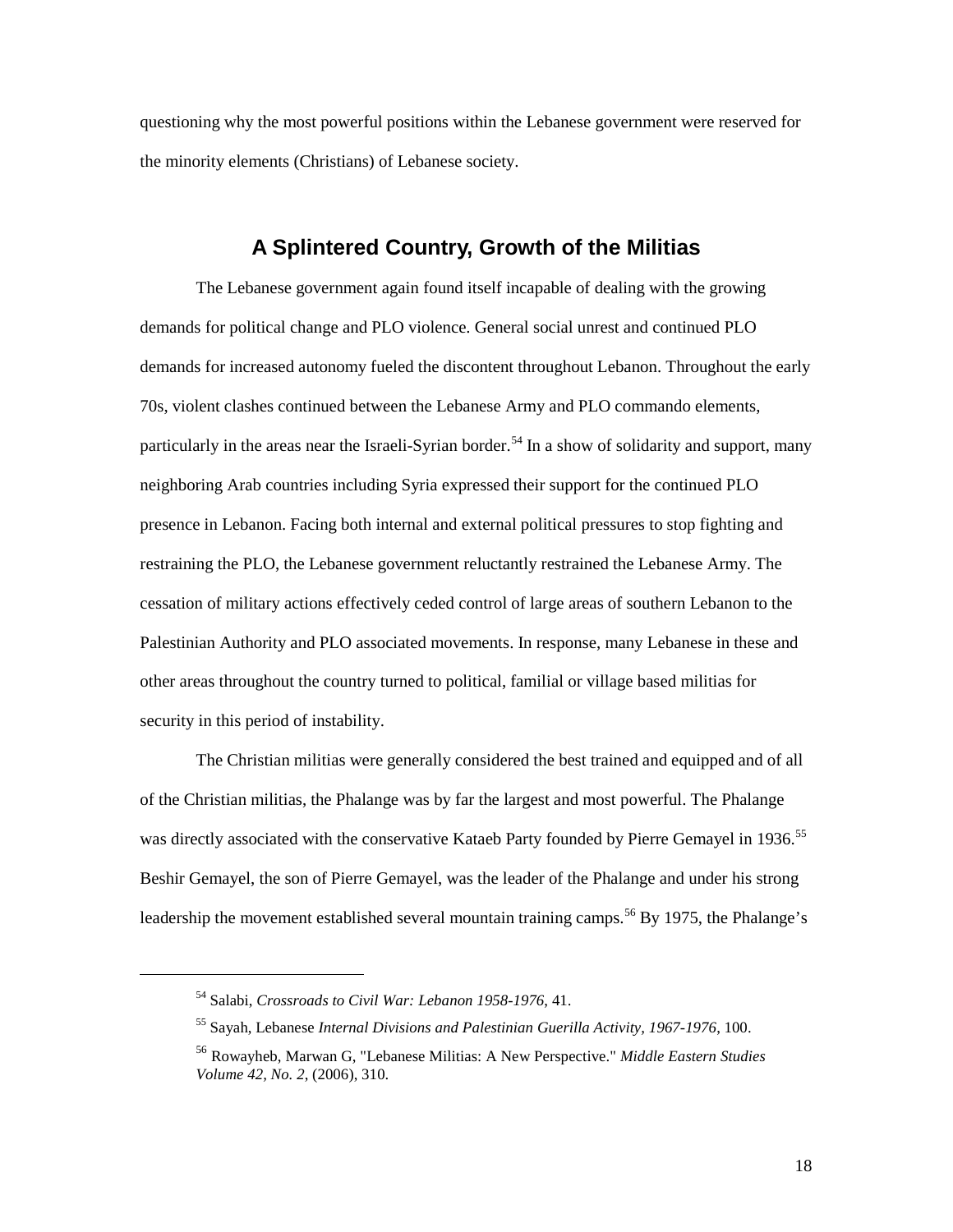strength had grown to over 6,000 well- trained members, and its strength allowed it to openly defy government efforts to curb their activities. As arms shipments and recruitment increased, the strength of the Phalange likely exceeded  $100,000$  by the end of  $1976$ .<sup>[57](#page-24-0)</sup> Former president Chamoun's National Liberation Party (NLP) militia was another powerful, albeit much smaller Christian militia. In 1975, the NLP numbered approximately 2,000 members but like the Phalange, arms shipments and recruiting would swell its ranks over the coming years. These two militias comprised the bulk of the Christian militia combat power and encompassed the conservative political views of Lebanese Christians in response to Muslim calls for political, economic and social changes.

The Muslim militias were less homogenous than their Christian counterparts and were not always segregated along Islamic sectarian lines i.e. Sunni, Shia, and Druze. In spite of the numerical superiority of the Muslim population, in 1975 there were really only two Lebanese Muslim militias of any real military capability. These were the Kamal Jumblatt (Progressive Socialist Party) militia and Imam Sadr's Amal (Hope) militia.<sup>[58](#page-24-1)</sup> The Kamal Jumblatt militia was comprised primarily of Druze Lebanese with the Amal militia drawing its members from the large numbers of economically deprived Shia Muslims. While both of these militias were reformist movements, Jumblatt advocated a leftist political ideology.

Kamal Jumblatt was an astute politician and was a direct descendant of the Jumblatt family line that had led the Druze people for centuries.<sup>[59](#page-24-2)</sup> As a member of the Lebanese Chamber ofDeputies and the Minister of the Interior, he openly supported the Palestinians in order to

<span id="page-24-0"></span><sup>57</sup> O'Balance, *Civil War in Lebanon 1975-1992*, 15.

<span id="page-24-1"></span><sup>58</sup> Ibid., 16.

<span id="page-24-2"></span><sup>59</sup> Deeb, *The Lebanese Civil War*, 66. The Druze were in favor of Pan Arabism and the Palestinian resistance represented by the PLO. Most of the community supported Jumblatt's Progressive Socialist Party and fought alongside the leftist and Palestinian parties against the Lebanese Front.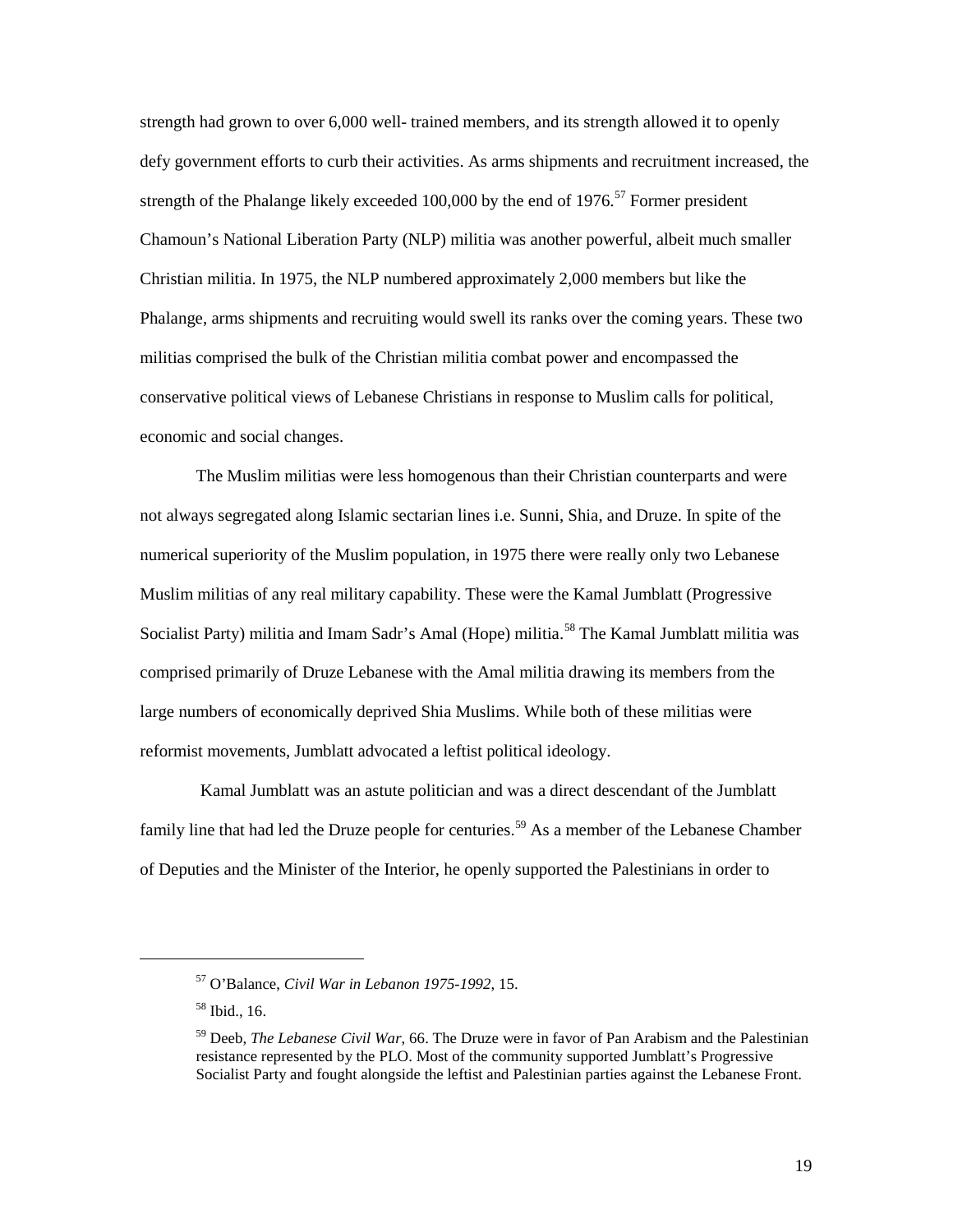garner support. Jumblatt and his movement aimed to reinvent Lebanon based on secularism, socialism, and an abolition of the sectarian confessional form of government. $60$ 

Imam Sadr characterized his Amal militia as a movement for the depressed, disenfranchised or the "Disinherited".<sup>[61](#page-25-1)</sup> Amal drew the preponderance of its support from the displaced Shia community that had fled the Palestinian influx. Amal drew strength from the fertile recruiting grounds of the Beirut poverty belts which been had swelled by the continued northward exodus of Lebanese civilians (Shia) from the southern border regions due to the continued Israeli and PLO military clashes.<sup>[62](#page-25-2)</sup> The Amal militia grew more powerful throughout 1975 and benefited through a covert affiliation with the PLO's Fatah militia. Through this association with the PLO, Amal militiamen received training, weapons and logistical support.<sup>[63](#page-25-3)</sup>

Throughout the early 1970s, Yasser Arafat was careful to avoid any antagonistic or provocative moves towards the powerful Christian militias and continually denied supporting Amal and the various Muslim based militias. The PLO's machinations finally came to light when a massive explosion killed 48 Amal militiamen and their Fatah trainers during guerilla training in 1975.<sup>[64](#page-25-4)</sup> At its peak, Amal would grow to over 14,000 members and would eventually spawn the radical Hezbollah movement in 1982.<sup>[65](#page-25-5)</sup> In addition to Amal and Jumblatt, other key Muslim militias included "Al-Mourabitoun" or the Movement of Independent Nasserists and several smaller Pro-Syrian movements like the Syrian Saiqa.<sup>[66](#page-25-6)</sup> Al-Mourabitoun had become a major political faction representing Sunni Muslims by 1970, emerging primarily as a reformist

<span id="page-25-0"></span><sup>60</sup> Choueiri, *Breaking the Cycle, Civil Wars in Lebanon*, 40.

<span id="page-25-1"></span><sup>61</sup> O'Balance, *Civil War in Lebanon 1975-1992*, 15.

<span id="page-25-2"></span><sup>62</sup> Salabi, *Crossroads to Civil War: Lebanon 1958-1976*, 45.

<sup>63</sup> O'Balance, *Civil War in Lebanon 1975-1992*, 16.

<span id="page-25-4"></span><span id="page-25-3"></span> $64$  Ibid., 15. Over 80 Muslim militiamen and Fatah trainers were injured as well.

<span id="page-25-5"></span><sup>65</sup> Khalidi, *Conflict and Violence in Lebanon Confrontation in the Middle East*, 14.

<span id="page-25-6"></span><sup>66</sup> O'Balance, *Civil War in Lebanon 1975-1992*, 16. The Saiqa movement would work directly with covert Syrian soldiers leading up to the 1976 Syrian invasion.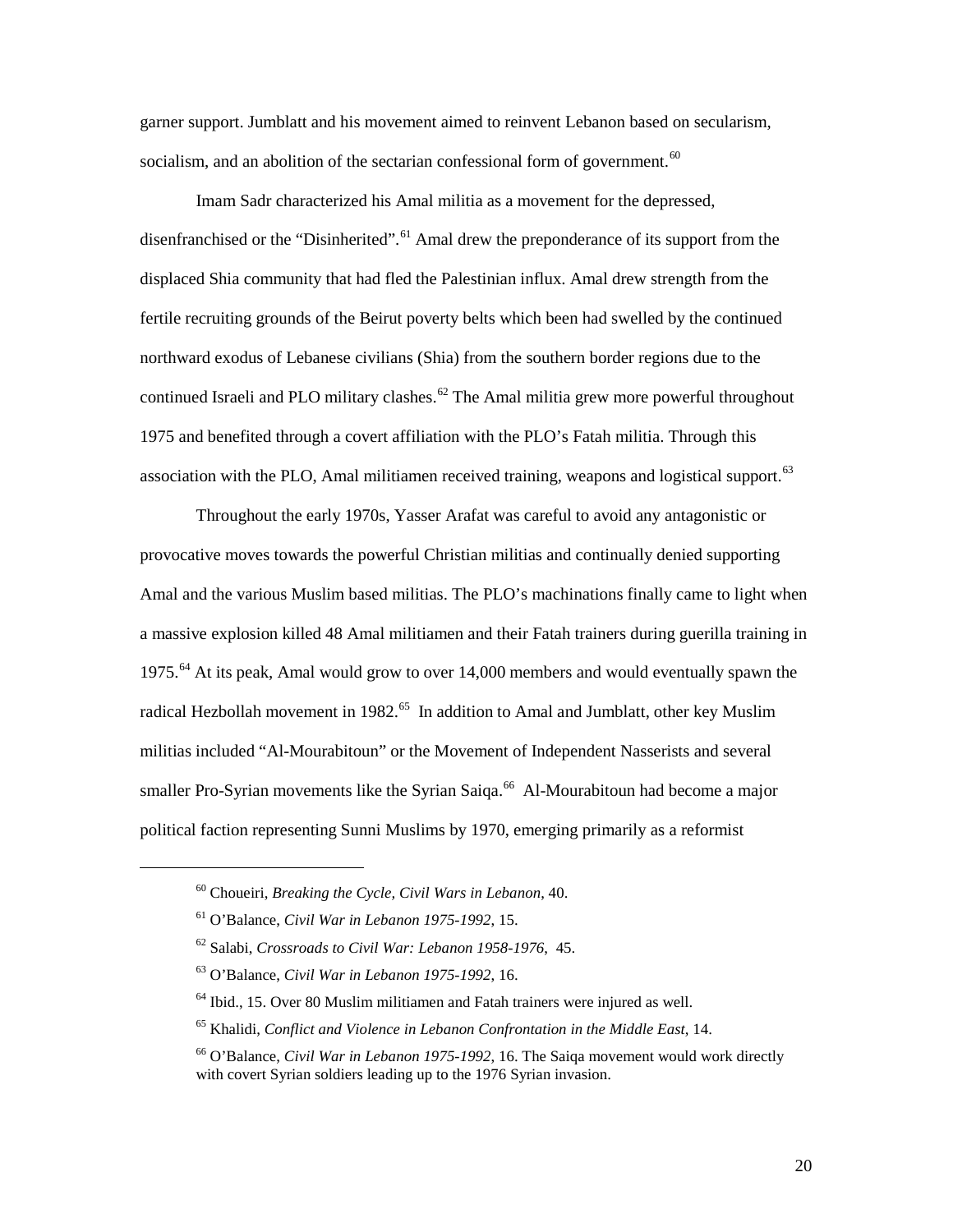challenge to the conservative Christians and Sunnis in control of the Lebanese government  $^{67}$ . In the early stages of the war, all of the Muslim militias were comparatively much weaker than their Christian counterparts. To compensate, all of the Muslim militias required and employed direct or indirect support from PLO fighters.<sup>[68](#page-26-1)</sup>

The PLO leadership officially advocated neutrality in the tensions dividing Lebanon after the 1969 Cairo Agreement. However, as it has already been seen, the PLO was in fact supporting the Muslim militias with covert training and logistical support. The offensive capability of Palestinian guerillas first became known in 1968 when they began to establish training camps in the south of Lebanon. The PLO leadership recognized the fertile recruitment opportunities of the large refugee camps for fighters.<sup>[69](#page-26-2)</sup>

The presence of armed guerillas in Lebanon posed a significant internal security risk to the Lebanese government and served as a major motivator for increased Pan-Arab sentiments within the Lebanese Muslim population. Conservative Lebanese politicians led by Pierre Jumayyil (alternatively spelled Gemayel) and the Kataeb Party began to attack the continued Palestinian commando presence in southern Lebanon. In February 1975, Jumayyil submitted for presidential consideration a proposed referendum on the Palestinian presence. Though the proposed measure was eventually shelved, the effort reflected a conservative determination to deal with the issue.<sup>70</sup> The Palestinian population inside Lebanon continued to grow following their expulsion from Jordan and the continued unrest in Israel and by 1975, Lebanon went from being just one of many countries in the region with Palestinian guerillas, to being their sole base of operations for the Palestinian Liberation Organization.<sup>[71](#page-26-4)</sup>

<span id="page-26-0"></span><sup>67</sup> Rowayheb, "Lebanese Militias: A New Perspective", 4.

<span id="page-26-1"></span><sup>68</sup> Deeb, *The Lebanese Civil War*, 106.

<span id="page-26-2"></span><sup>69</sup> Sayah, *Lebanese Internal Divisions and Palestinian Guerilla Activity, 1967-1976* , 45.

<span id="page-26-3"></span><sup>70</sup> Salabi, *Crossroads to Civil War: Lebanon 1958-1976*, 92.

<span id="page-26-4"></span><sup>71</sup> Sayah, *Lebanese Internal Divisions and Palestinian Guerilla Activity, 1967-1976*, 69.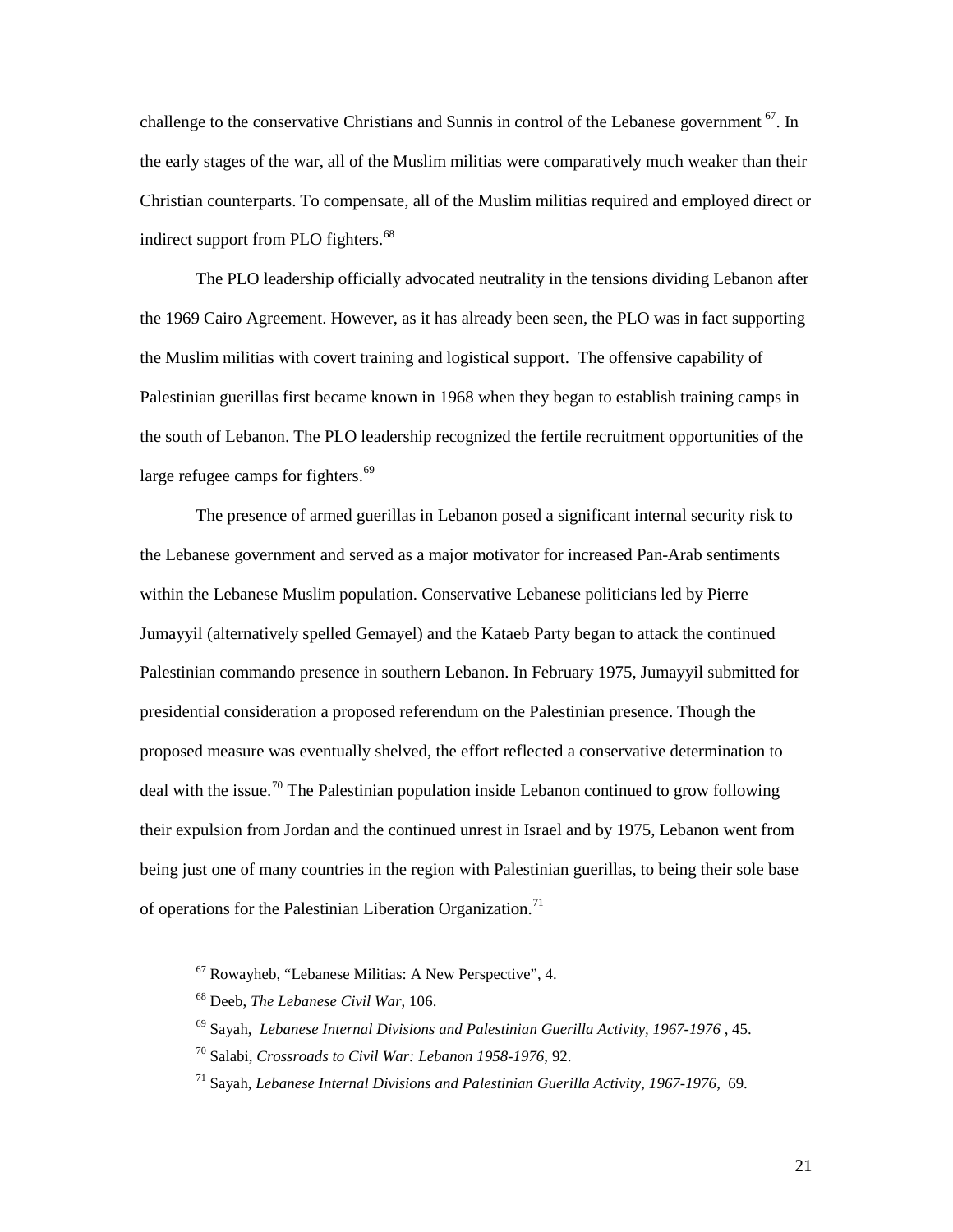#### **The Violence Begins**

By the spring of 1975 there were real hopes throughout the Middle East that Egypt and Israel could negotiate a general peace accord following their 1973 War. When Egypt elected to pursue a unilateral peace accord with Israel, most Lebanese feared that their struggling democracy would be caught in the middle of the escalating Egyptian and Syrian rhetoric. Conservative Lebanese politicians feared that any peace process not involving Syria and addressing the Palestinian question, would leave the Palestinian issue unresolved and Lebanon would be forced to continue to struggle with the growing Palestinian influence within their borders.<sup>[72](#page-27-0)</sup> Although negotiations between the Lebanese government and the Palestinian leadership would benefit both groups, neither side could convince their supporters of the necessity after years of animosity and violence. Christian conservatives were adamantly opposed to any settlement and the Palestinian leadership could not afford to alienate their radical base of support by negotiating with the Lebanese establishment.<sup>[73](#page-27-1)</sup> Thus with peace negotiations underway between Israel and Egypt; in Lebanon, neither side was willing to relent and negotiate in an effort to alleviate growing unrest.

Political impasses, armed militias, leftist movements, economic inequalities, and regional instability were all converging in Lebanon to create a volatile atmosphere. It was perhaps just a matter of time until the tensions led to violence, but generally there are two events that most historians point to as the sparks that ignited the Lebanese Civil War. The first happened just two weeks after the introduction of the Jumayyil memorandum; when fishermen in the coastal city of Sidon protested the nationalization of the fishing industry.<sup>[74](#page-27-2)</sup> All along the Lebanese coast

<span id="page-27-0"></span><sup>72</sup> Petran, *The Struggle Over Lebanon*, 164.

<span id="page-27-1"></span><sup>73</sup> Salabi, *Crossroads to Civil War: Lebanon 1958-1976,* 90.

<span id="page-27-2"></span><sup>74</sup> Evron, *War and Intervention in Lebanon: The Israeli-Syrian Deterrence Dialogue,* 10.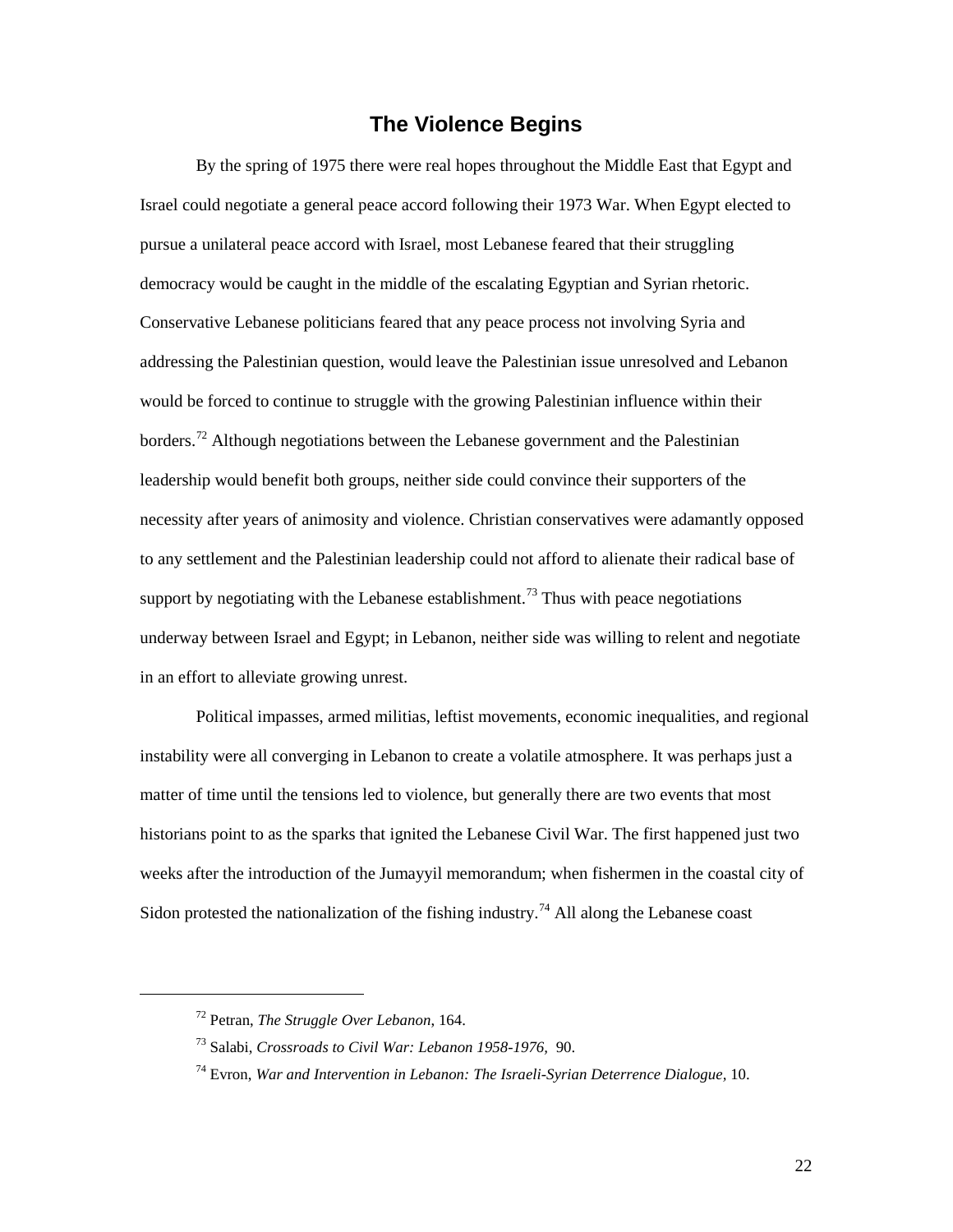Lebanese fishermen chanted "we are all fish about to be eaten by a Shark".<sup>[75](#page-28-0)</sup> In February 1975, the fishermen of Sidon began to protest the establishment of the Protein Company which they saw as an attempt by the Lebanese government to nationalize the fishing industry.<sup>[76](#page-28-1)</sup>

Encouraged by Communist sympathizers, local Sidonese leader Maaruf Saad led a large demonstration on 26 February to protest the government's nationalization initiatives. During the march, multiple shots were fired by an unseen assassin(s) and Saad was mortally wounded.<sup>[77](#page-28-2)</sup> Public outrage was swift, and soon large demonstrations and labor strikes erupted in Sidon, Tyre and even in the slums and outskirts of Beirut. After Saad's funeral on March  $6<sup>th</sup>$ , the demonstrations and civil unrest grew in intensity and the ensuing clashes between the demonstrators and the Army resulted in 19 civilians killed and dozens more wounded. The Sidon incident encapsulated and illustrated the growing complexity of the Lebanese situation.

The events in Sidon, illustrated how all the major competitors vying for control of Lebanese political power were combining to destabilize the country. In the Sidon unrest, Palestinian commandos supported the reformist Lebanese militias in clashes with the Army. The Maronites saw the Palestinian militia interventions on behalf of the reformists as proof of PLO meddling in Lebanese affairs and supported the Lebanese Army in the clashes. Politicians of the reformist National Movement and other radical Muslim movements saw the Army as an instrument of the Maronite controlled big business and called for restraint.<sup>[78](#page-28-3)</sup> Unfortunately for all involved following the Sidon violence, the Lebanese government rejected all calls for political and military reform.

<span id="page-28-0"></span><sup>75</sup> Petran, *The Struggle Over Lebanon*, 163.

<span id="page-28-1"></span><sup>76</sup> Salabi, *Crossroads to Civil War: Lebanon 1958-1976*, 92.

<span id="page-28-2"></span><sup>77</sup> Chamie, *Days of Tragedy 1975-1976*, 28.

<span id="page-28-3"></span><sup>78</sup> Khalidi, *Conflict and Violence in Lebanon Confrontation in the Middle East*, 44.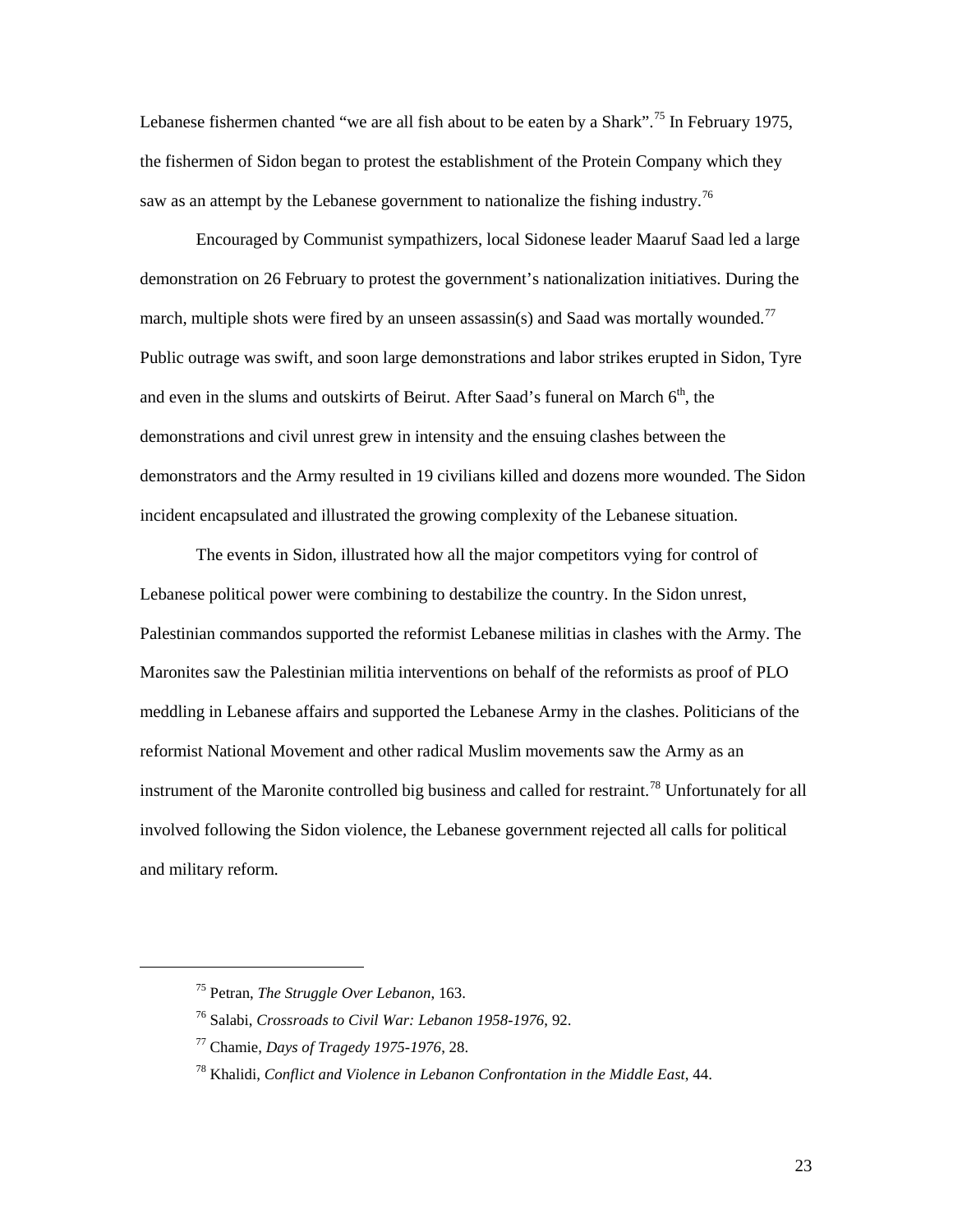To the reformist Muslim leadership and Imams, the government's support of the Army's leadership was a confirmation that the Army was pro-Christian and therefore justified the continued Muslim challenges and armed resistance.<sup>79</sup> By the end of the month, further demonstrations, strikes and violent clashes were country-wide and tensions were very high. While the calls for political reforms went unheeded, the tensions escalated across Lebanon. On 13 April 1975, the "Sarajevo of the Lebanese Civil War occurred in Ain Rummaneh", a large Christian suburb of Beirut.<sup>[80](#page-29-1)</sup> It has never been conclusively proven who fired the shots that killed two of Pierre Gemayel's bodyguards, but it's generally agreed that this event initiated the general conflagration.

The attempted assassination of Pierre Gemayel, the leader of the Phalange, was avenged later in the day when members of Gemayel's Phalange militia ambushed a busload of Palestinians. The attack on the bus resulted in the killing of all 28 Palestinians on board and was widely seen as a disproportionate response to the attack on Gemayel.<sup>[81](#page-29-2)</sup> Both sides rushed to arms and by the end of the day, violent clashes had erupted nationwide between the predominately Muslim National Movements, the Palestinian militias and the Phalangist militias. The political repercussions of the violence were just as disastrous.

By the  $15<sup>th</sup>$  of May, the Lebanese government was in disarray. The Prime Minister along with 11of his cabinet ministers (all Muslims) resigned in protest of the government's handling of the Ain Rummaneh and Sidon violence.<sup>[82](#page-29-3)</sup> Following the violence in Ain Rummaneh, Yasser Arafat called for the prohibition of the Phalangist militias. Ironically, Arafat earlier had specifically stated that the PLO was not a party to Lebanese domestic issues, but in a

<span id="page-29-1"></span><span id="page-29-0"></span><sup>79</sup> Odeh, *Lebanon: Dynamics of Conflict*, 131.

<sup>80</sup> Khalidi, *Conflict and Violence in Lebanon Confrontation in the Middle East*, 47.

<span id="page-29-2"></span><sup>81</sup> Chamie, *Days of Tragedy 1975-1976*, 37.

<span id="page-29-3"></span><sup>82</sup> O'Balance, *Civil War in Lebanon 1975-1992*, 6.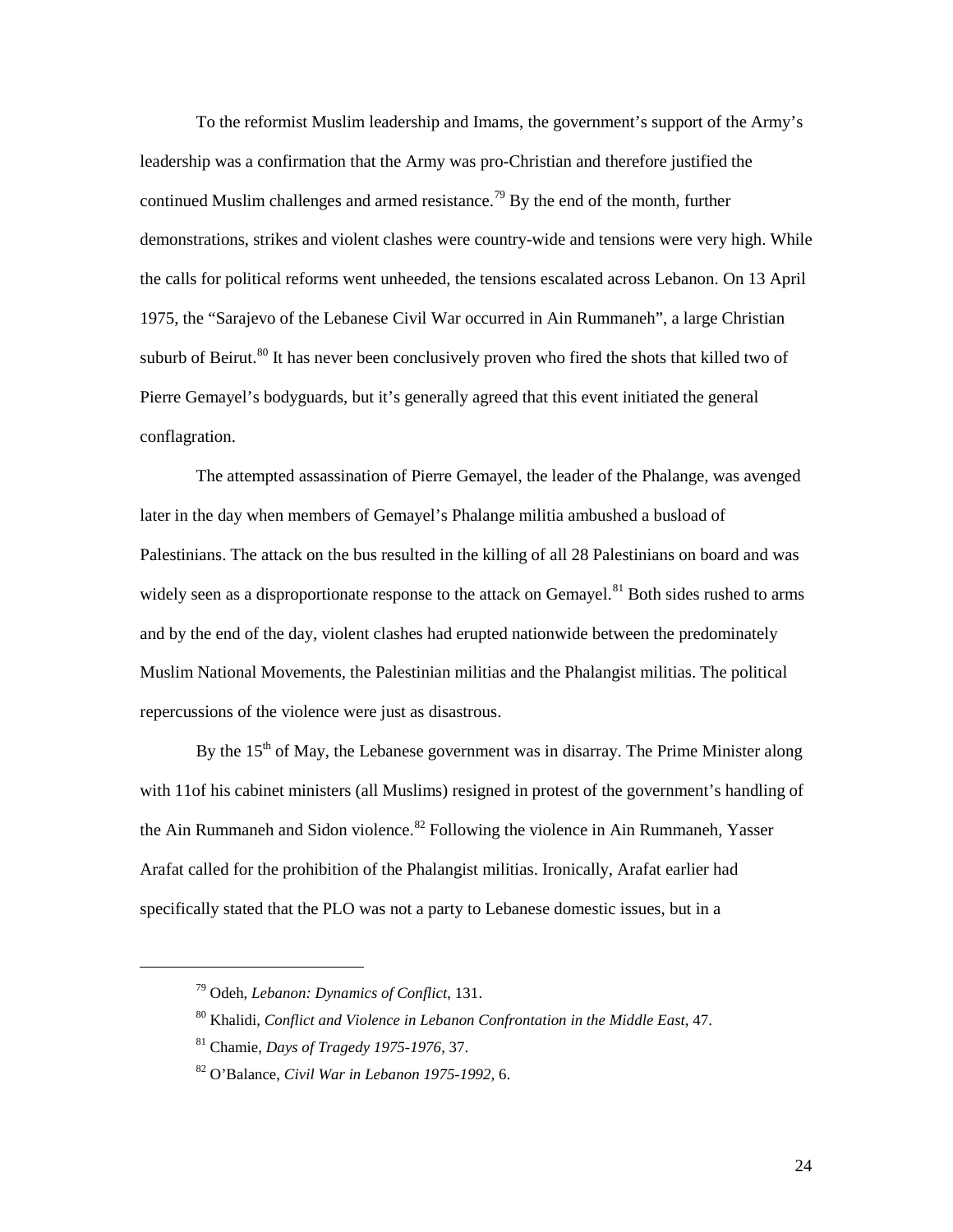contradictory move, he made no attempt to restrain the Palestinian militias engaged in the fighting.[83](#page-30-0) On 23 May, President Franjieh installed a confessional style military cabinet derisively known as the "soldiers' cabinet" which was composed of four Christians, three Muslims, and a Druze.<sup>[84](#page-30-1)</sup> This pleased the Christian population that was hoping for a strong handed military response to the Palestinian and Muslim militias, but the military crackdown did not come and President Franjieh assured Yasser Arafat that the new government would honor the 1969 Cairo Agreement.

By the spring of 1976, the Lebanese government was completely powerless to stop the violence and its one instrument of remaining influence was disintegrating. The once powerful and professional Lebanese Army was experiencing widespread desertions. The Lebanese Army, long a bastion of solidarity and impartiality, began to disintegrate along sectarian and religious lines and soon both Muslim and Christian soldiers were deserting in droves with many Muslims forming the nucleus of the Lebanese Arab Army and Christian soldiers rallying to the Phalangist cause. [85](#page-30-2)

#### **The International Reaction and the Road to Invasion**

From the creation of Lebanon in 1947, Syria had on principle refused to acknowledge its existence as a sovereign country.<sup>[86](#page-30-3)</sup> Syria viewed Lebanon (much like it did Israel) as an artificial entity created by the Western powers. Syria not only supported early reformist movements against Chamoun's presidency but it had secretly been supplying the Palestinian movements with weapons and training throughout the 60s and early 70s. With the ongoing Egyptian and Israel

<span id="page-30-0"></span><sup>83</sup> Odeh, *Lebanon: Dynamics of Conflict*, 132.

<span id="page-30-1"></span><sup>84</sup> Chamie, *Days of Tragedy 19975-1976*, 42.

<span id="page-30-2"></span><sup>85</sup> Odeh, *Lebanon: Dynamics of Conflict*, 153.

<span id="page-30-3"></span><sup>86</sup> Reuvan, *The Syrian Involvement in Lebanon since 1975*, 10.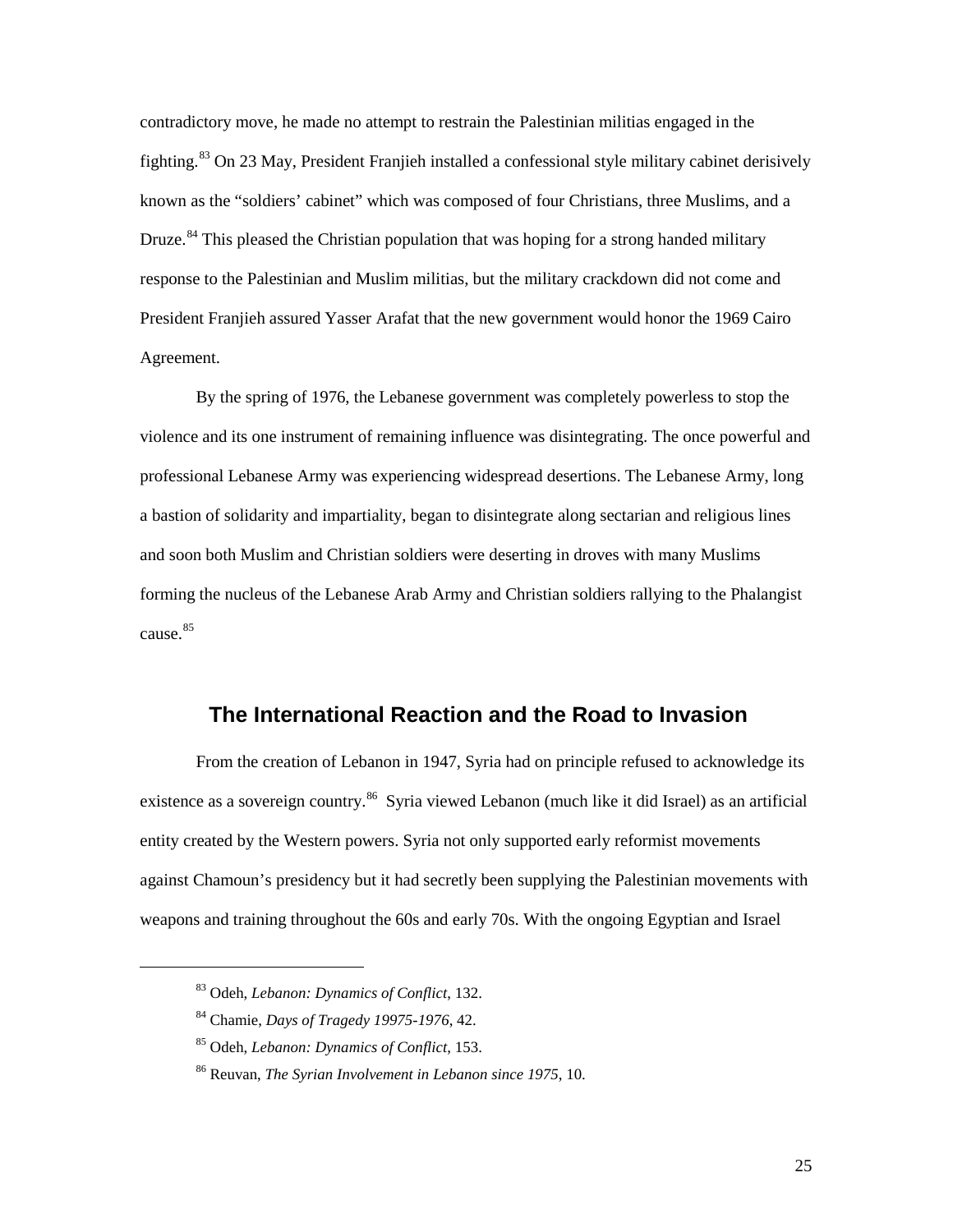peace overtures, Syria and specifically President Assad, saw the Lebanese Crisis and subsequent Civil War as an opportunity to increase Syria's regional influence and prestige. Syria officially broke politically with Egypt in September 1975 following the collapse of the Interim Sinai Agreement and embarked on a new political path. Syria sought to create and lead a new Middle-East power bloc consisting of Syria, Lebanon, Jordan, and the PLO.<sup>[87](#page-31-0)</sup>

Syria had long wanted to annex Lebanon, but because of Western protection and the very strong Israeli military deterrent, the Syrian efforts to exert greater control over Lebanon had been somewhat limited.<sup>88</sup> Now with the eruption of violence in Lebanon, President Assad used his personal relationship with Lebanese President Franjieh to his advantage when the Lebanese leader requested assistance from Damascus.<sup>[89](#page-31-2)</sup> Syria's official stance following Ain Rummaneh had been to simply assist the Lebanese government in mediating between the warring factions. Working under the auspices of the United Nations, high level Syrian delegations visited Lebanon frequently between April and December 1975 in an effort to negotiate between the factions and the Lebanese government.<sup>[90](#page-31-3)</sup> While Syria was actively pursuing a solution to the crisis albeit to further their own desires, the United States was somewhat taken aback by the escalating violence.

The eruption of the civil war in 1975 did not come as a complete surprise to the Ford Administration. The United States was aware of the growing unrest through its Lebanese and Syrian embassies and ambassadors, but the intensity of the violence was unsettling to the administration. In a conference with Pope Paul IV in June 1975, President Gerald Ford discussed

<span id="page-31-0"></span><sup>87</sup> Reuvan, *The Syrian Involvement in Lebanon since 1975*, 21.

<span id="page-31-1"></span><sup>88</sup> Deeb, *The Lebanese Civil War*, 123.

<span id="page-31-2"></span><sup>89</sup> Hallenbeck, Ralph A, *Military Force as an Instrument of US Foreign Policy; Intervention in Lebanon, August 1982-February 1984* (New York, NY: Praeger Press, 1991), 3.

<span id="page-31-3"></span><sup>90</sup> Reuvan, *The Syrian Involvement in Lebanon since 1975*, 20. The first Syrian high level delegation arrived in Lebanon on 25 May, two days following the creation of the "soldiers' cabinet".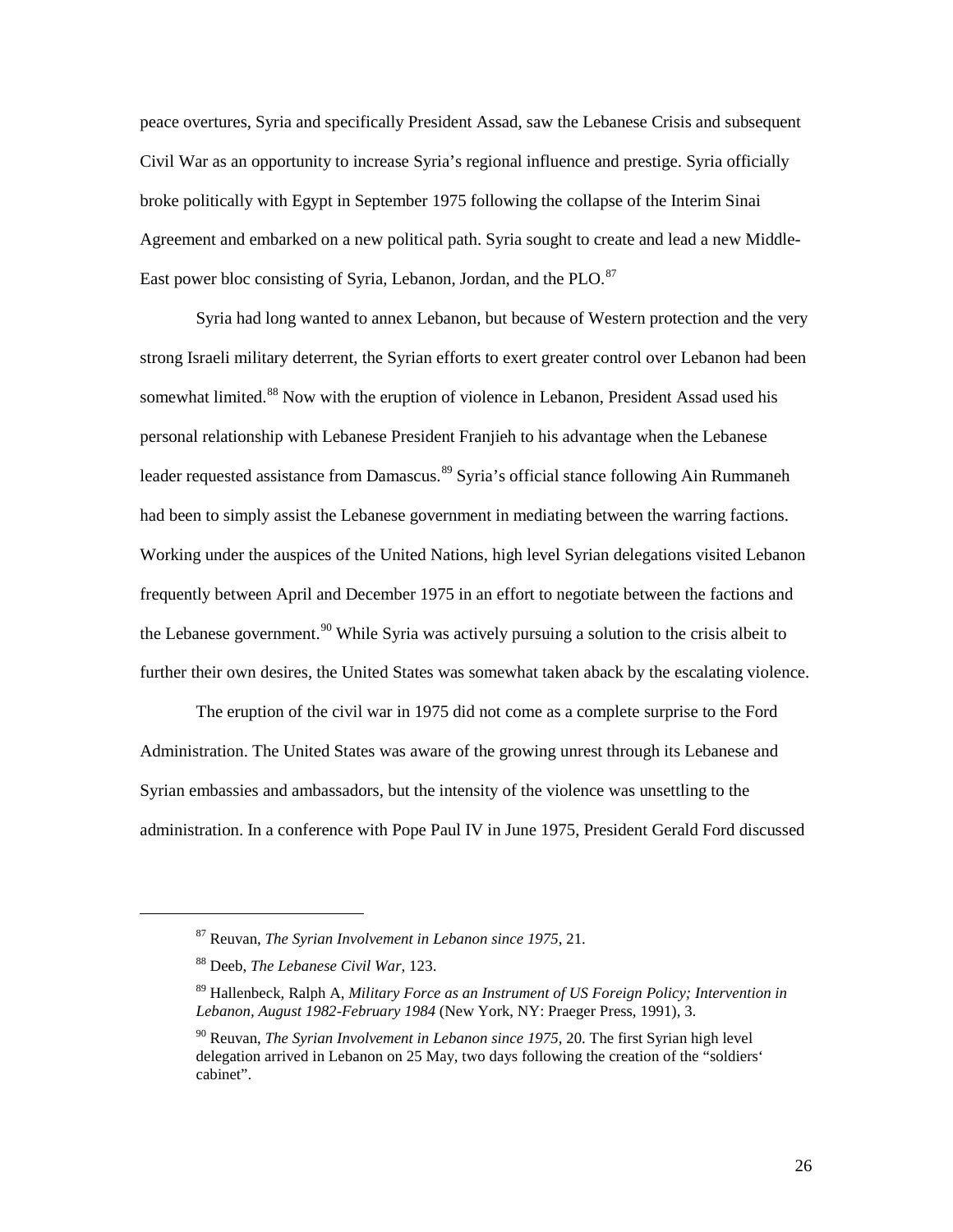the issue of the Lebanese Civil War.<sup>[91](#page-32-0)</sup> During the course of the Vatican meetings, Pope Paul IV stated several times that the U.S. needed to accept a leading role in the region to end the violence in Lebanon. President Ford responded to the Pope by saying that "we have a very great opportunity, and I am trying as president to provide the, leadership that is so much needed in this world. If the U.S. neglects its responsibility, we do not deserve the role that has been given to us."<sup>92</sup> The Pope then reminded the President that Lebanon had been a shining example of peaceful coexistence between the Christians and Muslims for many years and he believed that a peaceful resolution was possible. The Pope went on to emphasize that the Palestinian issue had to be addressed as he believed it to be the principle destabilizing factor in Lebanon. Dr. Kissinger then asked if the Vatican would act as an intermediary for negotiations with Chairman Arafat so that the U.S. administration could circumvent their official policy of no contact with the PLO leadership. The Pope responded that not only would the Vatican assist the U.S., but that it had already "received appeals from Palestinian leaders asking the U.S. to do something to put an end to Lebanese violence."<sup>[93](#page-32-2)</sup> Chairman Arafat was alarmed by the growing violence and in one of the most glaring examples of a missed opportunity; the leader of the PLO told the Pontiff that the Palestinian Liberation Organization was willing to formerly recognize the existence of Israel if the U.S. would intercede to end the Lebanese violence.<sup>[94](#page-32-3)</sup> These behind the scenes negotiations were typical of the U.S. tactics when dealing with the Lebanese Civil War.

The United States because of political considerations was not an overt leader in the ongoing Lebanese negotiations. The Ford administration was however, working behind the scenes through its ambassadors and considerable regional influence to achieve a peaceful

<span id="page-32-0"></span><sup>&</sup>lt;sup>91</sup> Memorandum of Conversation between President Ford, Pope Paul IV, Dr. Henry Kissinger, and Cardinal Cook. June 3, 1975. The Vatican City. Gerald Ford Presidential Library.

<span id="page-32-1"></span> $92$  Ibid.

<span id="page-32-2"></span><sup>93</sup> Ibid.

<span id="page-32-3"></span> $94$  Ibid.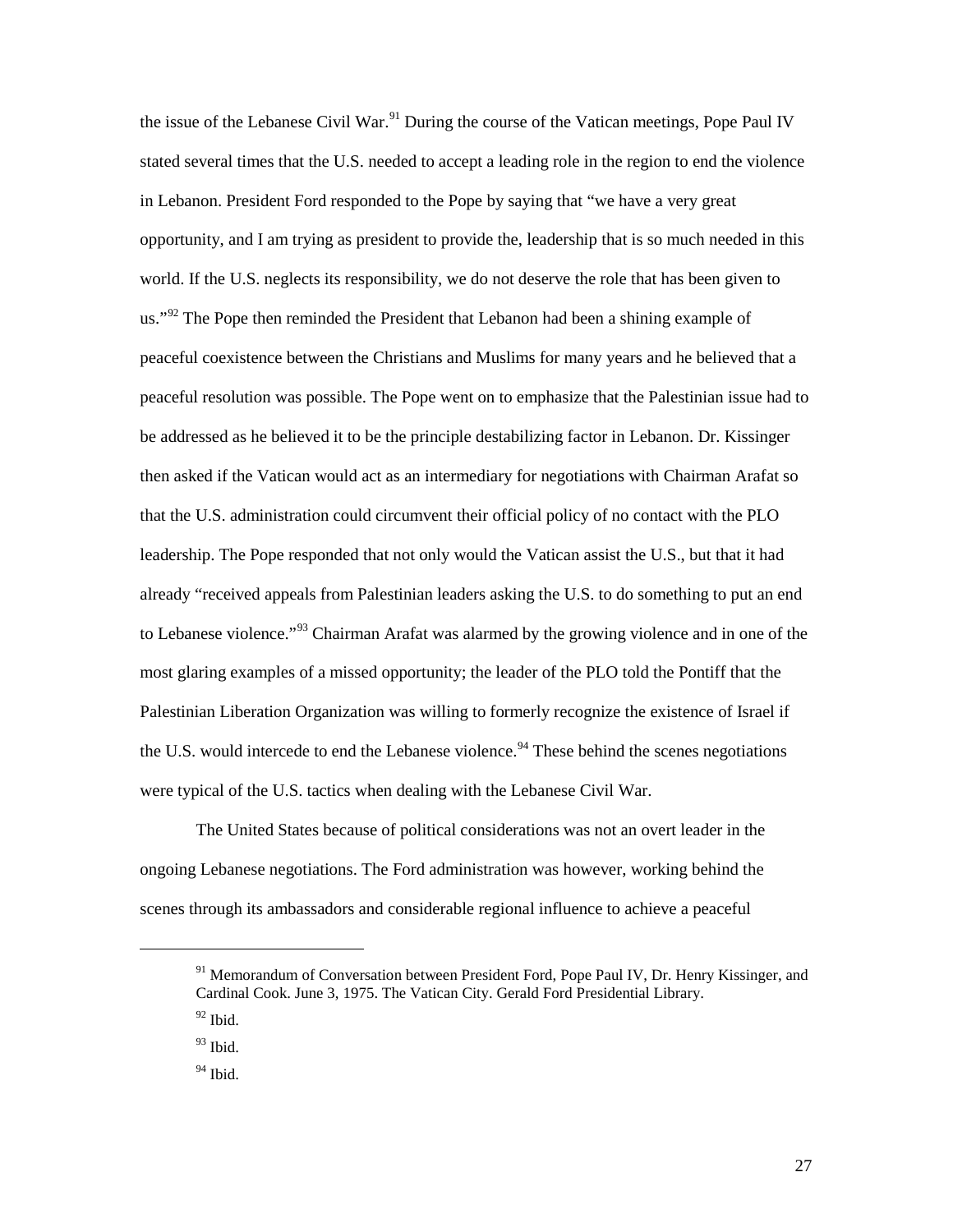resolution. Indeed, private discussions between President Ford, his Cabinet, regional Ambassadors, and U.S. spiritual leaders were ongoing throughout 1975 on ways to end or mitigate the violence. Although the Lebanese Civil War was discussed privately, the President was clearly more concerned about the worsening U.S. economic crisis and healing the wounds of the Vietnam War. This is evident by a lack of any Presidential Policy Directives or Study Memoranda concerning the Lebanese Civil War or any mention of the conflict in either the 1975 or 1976 State of the Union addresses which are often used to unveil foreign policy initiatives.<sup>[95](#page-33-0)</sup> In spite of the fact that the Ford administration did not issue any specific policy directives or initiatives in response to the Lebanese Civil War, the fact of the matter remains that the U.S. government was concerned and deliberated extensively behind closed doors.

As early as September 1975, President Ford was growing more concerned with the escalating fighting and bloodshed. The Ambassador to Syria Richard Murphy told the President on 19 November 1975, that President Assad admitted that the "arms supply was out of control and he is worried Lebanon could get out of hand".<sup>[96](#page-33-1)</sup> While the U.S. discussed the various military options to evacuate its citizens from Lebanon, there were no discussions pertaining to a military intervention similar to what President Eisenhower had ordered in 1958. The U.S. limited its considerable involvement to behind the scenes diplomatic endeavors and military intervention was not envisioned. The U.S. quite simply saw the Lebanese Civil War as secondary to the ongoing Arab-Israeli peace negotiations and as Dr Kissinger stated "we have no intention of

<span id="page-33-0"></span><sup>95</sup> Ford, Gerald R. *"Address before a Joint Session of the Congress Reporting on the State of the Union, January 15th 1975",* Gerald Ford Presidential Library. President Ford's addresses for 1975 and 1976 made no mention of the Middle East in general or Lebanon specifically. His focus for both speeches was clearly on the economic malaise and the continued struggle against the Soviet Union for ideological and military supremacy.

<span id="page-33-1"></span><sup>&</sup>lt;sup>96</sup> Memorandum of Conversation between President Ford, Dr. Henry Kissinger, Hon. Richard Murphy, and Lt General Brent Scowcroft. Wednesday, November 19, 1975 (10:35-10:44) the Oval Office, Gerald Ford Presidential Library.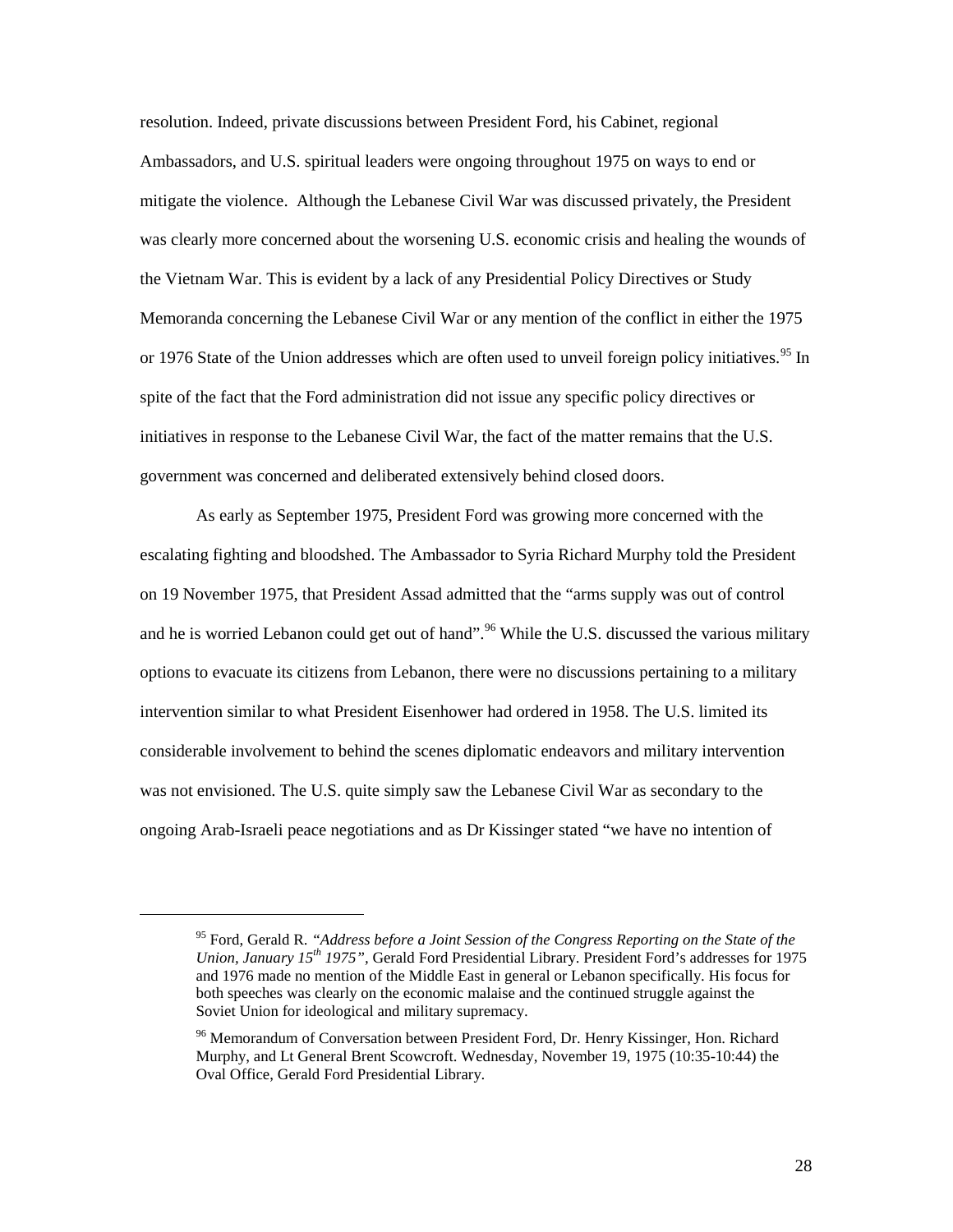putting American forces into Lebanon". <sup>[97](#page-34-0)</sup> The Ford administration's meandering diplomacy and behind the scenes overt and tacit encouragements to Syria would eventually result in the decision by President Assad to invade Lebanon in 1976.

The negotiations between the warring factions were complicated by all the aforementioned deep-seated political, religious and ideological divisions and a general unwillingness by all the parties to cede any ground or compromise. To the Syrian mediators' credit, they worked diligently through 1975 to find a political resolution and tried several different approaches. Ultimately however, the Syrians began to realize that the situation was deteriorating rapidly and "nothing seemed capable of stopping the worsening violence."<sup>[98](#page-34-1)</sup> Outwardly Syria was playing the benevolent mediator, but behind the scenes the Syrian government continued to supply weapons and support to both the Palestinian and Muslim militias exacerbating the cycle of violence.<sup>[99](#page-34-2)</sup>

By January 1976, it was clear to the Syrian government and most observers that the mediation efforts had failed. Intensified offensives by both Christian and Muslim militias had led to increased bloodshed and in the case of the Phalange's attack on the Quarantina refugee camp; there were claims of wide scale atrocities and previously unseen levels of destruction.<sup>[100](#page-34-3)</sup> The Muslim militias reciprocated when a combined force of PLO, Muslim militia and PLA forces overran the Christian villages of Damour and Jiyeh, looting and burning the settlements.

<span id="page-34-0"></span><sup>&</sup>lt;sup>97</sup> Memorandum of Conversation between President Ford, Dr. Henry Kissinger, LTG Scowcroft and SECDEF Donald Rumsfeld. April 8 1976. (09:45-10:45) the White House Cabinet Room, Gerald Ford Presidential Library.

<span id="page-34-1"></span><sup>98</sup> Chamie, *Days of Tragedy 1975-1976*, 66.

<span id="page-34-2"></span><sup>99</sup> Reuvan, *The Syrian Involvement in Lebanon since 1975*, 21.

<span id="page-34-3"></span><sup>100</sup> Chamie, *Days of Tragedy 1975-1976*, 101. Both the Christian and Muslim militias burned and bulldozed captured villages during the course of the fighting.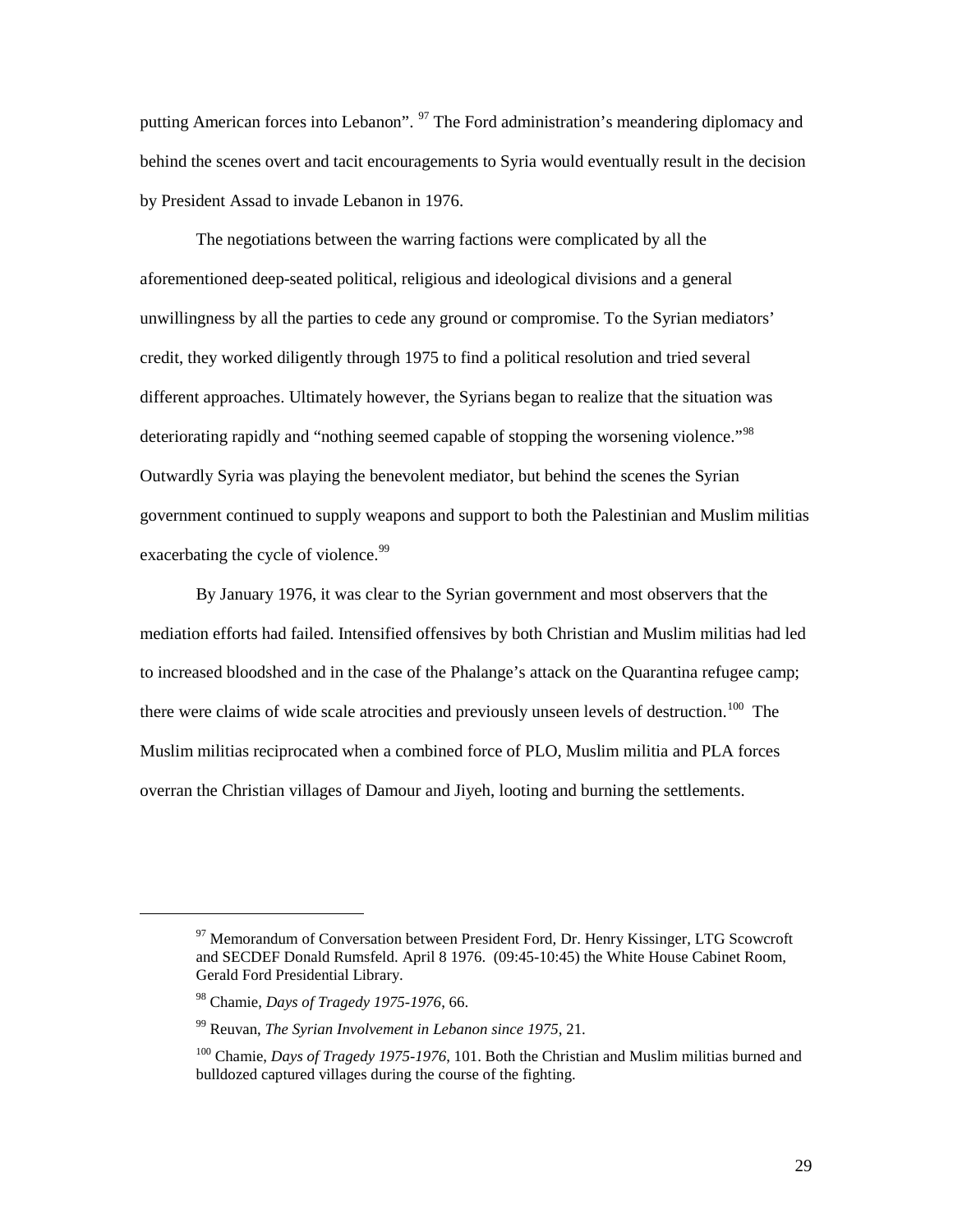Following the Muslim gains of in the winter of 1975 and spring of 1976, the Christian and conservative leadership was on the precipice of disaster.<sup>[101](#page-35-0)</sup>

The U.S. government's understanding of the situation in 1976 crystallizes the complexity and convoluted nature of the conflict. In the words of Dr. Kissinger,

"Syria is supporting the conservatives and Christians against the PLO and the Communists. Egypt is supporting the leftists and the PLO against Syria. The Soviet Union should be supporting Syria, but it is also supporting the PLO. Israel is, of course, against the PLO and if we don't restrain them there will be a UN Security Council meeting where we will either have to condemn the Israeli actions or veto the resolution, either one of which is equally bad".<sup>[102](#page-35-1)</sup>

Early efforts by the Syrians at a limited intervention to encourage a cease-fire were unsuccessful. As early October 1975, Syria had begun sending large numbers of soldiers clad in civilian clothes into Lebanon in an attempt to prop up the Christian militias in the face of mounting offensives by the radicals.<sup>[103](#page-35-2)</sup> However, by May 1976, the U.S. knew through diplomatic channels that President Assad was planning to invade Lebanon with large mechanized force, and could do so in as little as 48 hours. Indeed, the U.S. administration had contacted the Syrian leader on 23 March 1976, and asked a series of complicated and vague questions with the specific purposes of delaying the pending invasion until Israel could be reassured.<sup>[104](#page-35-3)</sup>

The U.S. administration was attempting to gain time in order to gauge the Israeli response to any Syrian military intervention. In fact the U.S. was not against the Syrian invasion at all, as Dr. Kissinger told President Ford on March  $24<sup>th</sup>$ , "If Syria could go in quickly and clean it out, it

<sup>101</sup> Chamie, *Days of Tragedy 1975-1976*, 66.

<span id="page-35-1"></span><span id="page-35-0"></span><sup>&</sup>lt;sup>102</sup> Memorandum of Conversation between President Ford, Dr. Henry Kissinger, LTG Scowcroft and SECDEF Donald Rumsfeld. March 24 1976, Gerald Ford Presidential Library.

<span id="page-35-2"></span><sup>103</sup> Petran, *The Struggle Over Lebanon*, 193.

<span id="page-35-3"></span><sup>&</sup>lt;sup>104</sup> Memorandum of Conversation between President Ford, Dr. Henry Kissinger, LTG Scowcroft and SECDEF Donald Rumsfeld. March 24 1976, Gerald Ford Presidential Library. According to Dr. Kissinger, the U.S. government asked the Syrians to examine a mulit-national Arab coalition to end the violence but according to Kissinger, the purpose was to delay the invasion, by having the Syrians examine several infeasible courses of action. The US was worried about any unilateral action by the Syrians and the possibility of an Israeli military response.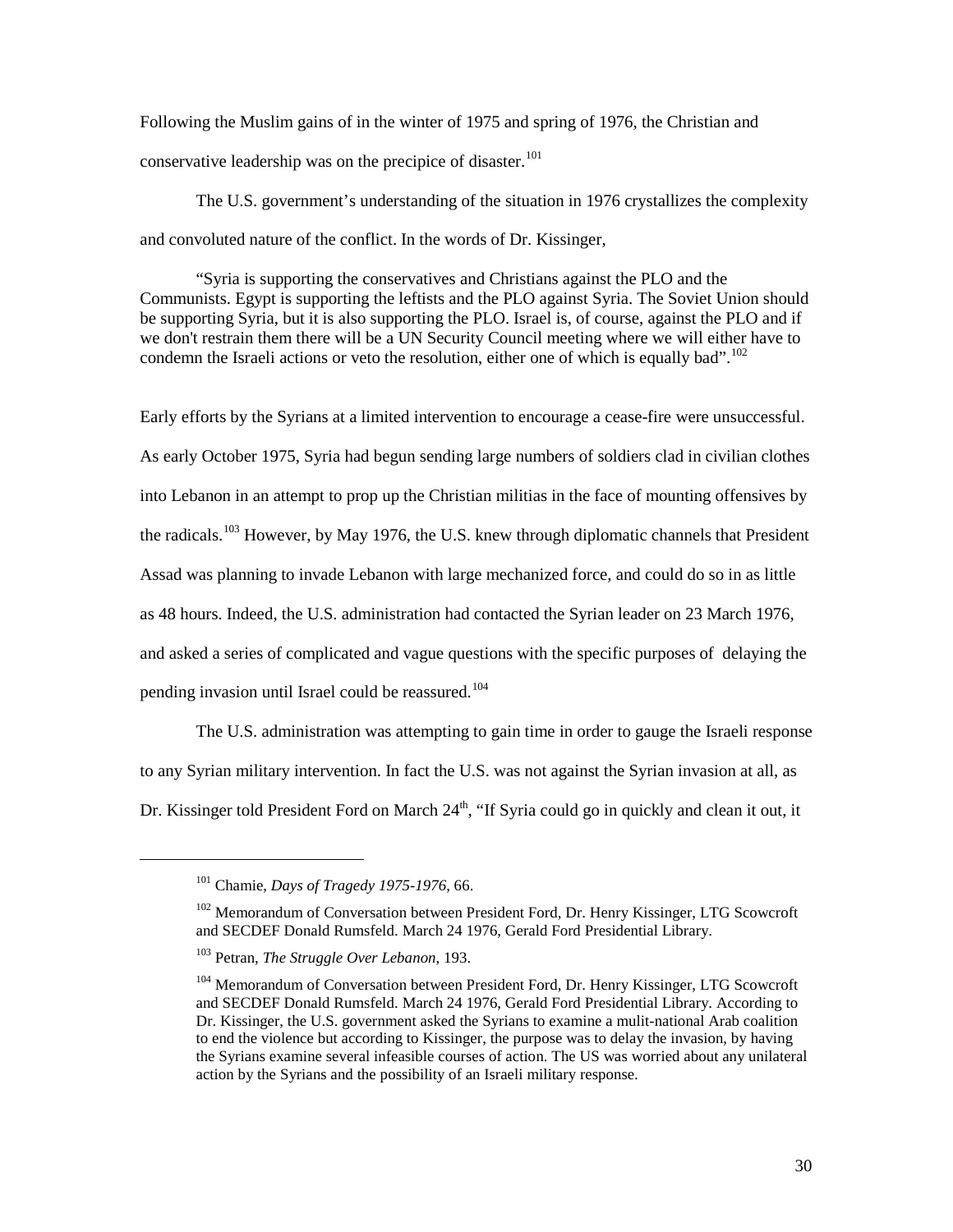would be good. They would leave the PLO in the same condition as they were in Jordan".<sup>[105](#page-36-0)</sup> In the same discussion, the special Assistant to the President for National Security Affairs, LTG Brent Scowcroft cautioned the President that unless there was a substantial military intervention in Lebanon, "the PLO would take over".<sup>[106](#page-36-1)</sup> Unfortunately for the citizens of Lebanon, the U.S. was not alone in its passivity; all the region's major actors seemed willing to let the Lebanese violence continue to play out.

The Israelis were content to allow the violence to continue as long as it did not spill over the border into Israel. The Jordanians who had exacerbated the Palestinian crisis in 1968 were simply glad to finally be rid of the Palestinians. Egypt was happy to see Syria struggling to assert any substantive influence in Lebanon and was actively obstructing Syrian mediation initiatives. Syria's diplomatic failures in Lebanon were an Egyptian victory and further encouraged the Egyptian pursuit of peace initiatives with Israel.<sup>[107](#page-36-2)</sup> The United States was content to work for a political solution from behind the scenes and with an ultimate goal of preventing a region wide conflagration. Ultimately, the job of ending the Lebanese violence defaulted to the Syrians.

By January 1976, the U.S. administration had privately abandoned any hope that a peaceful political solution to the violence could be worked-out. The Ford administration had also come to realize that a united Arab force was not politically or militarily feasible. When President Ford asked Egyptian President Sadat if there was a possibility that a united Arab force could intervene in Lebanon under the banner of the Arab League, President Sadat simply replied

<span id="page-36-0"></span><sup>&</sup>lt;sup>105</sup> Memorandum of Conversation between President Ford, Dr. Henry Kissinger, LTG Scowcroft and SECDEF Donald Rumsfeld. March 24 1976, Gerald Ford Presidential Library

<span id="page-36-1"></span><sup>&</sup>lt;sup>106</sup> Ibid. The President was worried that Syrian intervention would lead to Israeli reprisals and wider regional escalation. Although all in attendance agreed that any Israeli response would add to the instability of the region, they were all in agreement that the U.S. should encourage Israeli inactivity and allow the Syrian military intervention.

<span id="page-36-2"></span><sup>107</sup> Rabinovich, *The War for Lebanon 1970-1985*, 82.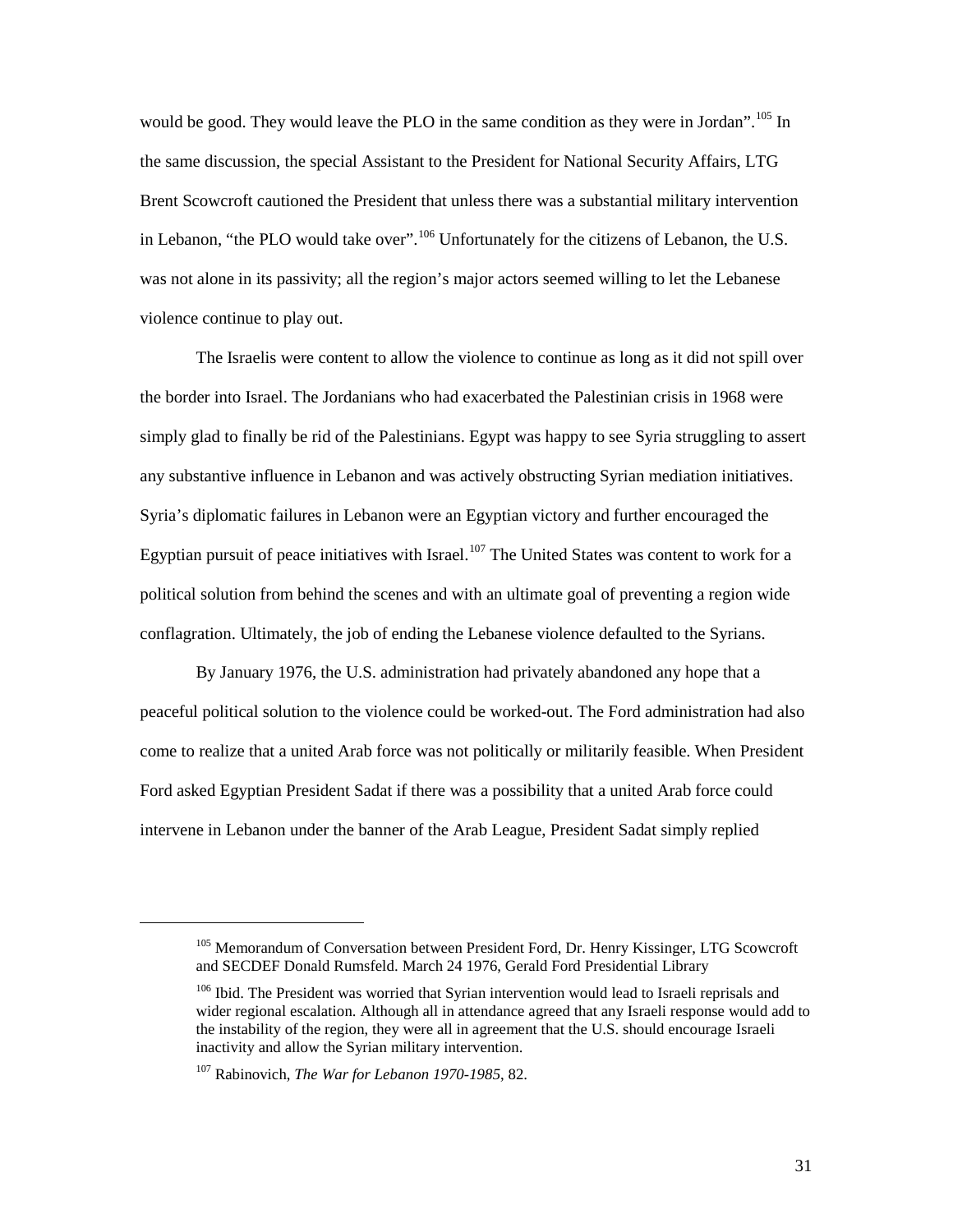"everybody is too busy to get involved".<sup>[108](#page-37-0)</sup> This apathy towards a united Arab intervention was shared by many Arab leaders and was succinctly articulated by Jordan's King Hussein who stated that the idea was "complete nonsense".<sup>[109](#page-37-1)</sup> Syria was not only encouraged by its Arab neighbors' reluctance to act, it was indeed urged and facilitated by the U.S. to act unilaterally.

In the U.S., President Ford was confronted with a myriad of social and economic issues not to mention the political concerns of a pending Presidential election. The economy was in decline and the political and national will for a military intervention following Vietnam was nonexistent. The primary U.S. foreign policy goals in the Middle East centered on the oil producing nations and the Arab-Israeli peace initiatives. The ongoing Middle-East Peace negotiations hung in a delicate balance and it was surmised that any U.S. military intervention could derail the entire process. Even during these contentious and tumultuous times, many prominent Muslim and Christian leaders in the U.S. urged President Ford to intervene to stop the Lebanese violence.

On the  $15<sup>th</sup>$  of April 1976, one month before the invasion, President Ford met with Muslim and Christian leaders in the Oval Office and discussed the issue of Lebanon. Phillip Saliba, the Chairman of the Standing Conference of American Middle Eastern Christian and Muslim Leaders, implored President Ford to intervene and told the President that the "only one who can save Lebanon is you".<sup>[110](#page-37-2)</sup> President Ford told the assembled spiritual leaders that a political solution was desirable and that the official U.S. policy was an opposition to any Syrian or Israeli military intervention. But, as has previously been stated the U.S. was actually turning a

<span id="page-37-0"></span><sup>&</sup>lt;sup>108</sup> Memorandum of Conversation between President Ford, President Sadat and Dr. Henry Kissinger. Tuesday, October 28, 1975 (10:40-10:50) The Oval Office, Gerald Ford Presidential Library

<span id="page-37-1"></span><sup>&</sup>lt;sup>109</sup> Memorandum of Conversation between President Ford, King Hussein of Jordan and Dr. Henry Kissinger. Tuesday, March 31, 1976. (11:02- 12:35) The Oval Office, Gerald Ford Presidential Library. The conversation was in regards to the proposed multi-national force to intervene in Lebanon. King Hussein ultimately thought it to be only politically motivated to embarrass President Assad of Syria.

<span id="page-37-2"></span><sup>&</sup>lt;sup>110</sup> Memorandum of Conversation between President Ford, Philip Saliba, Imam Chirri, Bishop Zayek and Brent Scowcroft. Thursday April 15, 1976. (2:30-3:00) the White House Cabinet Room, Gerald Ford Presidential Library.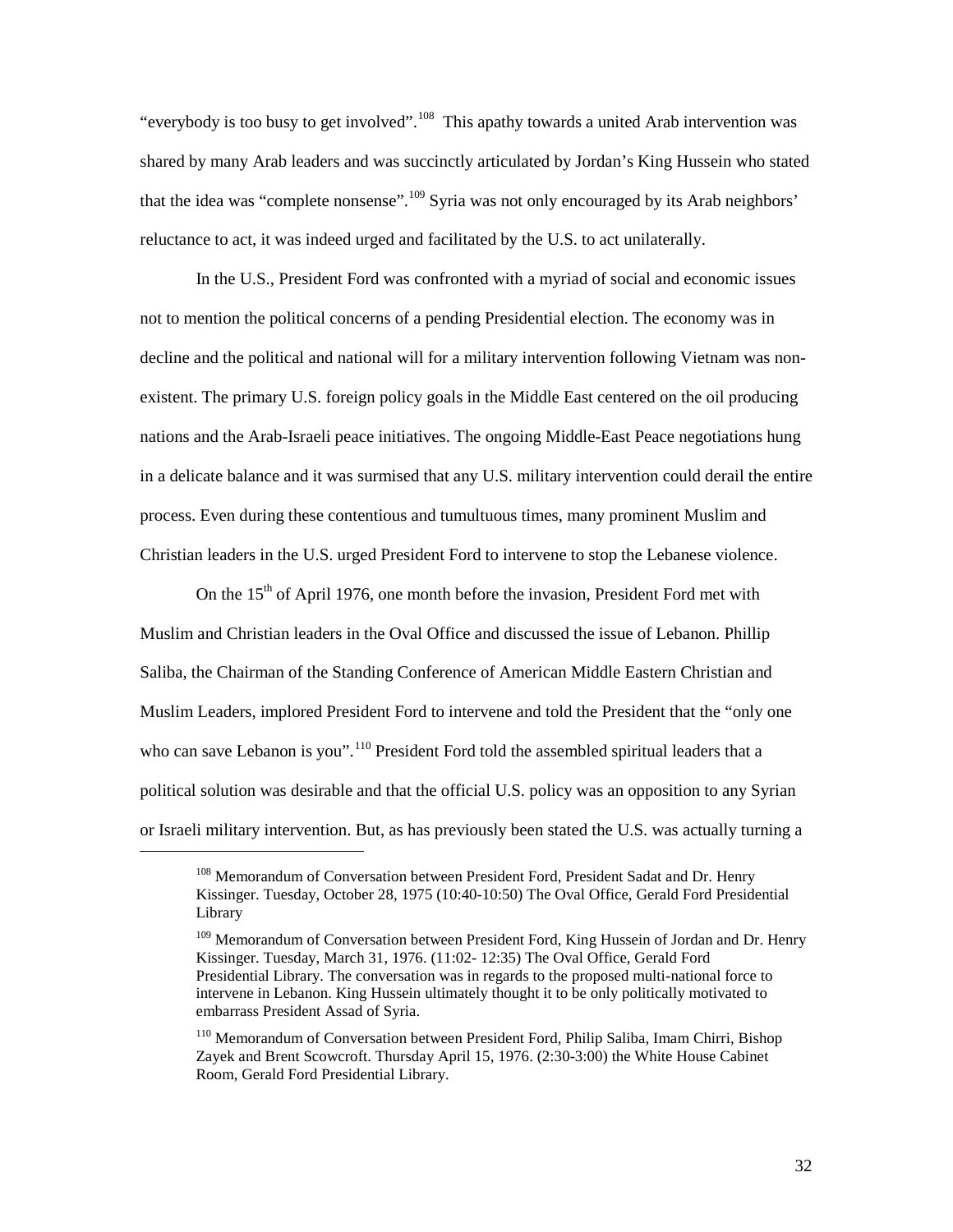blind eye to the ongoing Syrian "limited" intervention and was willing to accept a more substantial Syrian military intervention if the circumstances dictated, as the deliberations of 24 March illustrated.<sup>[111](#page-38-0)</sup>

Prior to the Syrian full-scale invasion on 31 May 1976, the United States was keenly aware of, and indeed encouraging, the behind-the-scenes Syrian military intervention in Lebanon. The Syrians had for some time been infiltrating thousands of soldiers dressed as civilians in an attempt to prevent the total collapse of the Christian militias and to prevent an outright victory by the PLO and their radical allies.<sup>[112](#page-38-1)</sup> This "limited" Syrian intervention was initially successful in preventing the collapse of the Christian militias and by January 1976 a shaky ceasefire had been implemented, which was encouraging to the U.S. desires for a diplomatic solution. Encouraged by the January ceasefire, the Syrians continued to prepare for an invasion but hesitated when asked by President Ford to forego the intervention.<sup>[113](#page-38-2)</sup>

While President Ford outwardly balked at the Syrian preparations for invasion he voiced no objection to the nearly 3,000 Syrian soldiers already engaged in operations in support of the Christian militias. At the time, President Ford told Senator Javits that the U.S. had "asked Israel not to do anything" and that Rabin had shown great restraint not reacting to the news of thousands of Syrian soldiers in Lebanon. In fact the Syrian covert forces had not only been supporting the Christian militias, but they were also actively prepping for and conducting reconnaissance in support of the coming invasion.<sup>[114](#page-38-3)</sup> In the same meeting with Senator Javits,

<span id="page-38-0"></span><sup>&</sup>lt;sup>111</sup> Memorandum of Conversation between President Ford, Dr. Henry Kissinger, LTG Scowcroft and SECDEF Donald Rumsfeld. March 24 1976. (09:45-10:45) the Oval Office, Gerald Ford Presidential Library. The U.S. knew that by this time Syria already had thousands of troops in Lebanon assisting the Christian militias and had been working with Israel to deter an Israeli military response. Dr Kissinger also emphasized that a Syrian military intervention would be necessary if the tide turned against the Christian militias.

<span id="page-38-1"></span><sup>112</sup> Petran, *The Struggle Over Lebanon*, 193.

<span id="page-38-2"></span><sup>113</sup> Abraham, A.J. *The Lebanon War* (Bristol, CT: Praeger Press, 1996), 53.

<span id="page-38-3"></span> $114$  Ibid., 54.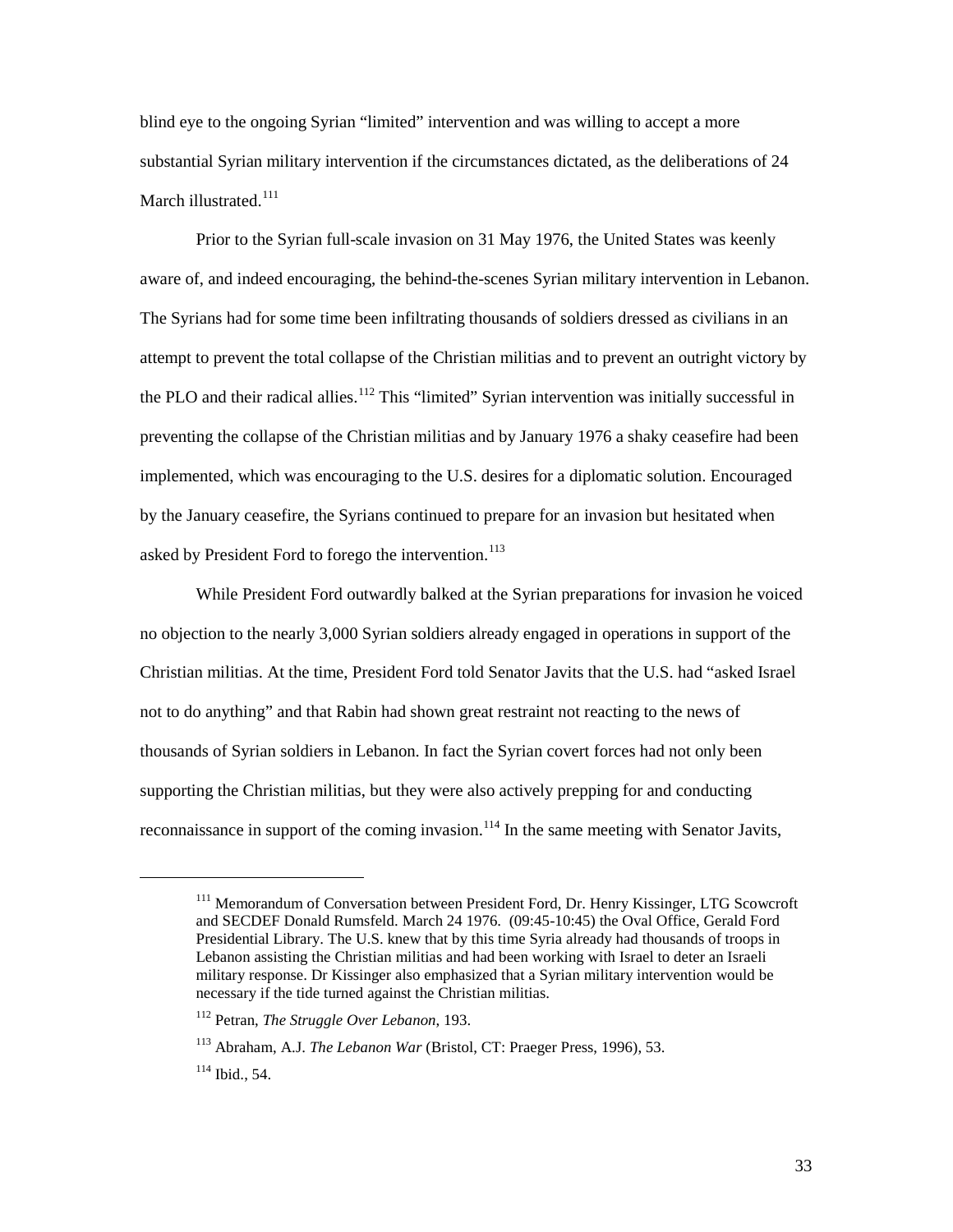President Ford praised Syrian President Assad as a true statesman for his efforts in brokering the soon-to-be short-lived January ceasefire.<sup>[115](#page-39-0)</sup>

The January ceasefire was shattered in March with the Druze leader Kamal Jumblatt's pronouncement that a "total and irreversible" military campaign would be waged by the reformist forces to finally defeat the Phalange and the conservatives.<sup>116</sup> By May 1976 the U.S. government was deeply concerned that the Christians were on the verge of defeat and that this would indeed trigger a full scale Syrian escalation. In a meeting with Israeli Prime Minister Golda Meir, President Ford asked the Israelis to use their considerable leverage with the Lebanese Christians to renew the ceasefire.<sup>117</sup> While the U.S. outwardly supported a political solution to the violence, records show that discreetly, they encouraged President Assad's covert moves and openly supported a Syrian military intervention if it appeared that the Christian and conservative militias were going to be defeated.<sup>[118](#page-39-3)</sup>

The Syrian government began earnest preparation for the invasion of Lebanon following the collapse of the January ceasefire and the realization that many of its special units (al-Saiqa) commandos were becoming sympathetic to the Palestinian cause and thus may become unreliable

<span id="page-39-0"></span><sup>&</sup>lt;sup>115</sup> Memorandum of Conversation between President Ford, Senator Jacob Javits and Max Friedersdorf. Wednesday April 14, 1976 (4:30-5:00) the Oval Office, Gerald Ford Presidential Library. As the senior Jewish lawmaker, Senator Javits was being sent to Israel to discuss the Lebanese situation and to relay to Rabin the U.S. appreciation of the remarkable restraint he displayed by not responding to the April 1976 Syrian intervention.

<span id="page-39-1"></span><sup>116</sup> Khalidi, *Conflict and Violence in Lebanon: Confrontation in the Middle East*, 54.

<span id="page-39-2"></span><sup>&</sup>lt;sup>117</sup> Memorandum of Conversation between President Ford and Prime Minister Gold Meir. Wednesday May 19, 1976. (2:05-3:04) the Oval Office, Gerald Ford Presidential Library.

<span id="page-39-3"></span><sup>&</sup>lt;sup>118</sup> Memorandum of Conversation between President Ford and Dr. Henry Kissinger. Tuesday March 30 1976 (9:40-10:20) the Oval Office. The meeting was in preparation for a meeting with President Assad of Syria. Dr. Kissinger stated that the President should "thank him for his constructive role. Kissinger said to then agree with Assad's solution, but express concern about the method. With a ceasefire, we could implement the Syrian political situation and Assad could sneak in some more forces. I think the Israelis would accept it under these circumstances". Kissinger went on to say that the U.S. and Lebanon would be better off not letting in more Syrian troops *unless the Christians are in danger of being wiped out".*(emphasis added)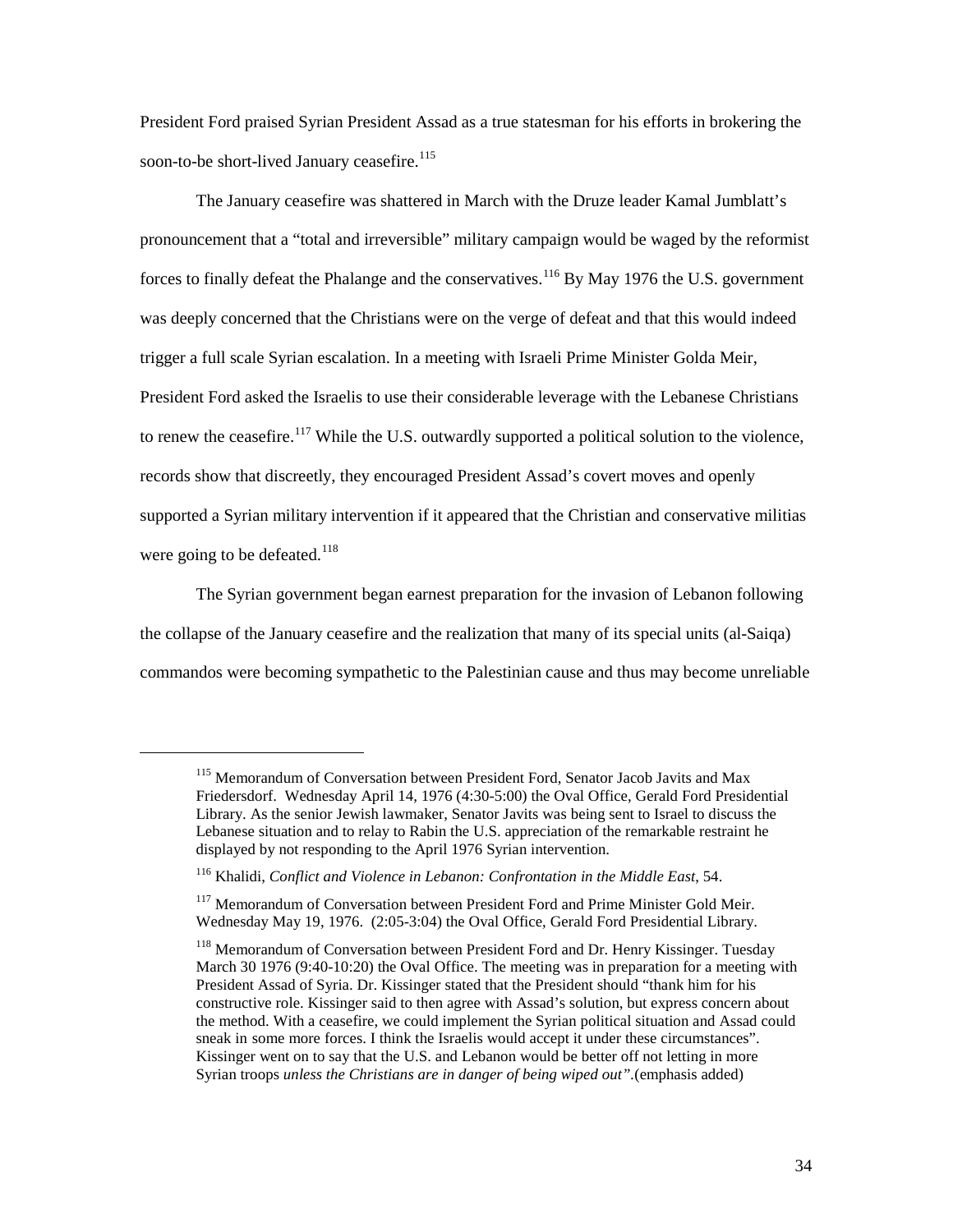in the coming invasion.<sup>[119](#page-40-0)</sup> Jumblatt's pronouncement was exactly the excuse President Assad needed to invade and put an end the violence. By May of 1976 it was clear to President Ford and various Arab leaders throughout the region that Syria was prepared to, and likely would invade Lebanon to end the violence. Egypt's President Sadat knew that any Israeli military reaction to the Syrian invasion could escalate the fighting and derail the peace process so he implored President Ford to "please make sure the Israelis do not intervene, nobody in the Arab world will believe there was no coordination".<sup>[120](#page-40-1)</sup> President Sadat was torn between his desire to see Syria humiliated and his need to finalize his peace negotiations with the Israeli government. What President Sadat may or may not have known, is that the US was already coordinating with the Israelis to forestall any retaliation against the Syrians and to coordinate additional military and logistical support to the Christian militias.<sup>[121](#page-40-2)</sup>

Just as the Syrians had been supplying the Muslim militias with arms, weapons and supplies prior to 1975, a nearly unfettered flow of arms and materiel was streaming into the conservative (Christian) militias prior to the Syrian invasion as well. As Dr. Henry Kissinger stated in 1976, "The Christians are getting arms from Israel, which we do not oppose since it helps maintain the balance".<sup>[122](#page-40-3)</sup> Not only were the arms flowing freely from the U.S. and Israel, the U.S. was diligently working with Syria to coordinate and prepare the path for any coming Syrian intervention. National Security Meeting notes from March 1976 indicate that the Syrians were seeking U.S. diplomatic intercession to ensure Israeli acquiescence to their planned invasion of Lebanon. When the US intermediaries contacted Israel, the Israeli government stated bluntly

<sup>119</sup> Abraham, *The Lebanon War*, 52.

<span id="page-40-1"></span><span id="page-40-0"></span><sup>&</sup>lt;sup>120</sup> Memorandum of Conversation between President Ford, President Sadat and Dr. Henry Kissinger. Monday, October 27, 1975 (12:00-12:50) the Oval Office.

<span id="page-40-2"></span><sup>&</sup>lt;sup>121</sup> Memorandum of Conversation between President Ford, Senator Jacob Javits and Max Friedersdorf. Wednesday April 14, 1976 (4:30-5:00) the Oval Office, Gerald Ford Presidential Library.

<span id="page-40-3"></span><sup>&</sup>lt;sup>122</sup> Minutes of National Security Council Meeting on Lebanon. Wednesday, April 7, 1976. (2:35-4:00) the Cabinet Room, the White House.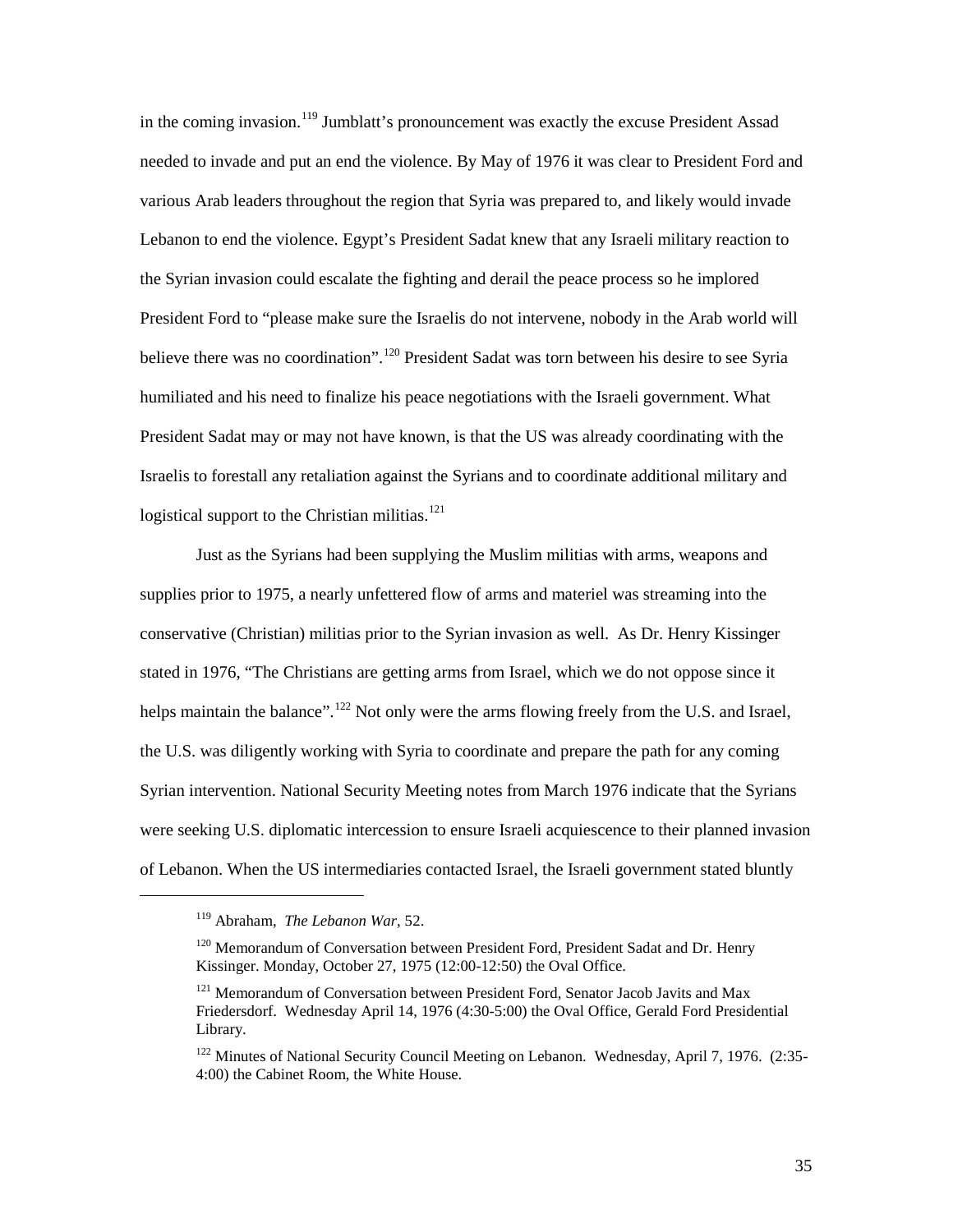that the Israeli Defense Forces (IDF) would respond if Syria invaded Lebanon with anything larger than a brigade of combat power.<sup>[123](#page-41-0)</sup> Israel's final stipulation was that any Syrian forces must remain "north of the Beirut-Damascus road" to avoid Israel retaliation.<sup>[124](#page-41-1)</sup>

Fearing annihilation and the loss of political control, the Christian led government and conservative forces were actively seeking Syrian military intervention to stabilize the situation. The Syrians who for decades had been supplying arms, supplies and training to the Muslims and PLO, now openly sided with the Christians and the conservative Lebanese government in the conflict. In a very contentious meeting with Yasser Arafat, President Assad told the PLO leader that he must renounce his support for Jumblatt and the reformist cause or he faced losing Syria's substantial protection and support.<sup>[125](#page-41-2)</sup> The implications were clear to Arafat; the PLO faced losing support from its biggest benefactor and annihilation at the hands of the coming Syrian invasion. Arafat understood that his forces could not defeat the Syrians and that he risked losing his position as leader. The Syrian government was unwilling to let Lebanon fall to the radical Muslim factions or to let it emerge as a Palestinian dominated state that would invite the devastating continued military responses from Israel on their border or worse an Israeli occupation of the key terrain in vicinity of the Syrian heartland.<sup>[126](#page-41-3)</sup>

The Syrian invasion of Lebanon on May  $31<sup>st</sup>$  was spearheaded by the Third Armored Division.<sup>[127](#page-41-4)</sup> The Syrian pretext for the invasion occurred when Muslim forces led by the fanatical

<span id="page-41-0"></span><sup>&</sup>lt;sup>123</sup> Minutes of National Security Council Meeting on Lebanon. Wednesday, April 7, 1976. (2:35-4:00) the Cabinet Room, the White House. Ironically as has been previously discussed, Syria already had over a Brigade's worth of soldiers operating in Lebanon by March 1976.

<span id="page-41-1"></span><sup>124</sup> Petran, *The Struggle Over Lebanon*, 195.

<span id="page-41-2"></span><sup>125</sup> Ibid., 194.

<span id="page-41-3"></span><sup>126</sup> Dupuy, Trevor, M. and Martell, Paul. *Flawed Victory, The Arab Israeli Conflict and the 1982 War in Lebanon.* Hero Books, Fairfax, 1986, 32.

<span id="page-41-4"></span><sup>127</sup> Reuvan, *The Syrian Involvement in Lebanon since 1975*, 22.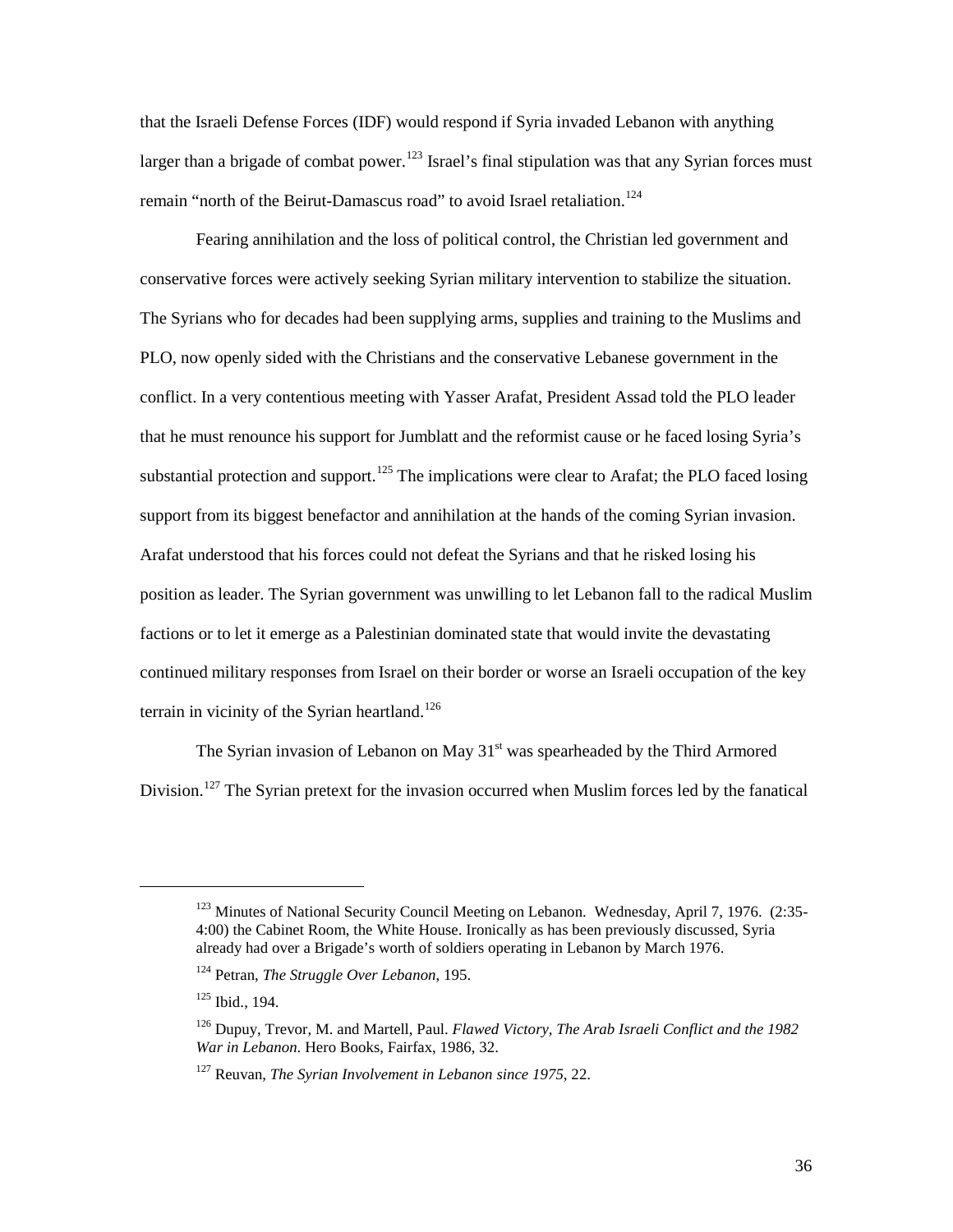Major Maamari began a fierce bombardment of Christian villages near the Syrian border.<sup>[128](#page-42-0)</sup> The Syrian political objective was to end the Lebanese Civil War once and for all and to stabilize the security situation so that presidential elections could be held. Although the U.S. had anticipated just such a Syrian intervention once the Christian position had become untenable, the actual scale of the Syrian invasion took the U.S. government by surprise. On June 2 1976, President Ford stated that the invasion appeared to be "limited" and described it as being a "helpful" development.<sup>[129](#page-42-1)</sup> In actuality, by June  $4<sup>th</sup>$  over 6,000 Syrian soldiers had stormed into Lebanon on three different axis of advance and these forces would eventually converge on Beirut with a total force strength approaching 13,000 by June  $6^{\text{th}}$ .<sup>[130](#page-42-2)</sup>

The Syrians achieved most of their initial military objectives quickly with assistance from the nearly 3,000 special purpose forces and Al-Saiqa elements already operating in Lebanon.<sup>[131](#page-42-3)</sup> Soon however the Syrian Army and its Christian allies encountered heavy resistance from the Lebanese Arab Army and other Palestinian based militias.<sup>[132](#page-42-4)</sup> Facing mounting criticism from the greater Arab community about the Syrian unilateral action in support of Christians; Syria halted the offensive and began to negotiate with the reformist factions. Amid the calls for restraint and negotiations, the U.S. Ambassador to Lebanon Francis Meloy and the U.S. Economic Advisor Robert Waring were captured and murdered by leftist militias on June  $16<sup>th</sup> 1976$ , initiating the

<span id="page-42-0"></span><sup>128</sup> Petran, *The Struggle Over Lebanon*, 195. The Maronite villages of Qobayat and Andaket were attacked by elements of the Lebanese Arab Army on 29 May 1976.

<span id="page-42-1"></span> $129$  Memorandum of Conversation between President Ford, King Juan Carlos of Spain and Dr. Henry Kissinger. Wednesday June 2, 1976. (11:05-11:58) the Oval Office. Dr Kissinger went on to say that the U.S. had no advanced warning of the invasion and the invasion appeared to be limited.

<span id="page-42-2"></span><sup>130</sup> Khalidi, *Conflict and Violence in Lebanon: Confrontation in the Middle Ea*st, 59. A summit of Arab leaders was convened denouncing the Syrian action and Iraq even positioned troops on the Syrian border.

<span id="page-42-3"></span><sup>131</sup> Abraham, *The Lebanon War*, 55.

<span id="page-42-4"></span><sup>&</sup>lt;sup>132</sup> Lawson, Fred H. "Syria's Intervention in the Lebanese Civil War: A Domestic Conflict Explanation." *International Organization Volume 38*, (1984), 452.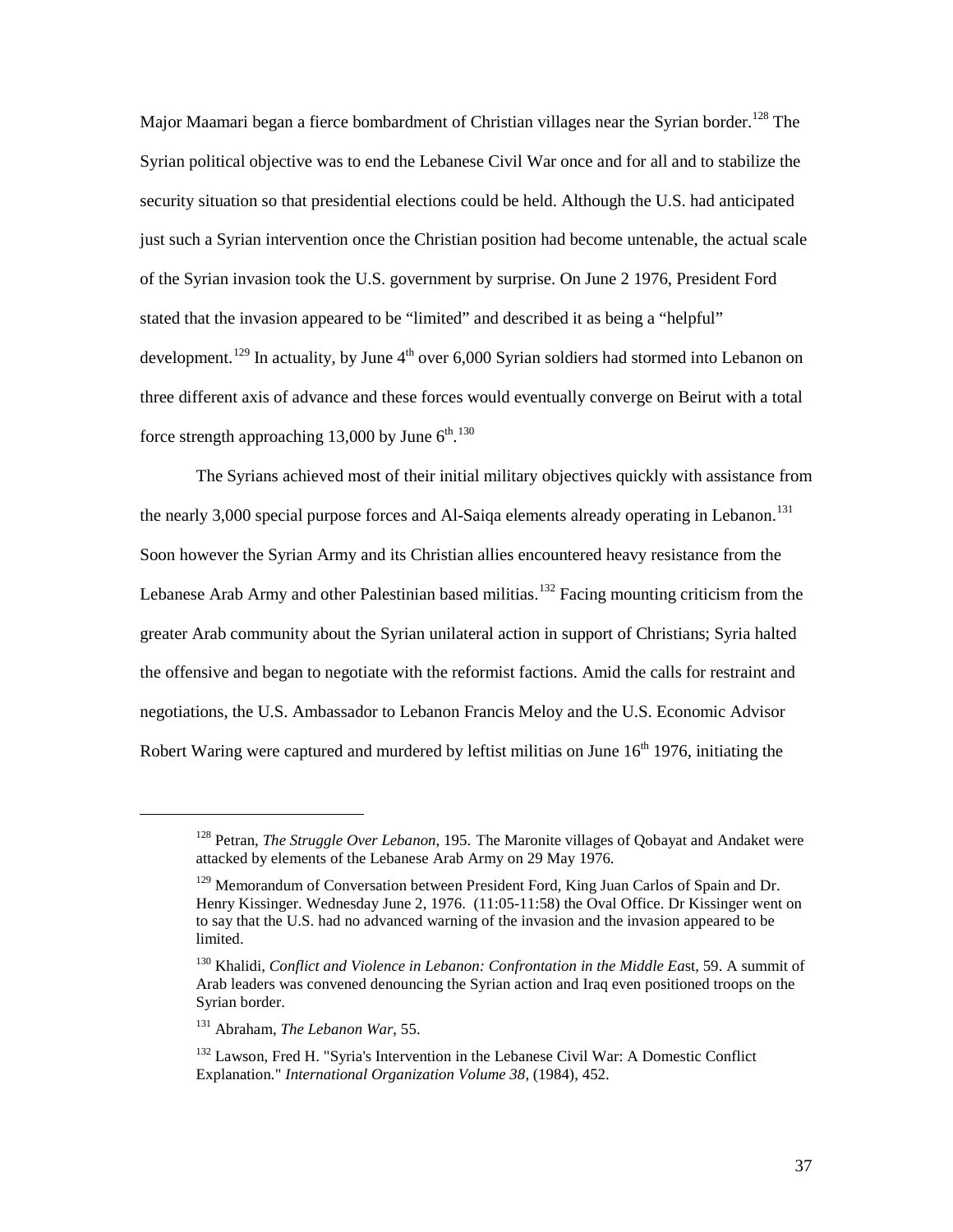wide scale evacuation of U.S. personnel and civilians.<sup>[133](#page-43-0)</sup> The killings occurred in Palestinian controlled territory and the PLO was quick to condemn the murders, however the incident demonstrated that the violence was far from over.

Seeking to end the violence in a favorable negotiating position before substantial Arab League peacekeeping forces could arrive; the Syrians and Christians renewed their offensive. Seizing upon the opportunity presented by the slow arrival of Arab League peacekeepers, the goal was to defeat the Palestinians and Muslim militias in order to force their opponents to the negotiating table in a disadvantageous position.<sup>[134](#page-43-1)</sup> Seeking to increase their position at the inevitable bargaining table the Syrians advanced rapidly and by July  $27<sup>th</sup>$ , they were in control of most of Lebanon. An official ceasefire between the Palestinians and the Syrians was implemented on July 29<sup>th</sup> which effectively ended the large scale fighting. The October Riyadh Conference brought an Official end to the Lebanese Civil War, but much like 1958, the Lebanese Crisis endured due to the fact that the underlying reasons for the violence remained unchanged.<sup>[135](#page-43-2)</sup>

#### **The Aftermath and the Syrian Domination of Lebanon**

The United States' passivity and ultimate decision against a military intervention in the 1975-1976 Lebanese Civil War was a shortsighted political expediency that resulted in needless deaths and long term misery for Lebanon. The U.S. missed an opportunity to support a stable western-style democratic country in a region dominated by authoritarianism. Worse, the Ford administration and its indecision effectively handed control of Lebanon's destiny to Syria. Syria would become the dominant power in Lebanese politics and society in general following the 1976

<sup>&</sup>lt;sup>133</sup> Memorandum of Conversation between President Ford and the Cabinet. Friday June 18 1976,

<span id="page-43-1"></span><span id="page-43-0"></span><sup>(11:00</sup> AM), the White House Cabinet Room.

<sup>134</sup> O'Ballance, *Civil War in Lebanon 1975-1992*, 56.

<span id="page-43-2"></span><sup>135</sup> Reuvan, *The Syrian Involvement in Lebanon since 1975*, 26.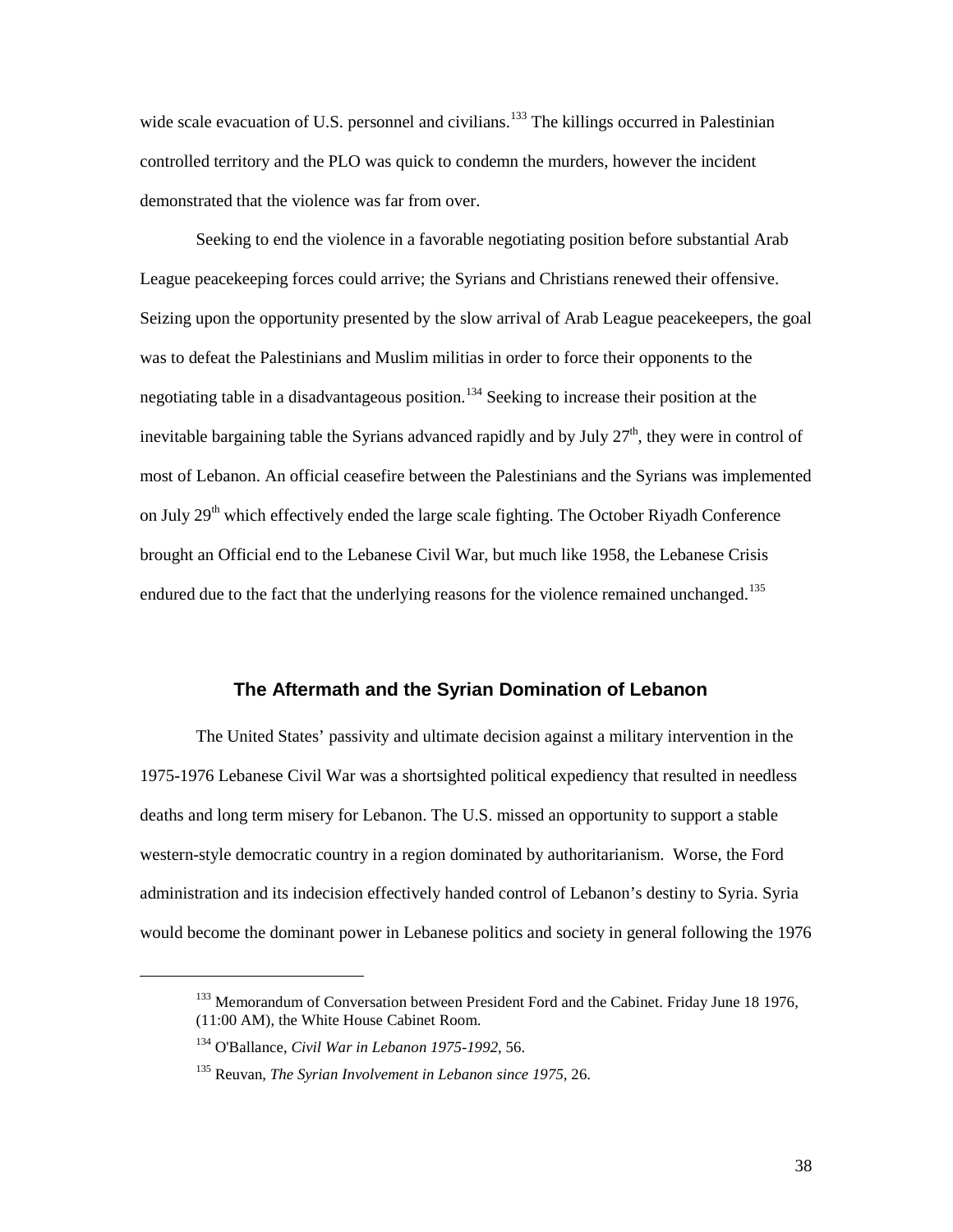invasion. The human toll of the 1975-1976 conflict was immense with estimates of 40,000 dead, over 60,000 wounded and 600,000 Lebanese civilians displaced from their homes.<sup>[136](#page-44-0)</sup> The Lebanese economy and tourist industry was utterly destroyed and nearly 600,000 Lebanese civilians had fled the country, creating a "brain drain" of immense proportion. The U.S. condoned Syrian invasion had disastrous political implications for the Lebanese people, and the violence was far from ended, reigniting regularly over the next 20 years. In describing the aftermath of the Syrian invasion, Henry Kissinger said,

"The Christians were about to be wiped out and that would have given Lebanon to the radicals who would have squeezed the Syrians. A spectacular Syrian victory in March could have given them a need to prove their Arab nature and turn on the Christians; this would have radicalized Jordan and put pressure on the Saudis and isolated Egypt.<sup>137</sup>

President Ford described the Lebanese situation on 24 June as a "mess" and "so complex as to be unbelievable".<sup>[138](#page-44-2)</sup> When asked by reporters how he saw the Lebanese situation playing out, President Ford stated simply, "one can only speculate but I would see Syria as the dominant element and the PLO as having only a minimum role in Lebanon".<sup>[139](#page-44-3)</sup>

Amazingly, the Syrians were able to conduct a large scale invasion of a neighboring country with little to no serious political repercussions; and were able to do so without Israeli military interference. This astounding achievement was possibly chiefly because of the diplomatic and political maneuvering of the Ford administration. While the lack of regional escalation was admirable and in fact desirable to all parties, the fact is that the actions of the Ford

<span id="page-44-0"></span><sup>136</sup> Petran, *The Struggle Over Lebanon*, 227.

<span id="page-44-1"></span><sup>&</sup>lt;sup>137</sup> Memorandum of Conversation between President Ford and the Cabinet. Friday June 18 1976, (11:00 AM), The White House Cabinet Room. Kissinger went on to say that "The end result should be a strategic situation which is favorable to us, because Syria and Egypt probably will get back together. We must remember that we are the only ones who are really in touch with all the parties and the only useful force working with all of them.

<span id="page-44-3"></span><span id="page-44-2"></span><sup>&</sup>lt;sup>138</sup> Memorandum of Conversation between President Ford and the Cabinet. Thursday June 24 1976, (11:00 AM), The White House Cabinet Room, Gerald Ford Presidential Library.  $139$  Ibid.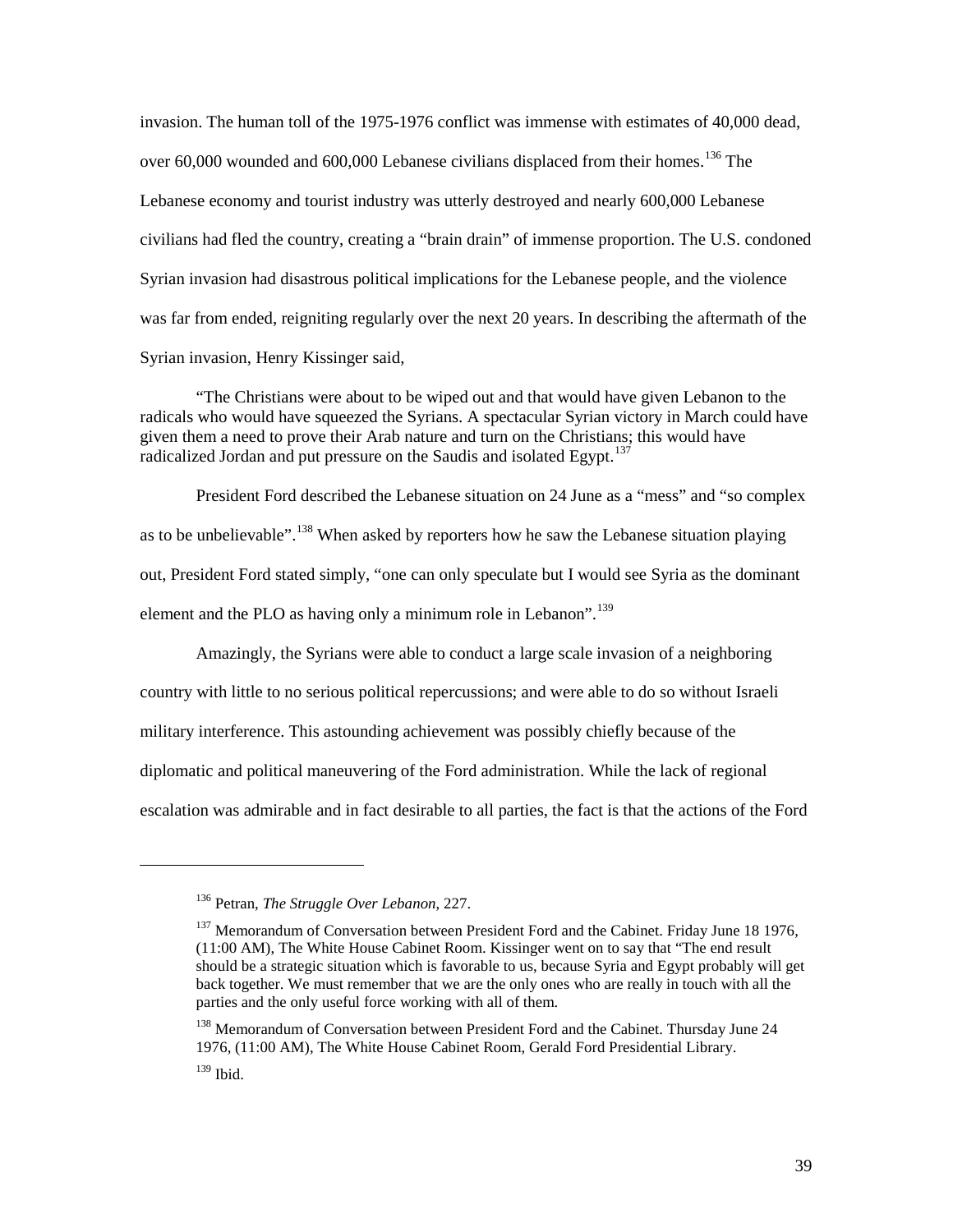Administration effectively doomed the Lebanese people to decades of Syrian military occupation and political domination. The Syrians were able to achieve their objectives of coercing the PLO leadership and Islamic radicals, but with the ceasefire, the Syrians again reasserted their "Arabness" by allowing the terms of the 1969 Cairo Agreement to continue.<sup>[140](#page-45-0)</sup> Far from being subjugated or weakened, the PLO signatories of the ceasefire even espoused their support to the Syrian government for their "support against the Zionists".<sup>[141](#page-45-1)</sup>The Syrian invasion did not result in a weakening of the PLO as President Ford had originally envisioned the ceasefire agreement implemented by Syria, generally adhered to the original Cairo Accord and permitted PLO autonomy in southern Lebanon.<sup>[142](#page-45-2)</sup>At least for the PLO, it was business as usual with one notable exception, the Lebanese Army and the Lebanese Government were no longer capable of or permitted to challenge their actions.

The ambiguity as to how to address the Lebanese Civil War was a product of U.S. indecisiveness and willingness at the highest levels to influence rather than lead. Due to poor articulation of goals and strategies, even seemingly straightforward U.S. actions were misinterpreted in the region. For example the July  $19<sup>th</sup>$  evacuation of U.S. civilians from Beirut was misinterpreted by the Syrians as a message from the U.S. government. President Assad took the evacuation of the U.S. personnel as tacit approval to press the Syrian assault without the worry of U.S. civilian collateral casualties.<sup>[143](#page-45-3)</sup> The Israelis seemed to have also been somewhat confused by the U.S. efforts following the evacuation. The Israeli Foreign Minister Allon

<span id="page-45-0"></span><sup>140</sup> Deeb, *The Lebanese Civil War*, 114.

<span id="page-45-1"></span> $141$  Ibid., 116.

<span id="page-45-2"></span><sup>&</sup>lt;sup>142</sup> Memorandum of Conversation between President Ford, Max Fischer, Dr. Kissinger and Brent Scowcroft. Thursday July 2, 1976, (2:00 PM), the Oval Office, Gerald Ford Presidential Library. President Ford said that the PLO was being worn out by the Syrians.

<span id="page-45-3"></span><sup>&</sup>lt;sup>143</sup>Ibid. Immediately following the evacuation of U.S. civilians President Assad had inquired of the President Ford if the evacuation operations were President Ford's way of sending him a message?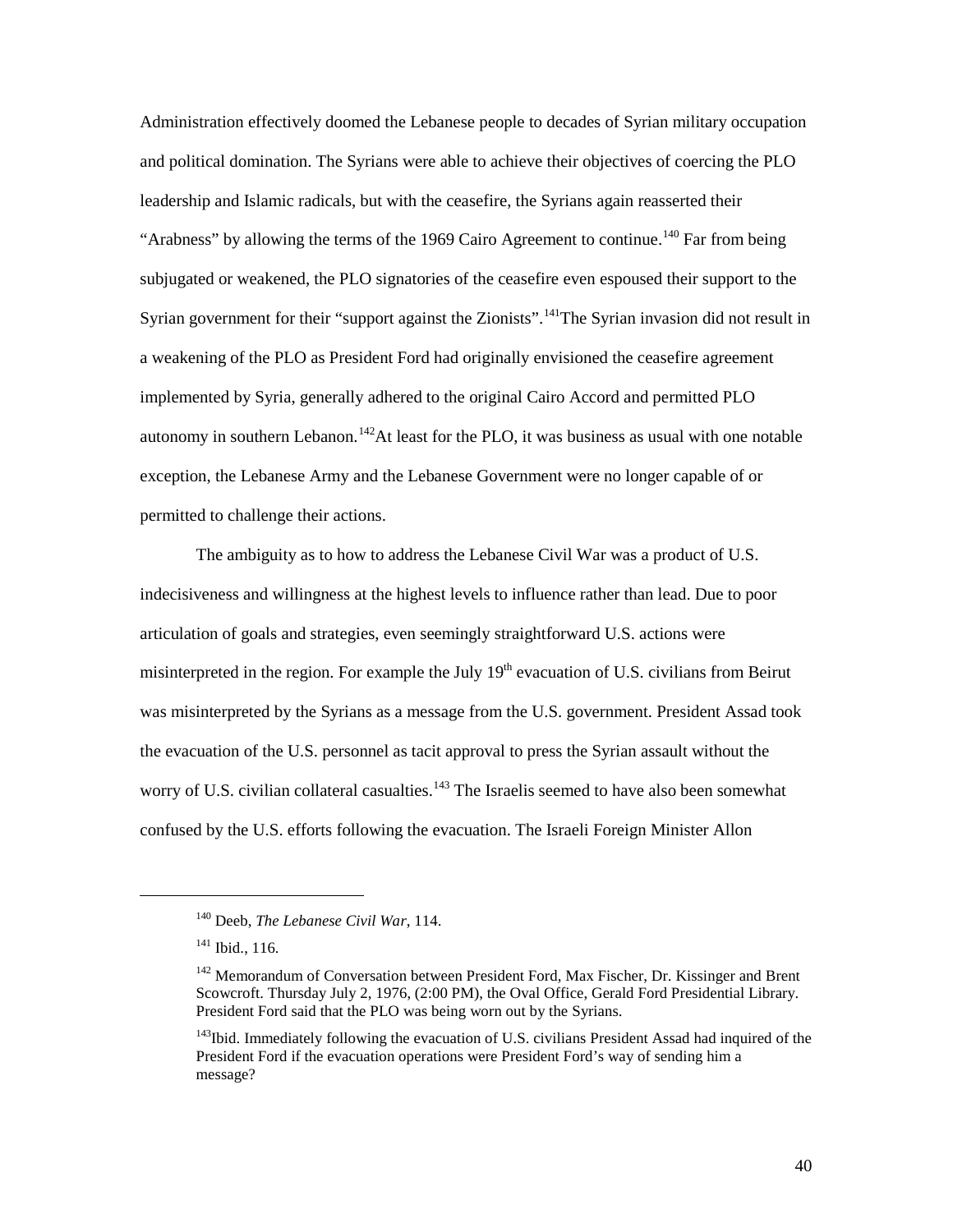expressed amazement that the U.S. had contacted and coordinated with the PLO for the evacuation and then found it necessary to thank "the murderers of Ambassador Meloy".<sup>[144](#page-46-0)</sup>

While the U.S. stressed to the Israeli leadership that the Syrian invasion was beneficial to all involved because it would stabilize Lebanon and reduce the power of the PLO, the U.S. was also opening back channel dialog with the high level PLO leaders. Israeli Foreign Minister Allon criticized the U.S. State Department for permitting PLO representatives to visit Washington. In order to assure the Israelis that the U.S. policy on dealing with the PLO had not changed and to mitigate any Israeli efforts to attack Syria or the PLO camps in Lebanon, Dr. Kissinger was forced to reassure the Israeli delegation that there was "no change in the United States' policy or attitude vis-a-vis the PLO".  $^{145}$  According to the U.S. intelligence estimates, any attack into Lebanon by the Israelis in 1975-1976 whether against the Syrians, PLO, or Christians, would unite the fractious Arabs against the Israelis and further destabilize the entire region.<sup>[146](#page-46-2)</sup> Unfortunately, the U.S belief that the Syrian invasion would be "helpful" or a "good thing" by weakening the PLO and stabilizing Lebanon was sorely mistaken.

The end of the fighting in 1976 was unfortunately just an interlude as fighting would again erupt in 1978 with the Israeli invasion of southern Lebanon in order to strike at the PLO camps. These camps and southern autonomous regions remained under Palestinian control in accordance with the Cairo Agreement and Syrian brokered ceasefire, and the PLO attacks into northern Israel finally provoked an Israeli military response. Wide scale fighting erupted, principally between former allies the Syrian Army and the Christian Lebanese Front forces. Appeals to the West from Christian leaders again went unanswered, but the Christians found a

<span id="page-46-0"></span><sup>&</sup>lt;sup>144</sup> Memorandum of Conversation between President Ford, Max Fischer, Dr. Kissinger and Brent Scowcroft. Thursday July 2, 1976, (2:00 PM), the Oval Office, Gerald Ford Presidential Library. <sup>145</sup> Ibid.

<span id="page-46-2"></span><span id="page-46-1"></span><sup>146</sup> Minutes of National Security Council Meeting on Lebanon. Wednesday, April 7, 1976. (2:35- 4:00) the Cabinet Room, the White House, Gerald Ford Presidential Library.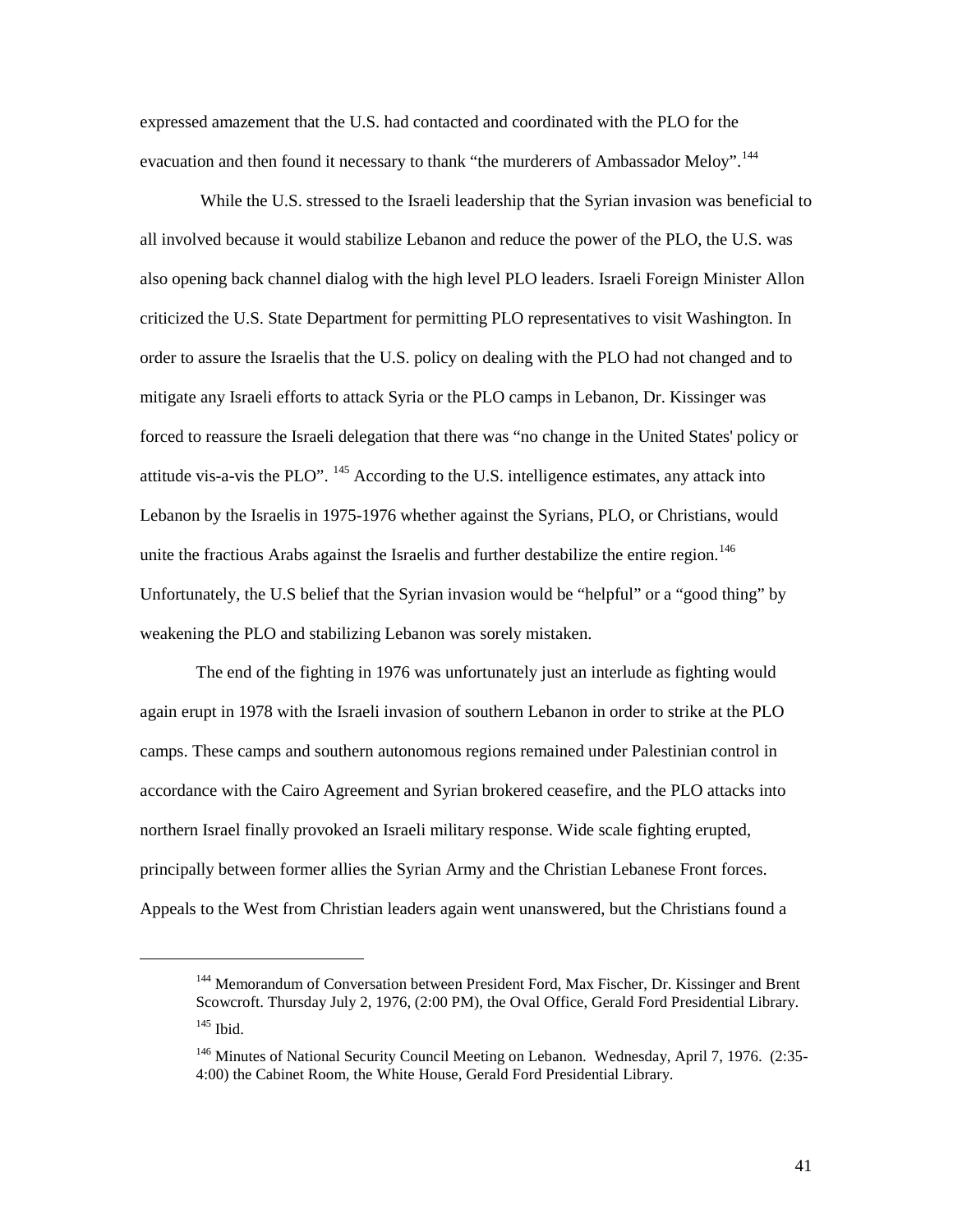willing ally in Israel. When President Sarkis threatened to resign in protest to the killing of thousands of Christians by Syrian forces, President Assad famously stated "let him, we can always find another President".<sup>[147](#page-47-0)</sup>

The Syrian occupation of Lebanon since 1976 has significantly impacted the personal and political freedoms of Lebanese civilians. From 1976-1982, over 30,000 Syrian soldiers remained in Lebanon as "invited peacekeepers" but their presence produced no significant assimilation of Palestinians into Lebanese society, nor did it do anything to address the substantive divisive issues confronting Lebanese society.<sup>[148](#page-47-1)</sup> Under the Syrian occupation basic civil liberties are nonexistent with rampant claims of human rights abuses to include "illegal wire tapping, unlawful detentions, incarcerations, arbitrary prison sentences, torture and disappearances". <sup>[149](#page-47-2)</sup> The U.S. State Department, Amnesty International and Human Rights Watch all document scores of substantiated Syrian abuses of Lebanese civil liberties. Ironically according to Daniel Pipes of the Lebanon Study Group, "Damascus allows Lebanon's Christians a modest and largely rhetorical margin of dissent, but Lebanon's Muslims by contrast enjoy no such luxury" with death often being the cost of speaking out against the Syrian regime. This dichotomy is perhaps due to the Syrian aversion to provoking Israel, who has shown a willingness to support the Lebanese Christians against the Syrians in the past. President Assad's claim that Syria could simply get "another president" has proven prescient throughout the years following the Lebanese Civil War. To the Syrians, the Presidency was the uniting figure of Lebanon and their efforts throughout the

<span id="page-47-0"></span><sup>&</sup>lt;sup>147</sup> Memorandum of Conversation between President Ford, Max Fischer, Dr. Kissinger and Brent Scowcroft. Thursday July 2, 1976, (2:00 PM), the Oval Office, Gerald Ford Presidential Library.

<span id="page-47-1"></span><sup>148</sup> Hallenbeck, *Military Force as an Instrument of US Foreign Policy, Intervention in Lebanon August 1982- February 1984*, 13.

<span id="page-47-2"></span><sup>149</sup> Pipes, Daniel, "*Ending the Syrian Occupation of Lebanon, the US Role"*. A report by the Lebanon Study Group. May 2000.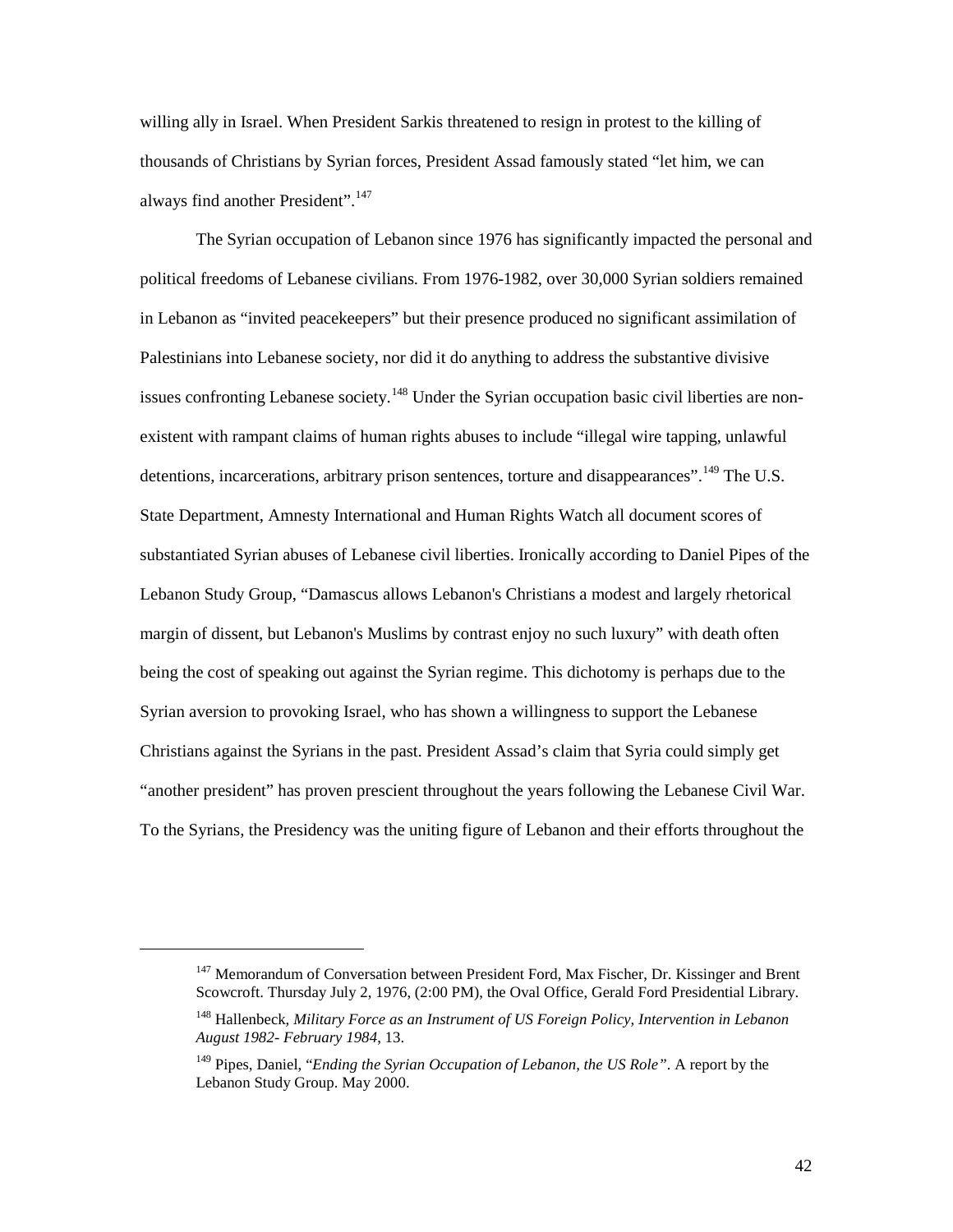years have been geared towards picking a suitable man for the job. The Lebanese presidency since 1975 has always been a political ally and receptive to Syrian leadership.<sup>[150](#page-48-0)</sup>

The window for a successful U.S. intervention to prevent the massive humanitarian crisis and wide scale violence in Lebanon closed with the Syrian invasion of 1976. The United States Government had been implored on multiple occasions by the Lebanese, Palestinians, Syrians, Israelis, Egyptians, The Vatican and the French to intervene in Lebanon. The Pope himself even informed President Ford on 3 June 1975 that Yasser Arafat and moderate Muslims in Lebanon were willing to recognize the existence of Israel if an end to the violence could be negotiated.<sup>[151](#page-48-1)</sup> This startling concession alone should have spurred the Ford administration to action in Lebanon. Instead the United States Government spoke of negotiated settlements with no credible threat or serious discussion of a military intervention. All the while, the U.S. quietly encouraged, or at best turned a blind eye to the Syrian covert and overt military intervention.

The debate over whether or not to intervene militarily has to be weighed from many differing perspectives. Obviously, not all foreign policy decisions concern issues of vital national interests and leaders must weigh all options when deciding courses of action. However, intervention, if done astutely (as in 1958) can promote a peaceful settlement by facilitating the favorable conditions for conflict resolution. The intervention can tip the balance to the desired victor or it can simply establish a balance between the factions so that a negotiated settlement can be achieved. A strong military intervention can achieve balance so that both sides feel "safe" knowing that a resumption of hostilities can bring down the wrath of the intervener.<sup>[152](#page-48-2)</sup> Secretary of Defense Casper Weinberger and Secretary of State George Shultz famously debated this dilemma of whether and under what circumstances military force should be used to influence

<span id="page-48-0"></span><sup>150</sup> Avi-Ran, *The Syrian Involvement in Lebanon since 1975*, 122.

<span id="page-48-1"></span><sup>&</sup>lt;sup>151</sup> Memorandum of Conversation between President Ford, Pope Paul IV, Dr. Henry Kissinger, and Cardinal Cook. June 3, 1975. The Vatican City, Gerald Ford Presidential Library.

<span id="page-48-2"></span><sup>152</sup> Walter, *Civil Wars, Insecurity, and Intervention*, 27.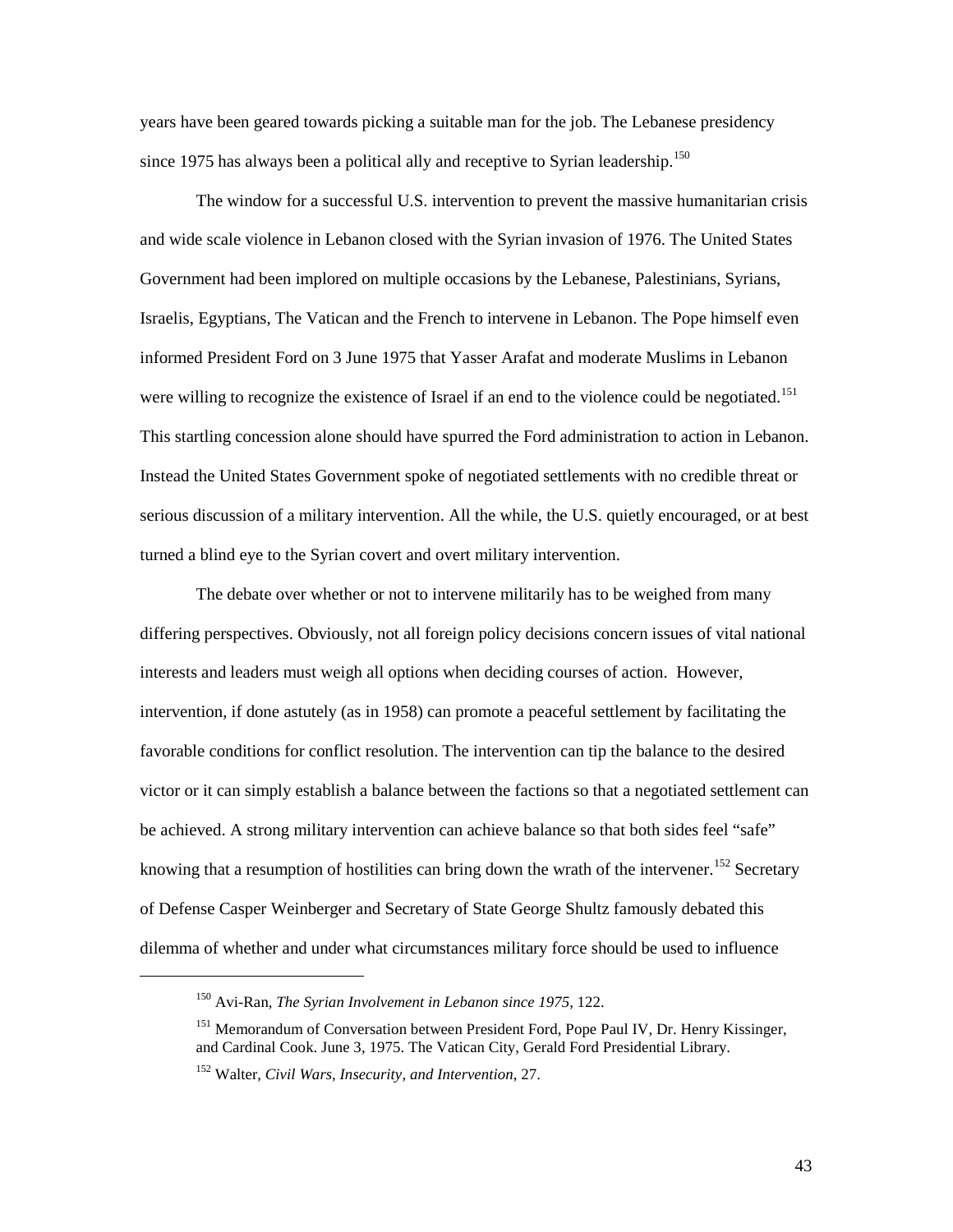regional conflicts. <sup>[153](#page-49-0)</sup> While Weinberger insisted on a series of stringent policy tests before committing U.S. forces, Secretary Shultz came down solidly on the side of military strength or the real threat of a military force as a precursor to good diplomacy.

Admittedly the U.S. domestic concerns were paramount when confronted with the outbreak of violence in Lebanon. The U.S. economy was under severe strain and the country was still in shock from the Vietnam War. It can be and has been argued that the President could not afford politically to send troops to Lebanon in 1975 and that the levels of violence were acceptable as long as they didn't spill over, contaminate, or destabilize other vital spots in the region".<sup>[154](#page-49-1)</sup> However, in the context of what was ultimately at stake, the approach taken by the Ford Administration was a dismal failure.

Ultimately the PLO was not weakened, Lebanon was not stabilized, the region's only functioning Arab democracy was occupied, thousands were killed and wounded, and the resulting "peace" lasted for less than one year. The precedent of 1958 had proven that a U.S. military intervention in Lebanon was possible with little loss of life especially with all of the warring factions and regional leaders inviting U.S. intervention. In hindsight, the U.S.'s step by step diplomacy efforts and its "benign neglect"<sup>155</sup> of the Lebanese situation did nothing to address the problems of Lebanon and in 1982 United States Marines would deploy to Lebanon amidst a vastly changed, convoluted and far more hostile operating environment.

<span id="page-49-0"></span><sup>153</sup> Hallenbeck, *Military Force as an Instrument of US Foreign Policy, Intervention in Lebanon August 1982- February 1984*, XIV.

<span id="page-49-1"></span><sup>154</sup> Hanf, Theodore, *Coexistence in Wartime Lebanon* (New York, NY: Palgrave MacMillian, 1994), 176.

<span id="page-49-2"></span><sup>155</sup> Khalaf, *Civil and Uncivil Violence in Lebanon*, 8.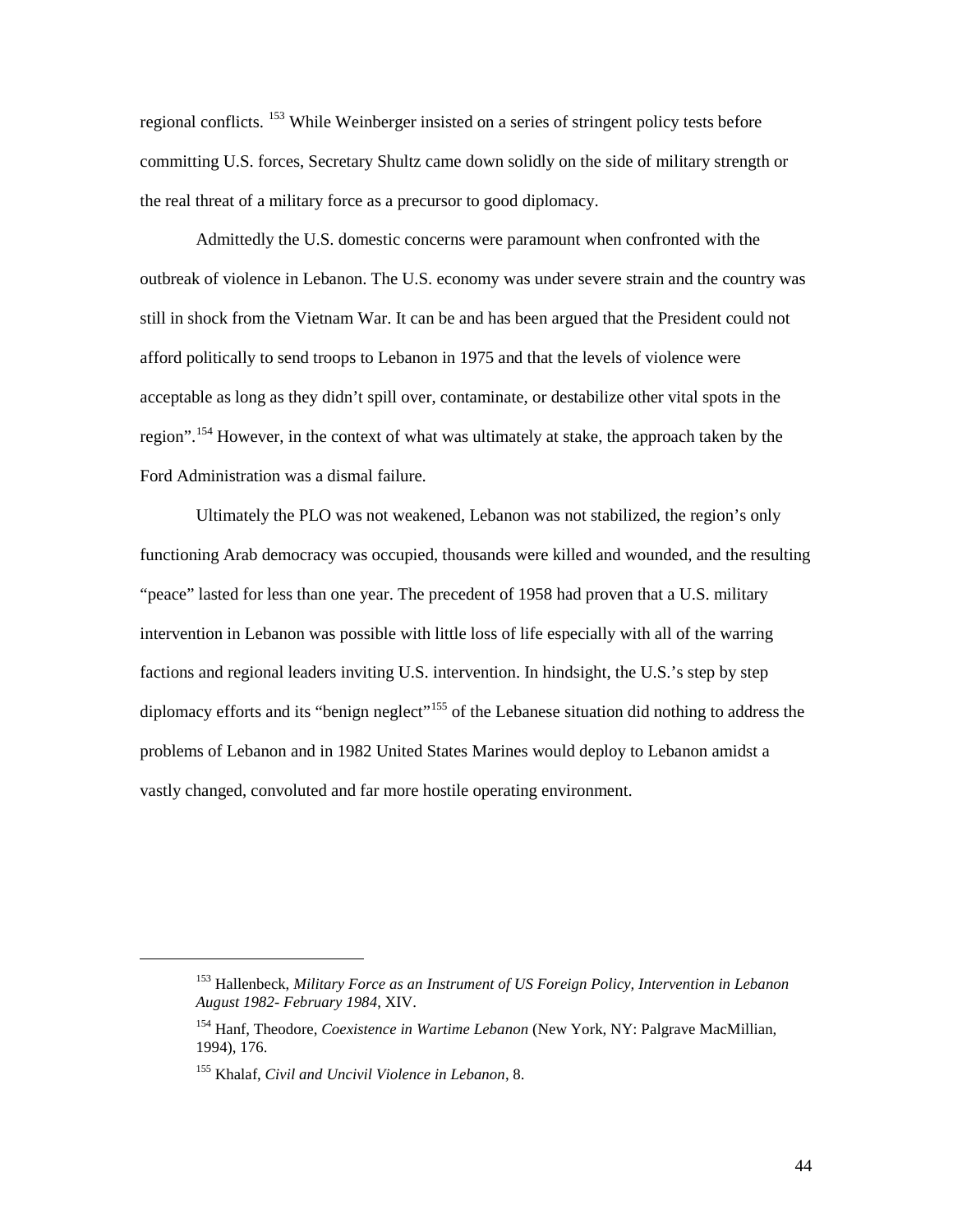#### **BIBLIOGRAPHY**

Abraham, A.J. *Lebanon: A State of Siege (1975-1984).* Bristol: Wyndham Hall Press, 1984.

—. *The Lebanon War.* Westport: Praeger Publishers, 1985.

Avi-Ran, Reuven. *The Syrian Involvement in Lebanon Since 1975.* Boulder: Westview Press, 1991.

Azar, Edward. *Lebanon and the World in the 1980s.* College Park: University of Maryland, 1983. Ball, George. *Error and Betrayal in Lebanon.* Washington: Foundation for Middle East Peace, 1984.

Barak, Oren. "Commemorating Malikiyya, Political Myth, Multiethnic Identity and the Making of teh Lebanese Army." *History and Memory Volume 13, Number 1*, Spring/Summer 2001: 60- 84.

Barakat, Halim. *Lebanon in Strife, Student Preludes to teh Civil War.* Austin: University of Texas, 1977.

Bordon, Margaret. "US Intervention in Lebanon-1958." *Militray Review* , FEB 1976: 66-76. Chamie, Joseph. *Days of Tragedy, Lebanon.* New Brunswick: Transaction Books, 1984.

Chamie, Joseph. *Days of Tragedy 1975-1976* New Brunswick: Transaction Books, 1984.

Chamie, Joseph. "Religious Groups in Lebanon: A Descriptive Investigation." *International Journal of Middle East Studies*, April 1980: 175-187.

Chamie, Joseph. "The Lebanese Civil War: An Investigation Into the Causes." *International Journal of Middle East Studies*, April 2001: 171-186.

Choueiri, Youssef. *Breaking the Cycle, Civil Wars in Lebanon.* London: Stacy International, 2007.

Collier, Paul. *Understanding Civil War: Evidence and Analysis, Vol 2- Europe, Central Asia, and Other Regions.* Washington: World Bank Press, 2005.

Deeb, Marius. "How to safeguard the Cedar Revolution in Lebanon." *Statement before the House Committee on International Relations.* Washington, 2005.

—. *The Lebanese Civil War.* New York: Praeger Publishers, 1980.

Dupuy, Trevor M. *Flawed Victory, The Arab Israeli Conflict and the 1982 War in Lebanon.* Fairfax: Hero Books, 1986.

Evron, Yair. *War and Intervention in Lebanon: The Israeli-Syrian Deterrence Dialogue.* Baltimore: Johns Hopkins Press, 1987.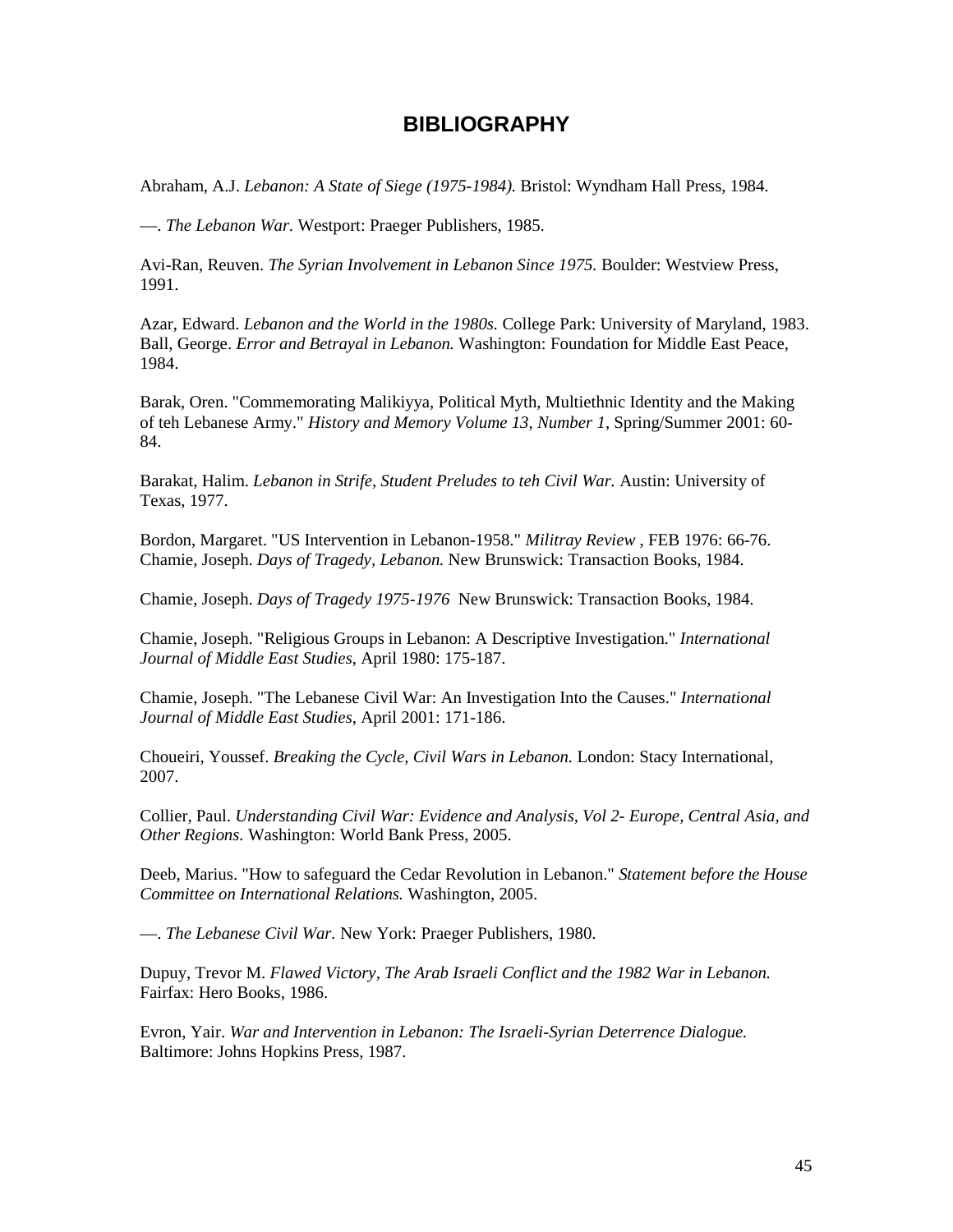Frank, Benis M. *US Marines in Lebanon 1982-1984.* Washington: USMC History and Museums Division, 1987.

Gerges, Fawaz. "Lebanon." In *The Cold War and the Middle East*, by Sayigh Yezid, 77-101. Oxford: Clarendon Press, 1997.

Geukjian, Ohannes. "The Policy of Positive Neutrality of the Armenian Political Parties in Lebanon during the Civil War 1975-1990: A Critical Analysis." *Middle Eastern Studies Volume 43, No. 1*, 2007: 65-73.

Gray, David W. MG (R) "The U.S. Intervention in Lebanon, 1958: A Commander's Reminiscence", Reprinted by Combat Studies Institute, 1984. US Army Command and General Staff College, Fort Leavenworth, Kansas.

Haley, Edward P. *Lebanon in Crisis: Partcipants and Issues.* Syracuse: Syracuse University Press, 1979.

Hallenbeck, Ralph A. *Military Force as an Instrument of US Foreign Policy, Intervention in Lebanon August 1982- February 1984.* New York: Praeger Press, 1991.

Hammel, Eric. *The Root: The Marines in Beirut August 1982- February 1984.* St Paul: Zenith Press, 1999.

Hanf, Theodore. *Coexistence in Wartime Lebanon.* New York: Palgrave Macmillan , 1994. Kalyvas, Stathis. *The Logic of Violence in Civil War.* New York: Cambridge University Press, 2006.

Khalaf, Samir. *Civil and Uncivil Violence in Lebanon.* New York: Columbia University Press, 2001.

Khalidi, Walid. *Conflict and Violence in Lebanon; Confrontation in Middle East.* Boston: Harvard University Press, 1991.

Korbani, Agnes G. *US Intervention in Lebanon 1958 and 1982: Presidential Decision Making.* New York: Praeger Publishers, 1991.

Latif, Abul-Husn. *The Lebanese Conflict: Looking Inward.* Boulder: Lynne Rienner, 1998.

Lawson, Fred H. "Syria's Intervention in the Lebanese Civil War: A Domestic Conflict Explanation." *International Organization Volume 38*, 1984: 451-480.

Lucas, Ivor. "The Paradox of Syria." *Asian Affairs Journal, Volume 25, Issue 1*, 1994: 3-12.

Nir, Omri. "The Shi'ites During the 1958 Lebanese Crisis." *Middle Eastern Studies Volume 40, No. 6*, 2004: 109-129.

Norton, Augustus Richard. *Amal and the Shia Struggle for the Soul of Lebanon.* Austin: University of Texas Press, 1987.

O'Ballance, Edgar. *Civil war in Lebanon 1975-1992.* New York: St. Marten's Press, 1998.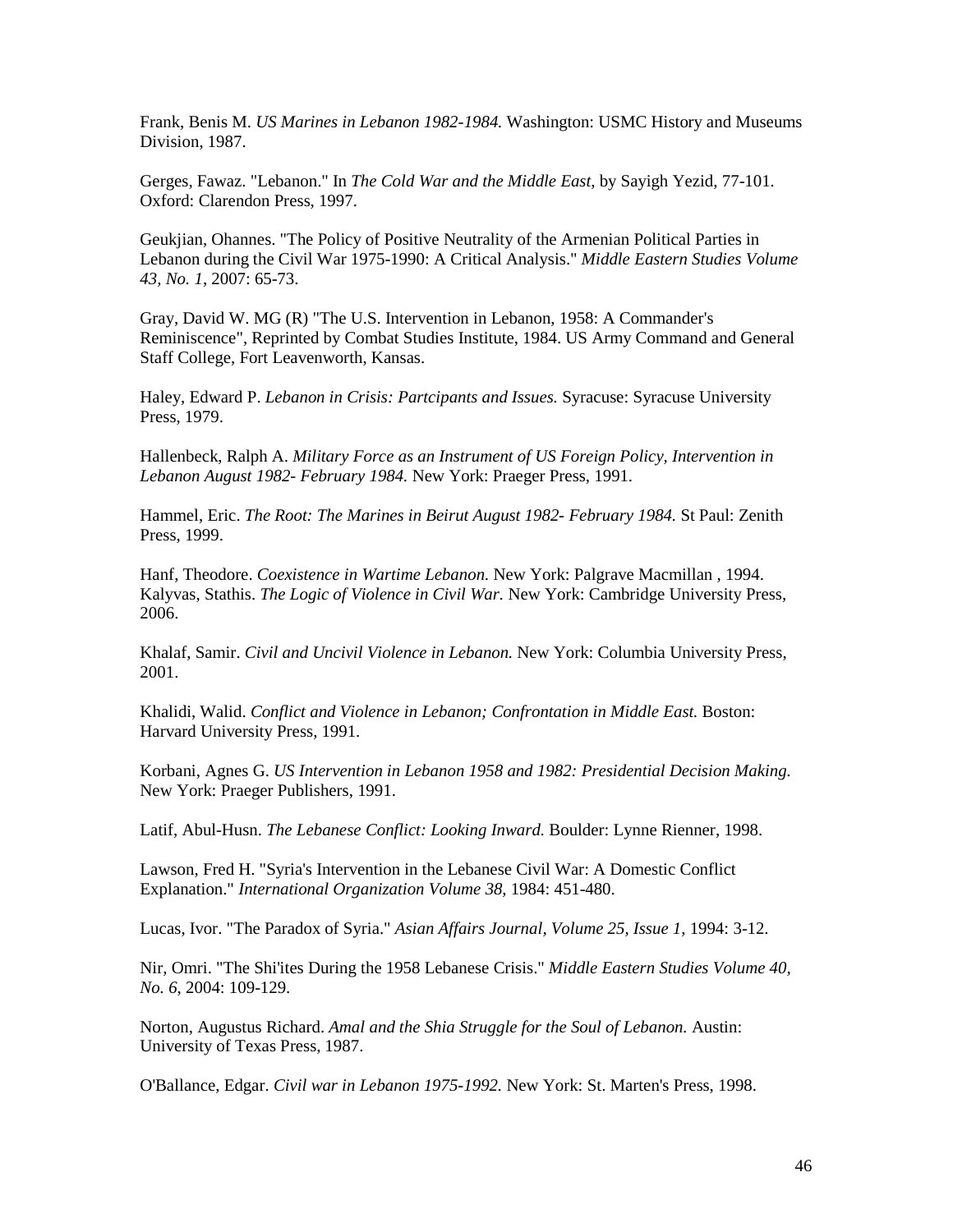Odeh, B.J. *Lebanon: Dynamics of Conflict.* London: Zed Books Limited, 1985.

Petran, Tabitha. *The Struggle Over Lebanon.* New York: Monthly Review Press, 1987.

Picard, Elizabeth. *Lebanon, a Shattered Country: Myths and Realities of the Wars in Lebanon.* New York: Holmes and Meier Publishers, 1996.

Pintak, Lawrence. *Seeds of Hate: How America's Flawed Middle East Policy Ignited Jihad.* London: Pluto Press, 2003.

Pipes, Daniel. *Ending the Syrian Occupation of Lebanon, the US Role.* US Foreign Policy Recommendations, New York: The Lebanon Study Group, 2000.

Pollack, Kenneth M. *A Switch in Time: A New Strategy for America in Iraq.* Brookings Institute Analysis Paper No. 7, Washington: Brookings Institute, 2007.

Qubain, Fahim I. *Crisis in Lebanon.* Washington: The Middle East Institute, 1961.

Rabinovich, Itamar. *The War for Lebanon 1970-1985.* Ithaca: Cornell University Press, 1984.

Rowayheb, Marwan G. "Lebanese Militias: A New Perspective." *Middle Eastern Studies Volume 42, No. 2*, 2006: 303-318.

Rudolph, Joseph R. *Encyclopedia of Modern Ethnic Conflicts.* Westport: Greenwood Press, 2003.

Salabi, Kamal. *A House of Many Mansions: The History of Lebanon Reconsidered .* Berkley: University of California Press Limited, 1998.

—. *Crossroads to Civil War: Lebanon 1958-1976.* Delmar: Caravan Books, 1976.

Saouli, Adham. "Lebanon's Hizbullah; The Quest for Survival" World Affairs Volume 166, No.2, 2003: 71-80.

Sayah, Edward. *Lebanese Internal Divisions and Palestinian Guerilla Activity, 1967-1976.* Denton: University of North Texas Press, 1983.

Seaver, Brenda. "The Regional Sources of Power Sharing Failure: The Case of Lebanon." *Political Science Quarterly Volume 115, Issue 2*, 2000: 247-265.

Sela, Avraham. "Civil Society, The Military and National Security: The Case of Israel's Security Zone in South Lebanon. ." *Israeli Studies Volume 12, No. 1*, 2007: 53-78.

Shulimson, Jack. *marines in Lebanon 1958.* Washington : USMC Historical Branch, G3 Division, Headquarters United States Marine Corps, 1966.

Soussi, Alasdair. "50 Years Later, US Marines Remember the 1958 US Intervention in Lebanon." *Middle East Affairs*, 2008: 28-29.

Traboulsi, Fawwaz. *A History of Modern Lebanon.* London: Pluto Press, 2007.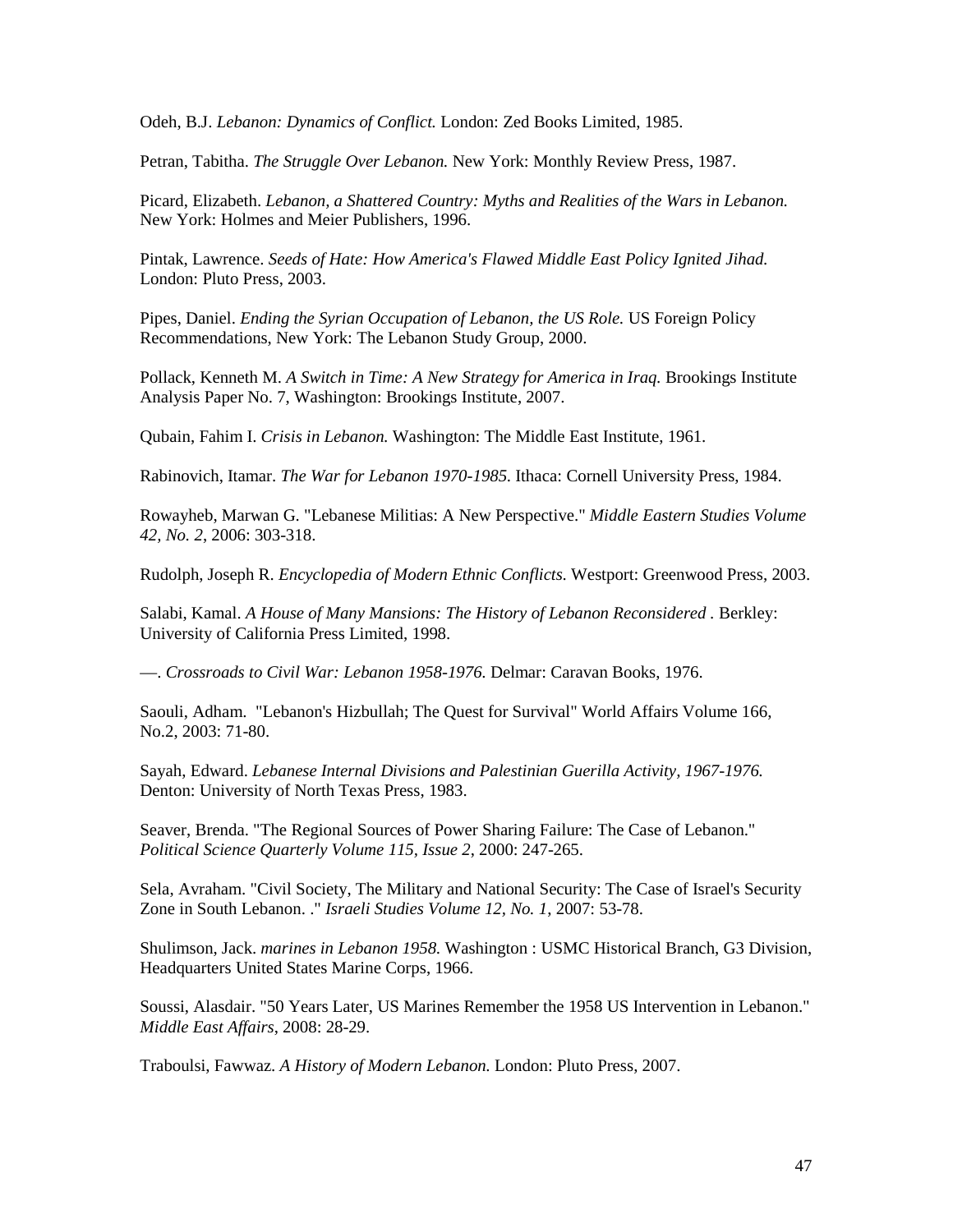Walter, Barbara F. *Civil Wars, Insecurity, and Intervention*. New York: Columbia University Press, 1999.

Wege, Carl A. "Hizbollah Organization." *Studies of Conflict and Terrorism Volume 17*, 1994: 151-164.

Zartman, William I. *Negotiating an End to Civil Wars.* Washington: Brookings Institute, 1995.

#### **Primary Source Documents**

Ford, Gerald R. Address Before a Joint Session of the Congress Reporting on the State of the Union, January  $15<sup>th</sup> 1975$ . Gerald R. Ford Presidential Library and Museum. [http://www.presidency.ucsb.edu/ws/index.php?pid=4938.](http://www.presidency.ucsb.edu/ws/index.php?pid=4938)

Ford, Gerald R. Address Before a Joint Session of the Congress Reporting on the State of the Union, January 19<sup>th</sup> 1976. Gerald R. Ford Presidential Library and Museum. [http://www.presidency.ucsb.edu/ws/index.php?pid=5677.](http://www.presidency.ucsb.edu/ws/index.php?pid=5677)

Memorandum of Conversation between President Ford, President Sadat and Dr. Henry Kissinger. Monday, October 27, 1975 (12:00-12:50) The Oval Office. Gerald R. Ford Presidential Library and Museum. [http://www.fordlibrarymuseum.gov/ford\\_full\\_search.html.](http://www.fordlibrarymuseum.gov/ford_full_search.html)

Memorandum of Conversation between President Ford, President Sadat and Dr. Henry Kissinger. Tuesday, October 28, 1975 (10:40-10:50) The Oval Office. Gerald R. Ford Presidential Library and Museum. [http://www.fordlibrarymuseum.gov/ford\\_full\\_search.html.](http://www.fordlibrarymuseum.gov/ford_full_search.html)

Memorandum of Conversation between President Ford, Dr. Henry Kissinger, Hon. Richard Murphy, and Lt General Brent Scowcroft. Wednesday, November 19, 1975 (10:35-10:44) The Oval Office. Gerald R. Ford Presidential Library and Museum. [http://www.fordlibrarymuseum.gov/ford\\_full\\_search.html.](http://www.fordlibrarymuseum.gov/ford_full_search.html)

Memorandum of Conversation between President Ford, Dr. Henry Kissinger, LTG Scowcroft and SECDEF Donald Rumsfeld. March 24 1976. (09:45-10:45) the Oval Office. Gerald R. Ford Presidential Library and Museum. [http://www.fordlibrarymuseum.gov/ford\\_full\\_search.html.](http://www.fordlibrarymuseum.gov/ford_full_search.html)

Memorandum of Conversation between President Ford and Dr. Henry Kissinger. Tuesday March 30, 1976 (9:40-10:20) the Oval Office. Gerald R. Ford Presidential Library and Museum. [http://www.fordlibrarymuseum.gov/ford\\_full\\_search.html.](http://www.fordlibrarymuseum.gov/ford_full_search.html)

Memorandum of Conversation between President Ford, King Hussein of Jordan and Dr. Henry Kissinger. Tuesday, March 31, 1976. (11:02- 12:35) The Oval Office. Gerald R. Ford Presidential Library and Museum. [http://www.fordlibrarymuseum.gov/ford\\_full\\_search.html.](http://www.fordlibrarymuseum.gov/ford_full_search.html)

Memorandum of Conversation between President Ford, Senator Jacob Javits and Max Friedersdorf. Wednesday April 14, 1976 (4:30-5:00) the Oval Office. Gerald R. Ford Presidential Library and Museum. [http://www.fordlibrarymuseum.gov/ford\\_full\\_search.html.](http://www.fordlibrarymuseum.gov/ford_full_search.html)